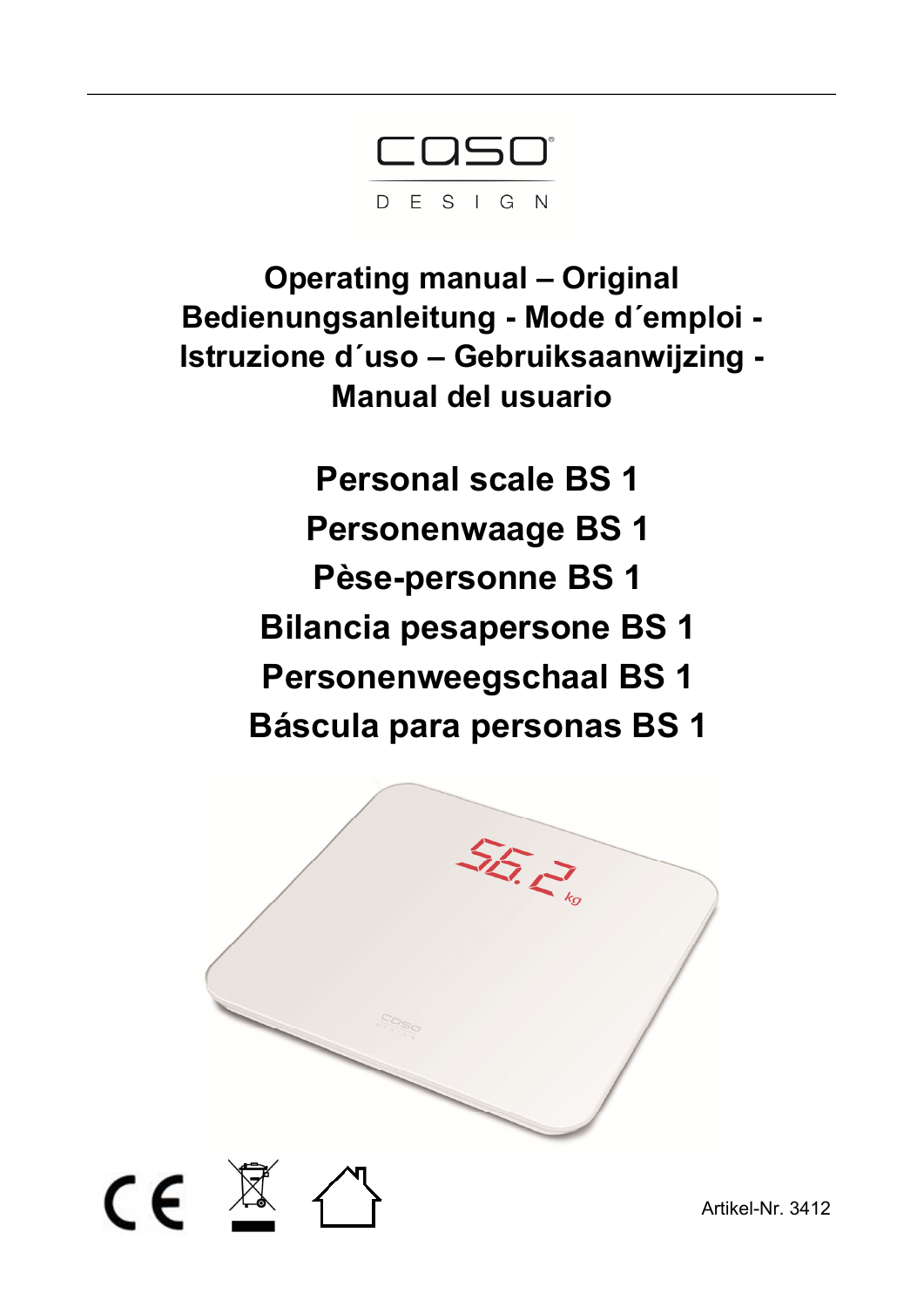### **1 General**

Thank you for purchasing the Personal scale BS 1. Please read this manual carefully before using your new scale to familiarize yourself with all its features.

In the following pages, you'll learn to properly care for and safely operate your scale, helping it to perform at peak efficiency for years to come.

#### **1.1 Use of this manual**

This manual provides important information on the initial setup, safe operation, intended use, care and cleaning of the scale.

Please store this manual in a safe place near the scale for easy reference.

#### **1.2 Warning notices**

Please pay special attention to the following alerts and notices found throughout the manual:

# AWARNUNG WARNING

#### **This alert indicates a possible dangerous situation.**

If the dangerous situation is not avoided, this can lead to serious injuries

► Observe the instructions in this alert to avoid personal injury

# AVORSICHT ATTENTION

#### **This alert indicates a possible dangerous situation.**

If the dangerous situation is not avoided, this can lead to serious injuries

► Observe the instructions in this alert to avoid personal injury

# HINWEIS PI FASE NOTE

This notice precedes additional tips and helpful information that will help you get the most out of your appliance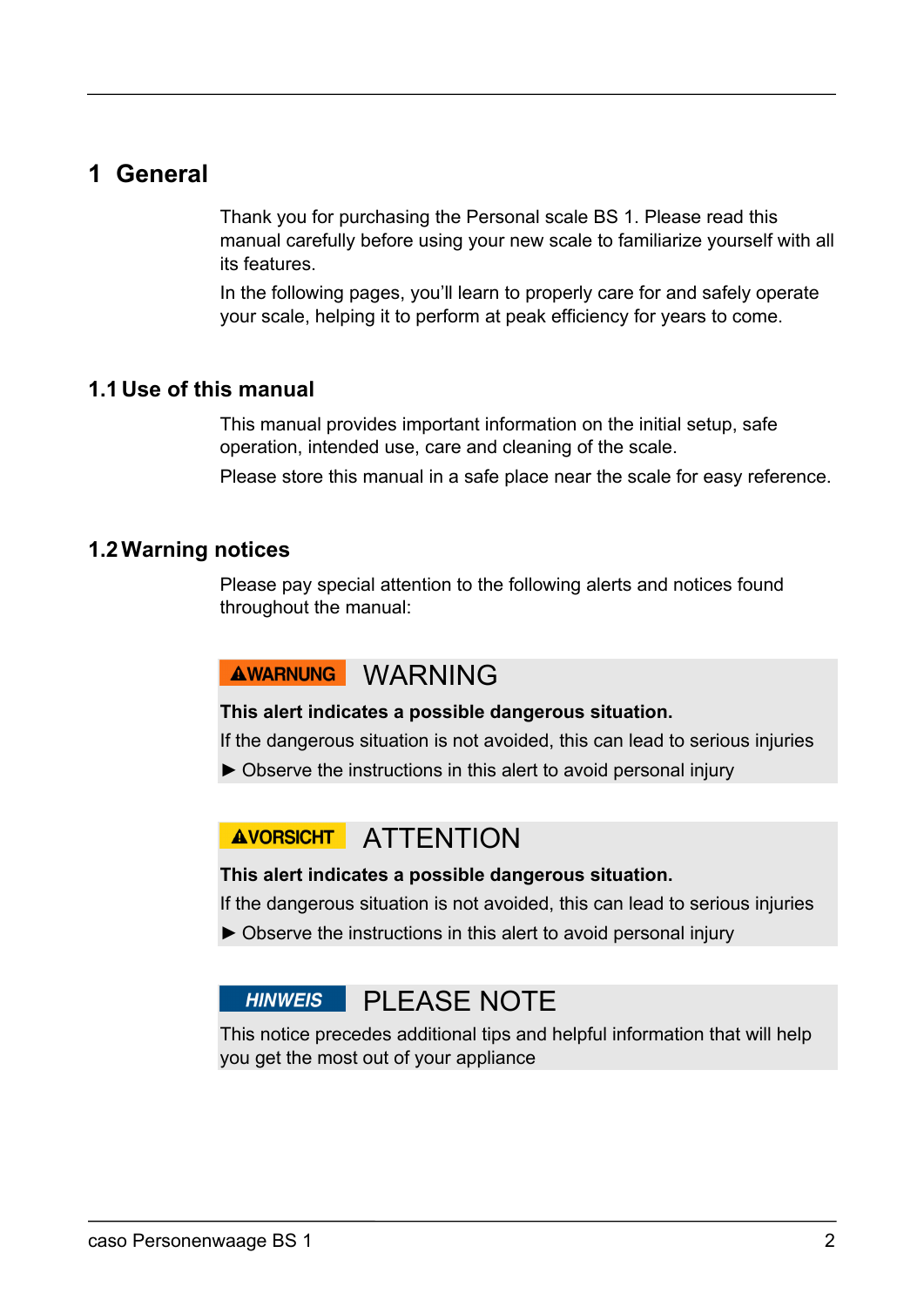#### **1.3 Limitation of liability**

All the technical information, data and notices with regard to the installation, operation and care are completely up-to-date at the time of printing and are compiled to the best of our knowledge and belief, taking our past experience and findings into consideration.

No claims can be derived from the information provided, the illustrations or descriptions in this manual.

The manufacturer does not assume any liability for damages arising as a result of the following:

- Non-observance of the manual
- Uses for non-intended purposes
- Improper repairs
- Technical alterations
- Use of unauthorized spare parts

All translations are carried out to the best of our knowledge. We do not assume any liability for translation errors, not even if the translation was carried out by us or on our instructions. The original German text remains solely binding.

#### **1.4 Copyright protection**

This document is copyright protected.

Braukmann GmbH reserves all the rights, including those for photomechanical reproduction, duplication and distribution using special processes (e.g. data processing, data carriers, data networks), even partially.

Subject to content and technical changes.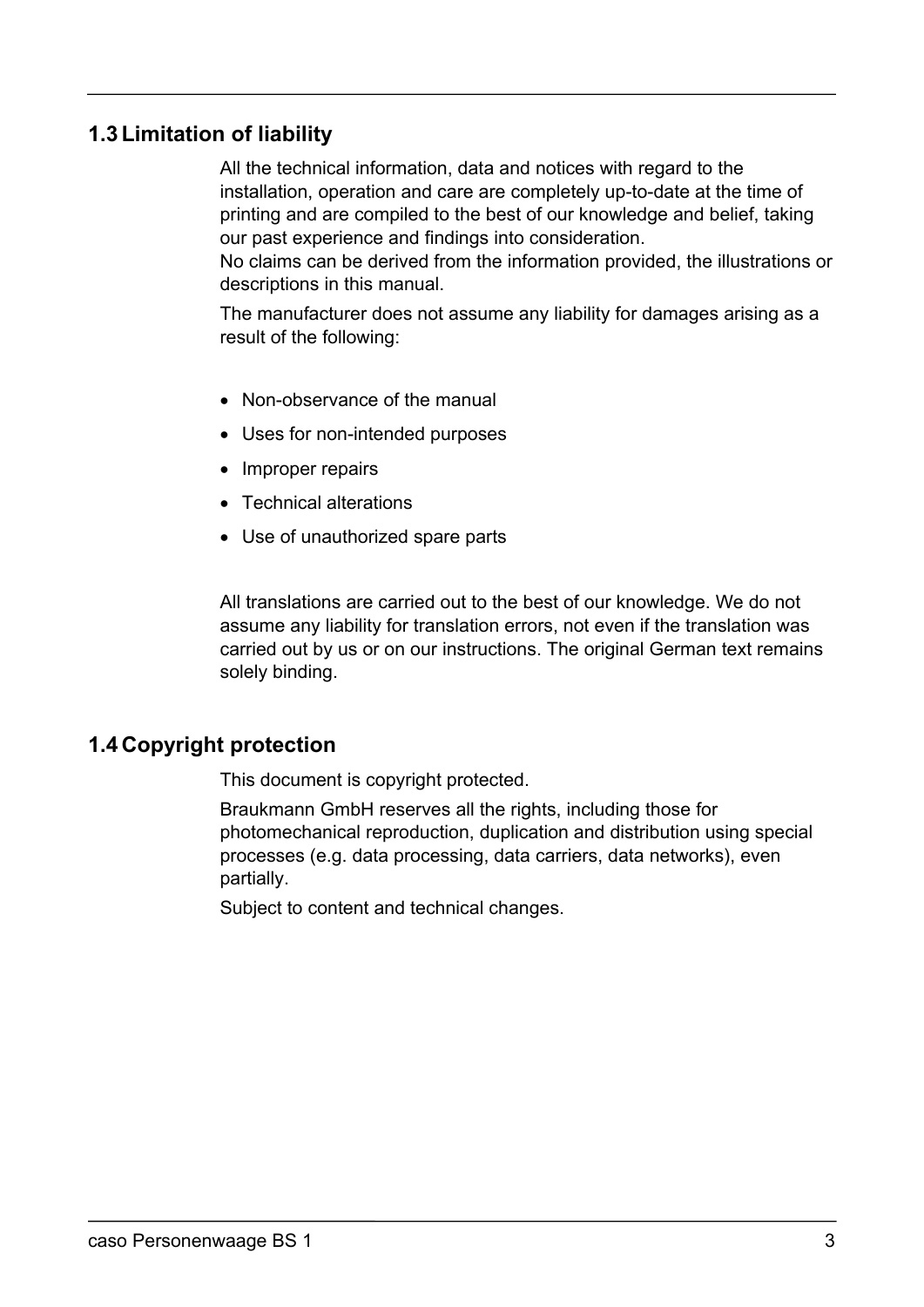# **2 Safety**

This chapter provides you with important safety notices when handling the device.

The device corresponds with the required safety regulations. Improper use can result in personal or property damages.

#### **2.1 Intended use**

This device is designed for use in domestic situations in closed rooms for

• Weighing

Any other use or usage beyond this scope is considered unintended use.

### **AWARNUNG** Warning

#### **Danger due to unintended use!**

Failure to operate this unit only as intended can be dangerous

- $\blacktriangleright$  Use the device exclusively for its intended use.
- $\blacktriangleright$  Follow all of the instructions in the instruction manual

Claims of all kinds due to damages resulting from unintended uses are excluded.

The User bears the sole risk.

#### **2.2 General Safety information**

#### **HINWEIS** Please note

#### **Please observe the following general safety rules to prevent possible injury**

- ► Examine the device for any visible external damages prior to using it. Never put a damaged device into operation.
- ► Children should be supervised at all times to ensure that they do not play with the appliance.
- ► Only qualified electricians, who have been trained by the manufacturer, may carry out any repairs that may be needed. Improperly performed repairs can cause considerable dangers for the user.
- ► Only customer service departments authorized by the manufacturer may carry out repairs on the device during the guarantee period, as otherwise the guarantee entitlements will be null and void in the event of any subsequent damages.
- ► Defective components must always be replaced with original replacement parts. Only such parts will guarantee that the safety requirements are fulfilled.
- ► Do not leave the device unsupervised when it is in operation.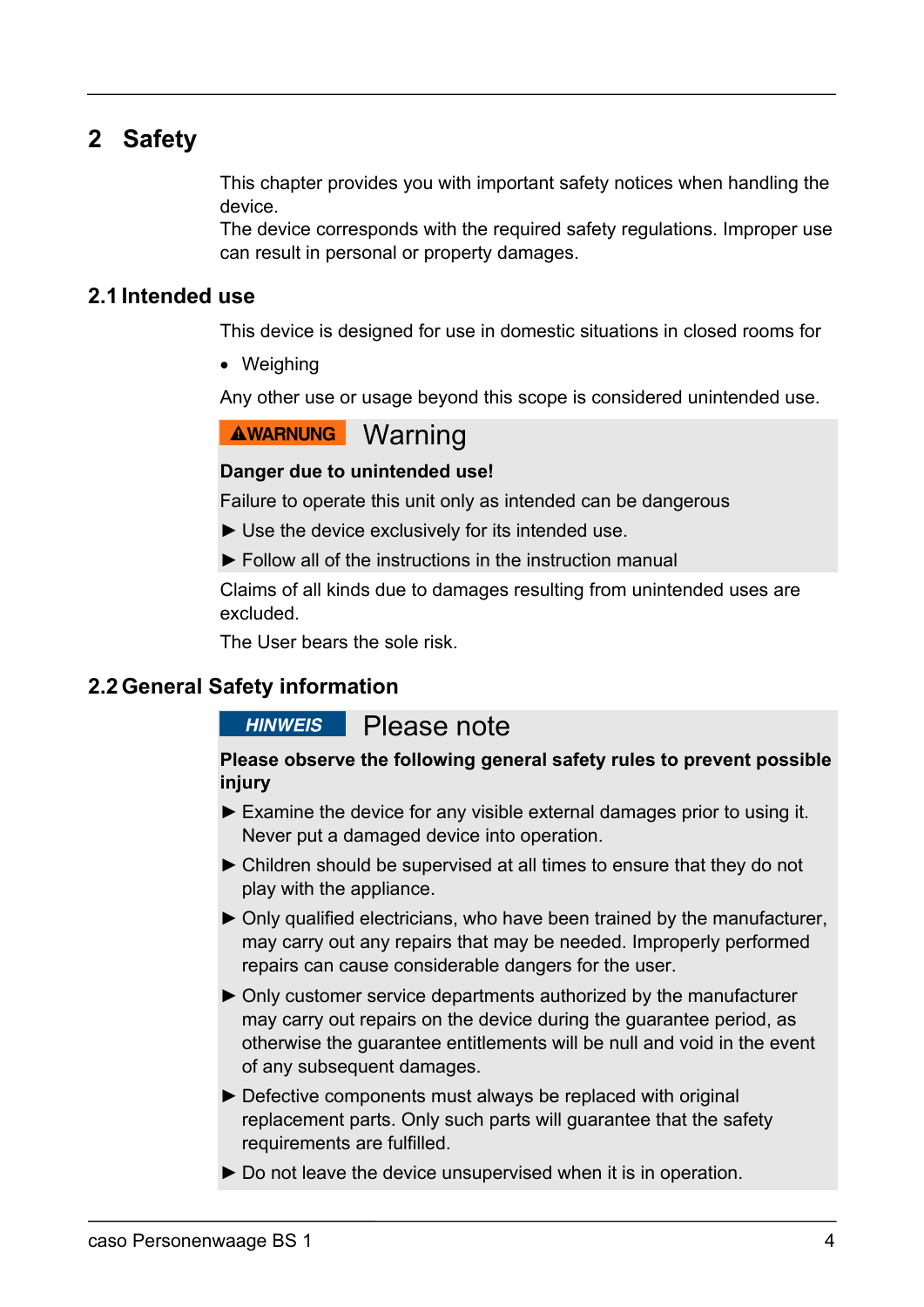# **HINWEIS** Please note

- ► Static pressure is effective, do not drop or strike the device to prevent damage to the scales.
- ► When weighing, please keep balance. Do not move your body.
- ► To ensure the life of the scales, do not use the device in wet or hot conditions.
- ► Do not use for legal trade.
- ► Do not overload, otherwise the sensor will be damaged.
- ► Do not put heavy things on the scales when not in use.
- ► Do not store the scales in an upright position.
- ▶ Please remove the battery when the scales are not used for a longer period or when shipping the device.
- ► If the scales do not respond when started, please check the battery and ensure the battery is new and inserted correctly.
- ► Please do not jump or stamp on the scale and avoid dropping it, as the scales are a high precision electronic device.
- ► Do not use it on a wet and slippery floor; do not stand on at the edge of scales to avoid falling.

# **3 FREQUENTLY ASKED QUESTIONS**

• The scale switches off after a few seconds.

Check the batteries for correct polarity and if they are new.

## **4 Getting Started**

This chapter will guide you through safely unpacking and setting up your new unit.

#### **4.1 Safety information**

### AWARNUNG WARNING

#### **Personal and property damages can occur during commissioning of the device!**

Observe the following safety notices to avoid such dangers:

► Packaging materials may not be used for playing. There is a danger of suffocation.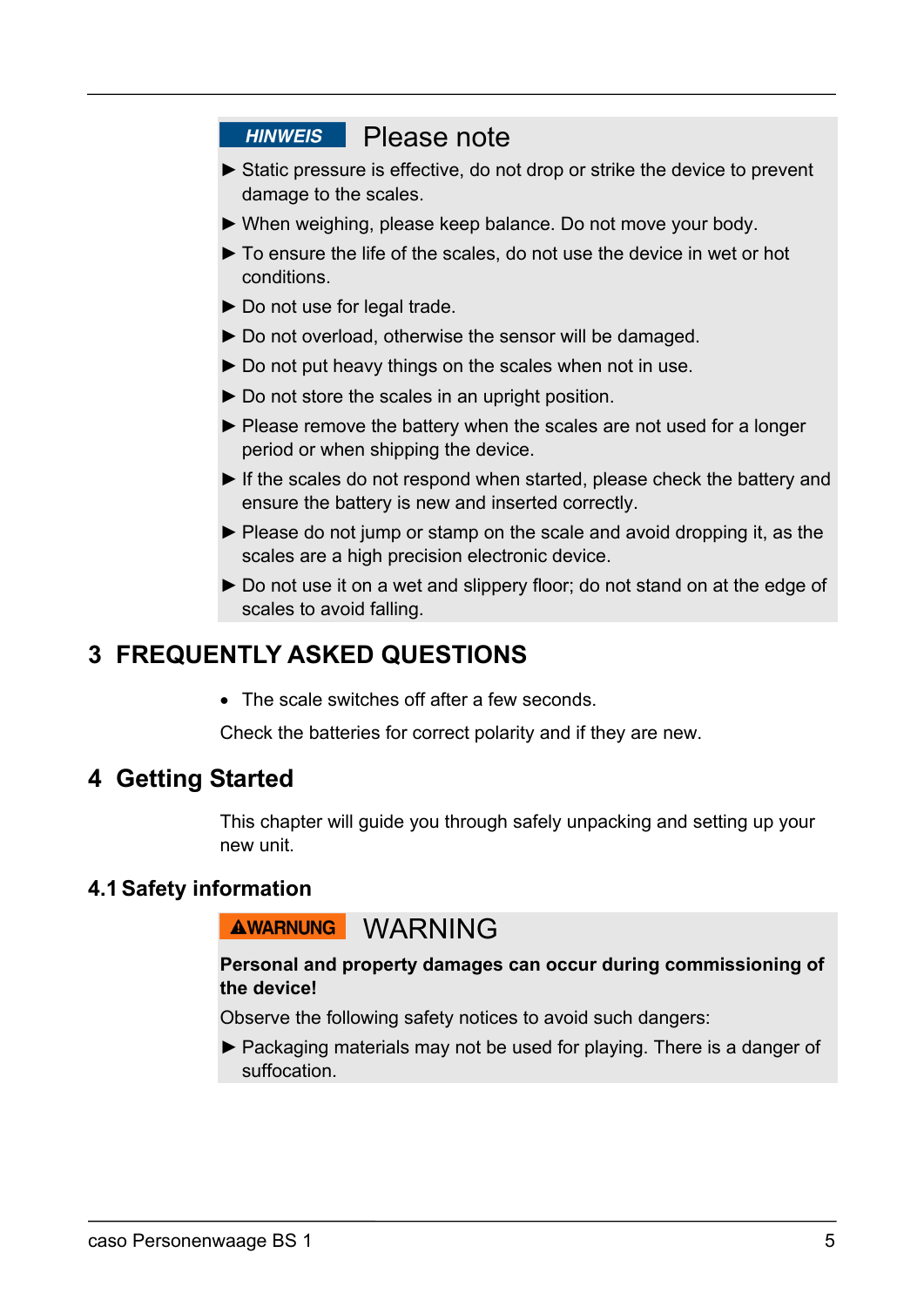# **HINWEIS** Please note

► Before using the scale, put it on a rigid, clean, even and smooth surface. This makes a precise measurement possible.

#### **4.2 What's included**

The Personal scale BS 1 includes the following components:

- Personal scale BS 1
- 4 carpet feet
- Instruction Manual

#### **HINWEIS** Please note

- ► Examine the shipment to ensure the unit and manual are included and inspect the unit for any visible damage
- ► Immediately notify the carrier and/or supplier about any incomplete shipment or damages as a result of inadequate packaging or mishandling

#### **4.3 Unpacking**

Carefully remove the packaging material and unit from the carton.

#### **4.4 Disposal of the packaging**

Caso believes in the importance of recycling and has selected packaging materials that not only protect your unit from damage during transit, but can be recycled to minimize ecological impact.



Recycling the packaging materials preserves raw materials and reduces waste. Take any packaging materials that are no longer required to a recycling collection point for proper disposal

#### **HINWEIS** Please note

▶ If possible, keep the original packaging for the device for the duration of the guarantee period in the event a return in necessary





Before weighing on carpet, please insert the 4 carpet feet under the scale to ensure the accuracy.

caso Personenwaage BS 1 6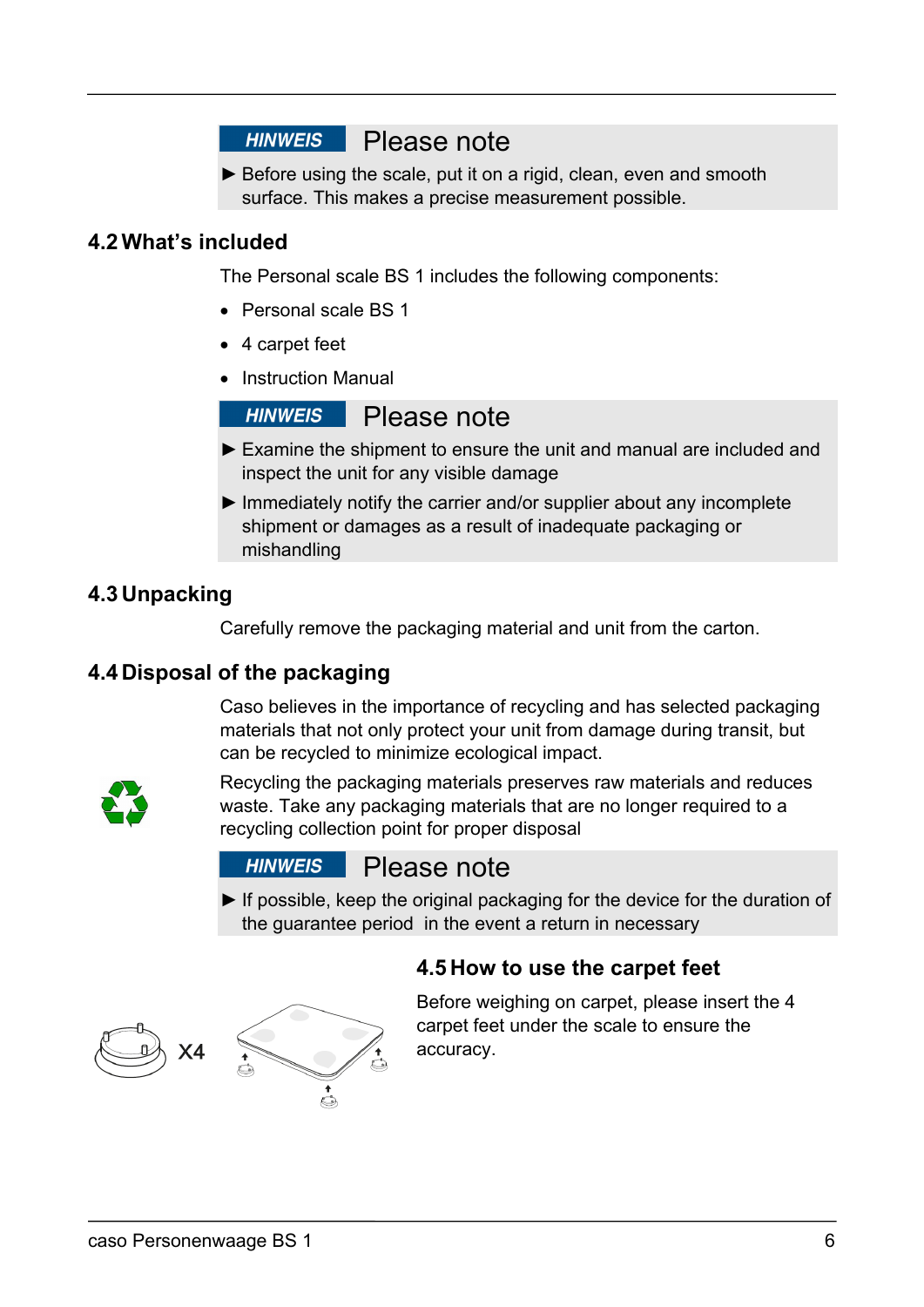### **4.6 Power supply**



Turn around the scales; battery compartment is on the back of the scales.

#### **Insert the batteries**

Pull the battery cover in the arrow direction Install 4 x 1.5 AA batteries as shown.

After installing the batteries, put back the battery cover and push the cover back.

To replace the batteries, take out one in the middle from the negative pole to the others. Please note that the incorrect polarity will cause the permanent damage to the electronic parts.

# **5 Rating plate**

The rating plate with the performance data can be founded on the back of the device

### **6 Operation**

This chapter provides important information on operating the device. Follow the instructions in order to avoid danger and damage.

#### **6.1 Setting up the device**

Please place the scale on flat and solid ground. Place it always on the same place to avoid any difference in measuring due to change of underground.

#### **6.2 Selection of the weight and size units**

Open the battery box cover and press the small button to interchange the unit between kg and lb.



**HINWEIS** Please note

▶ Before weighing, select the weight unit. During use, it is not possible to change between the units.

#### **6.3 Switch on**

Step on the scale and the display lights up.

#### **6.4 Switch off**

The scale switches off automatically after about 8 seconds.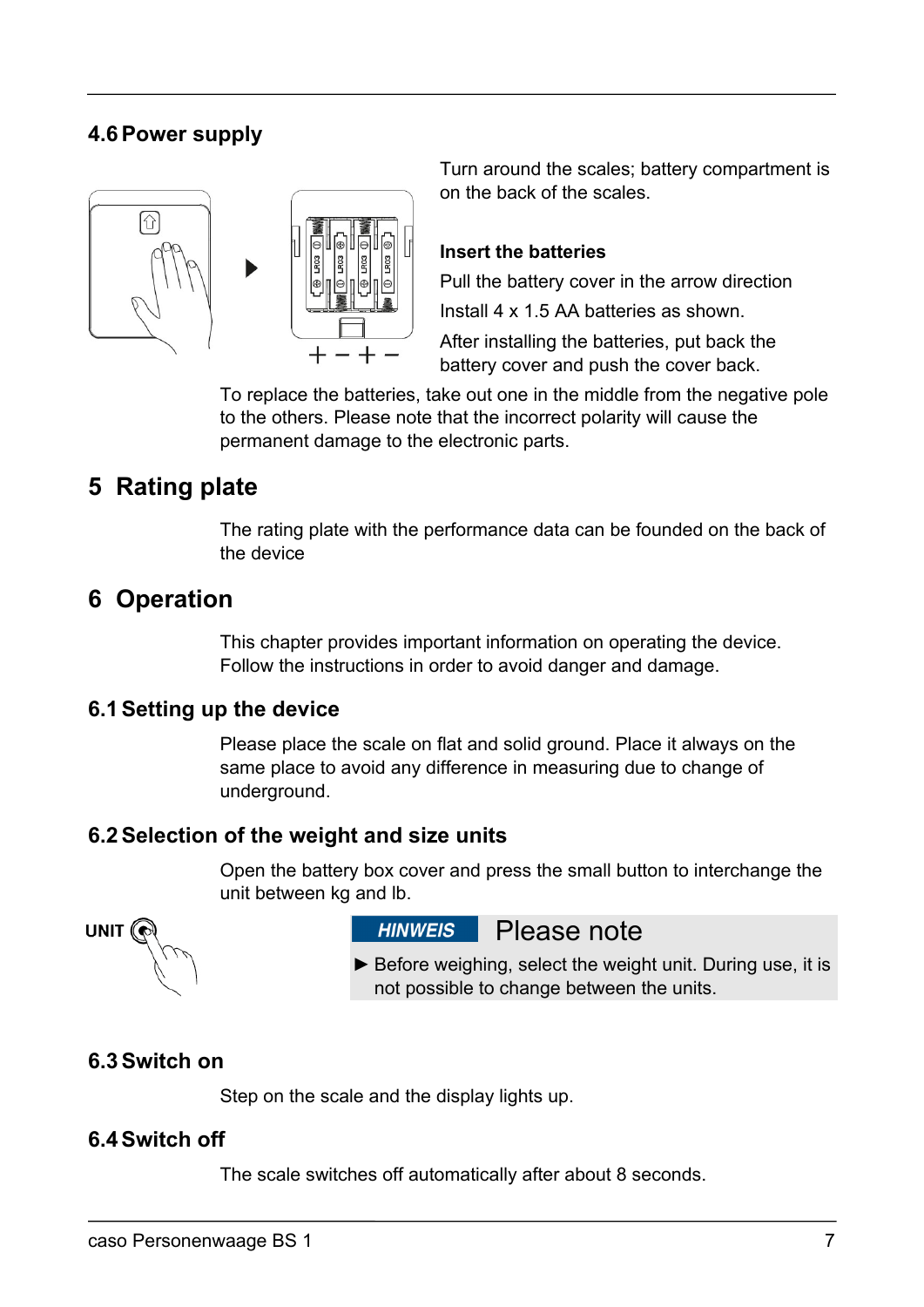#### **6.5 Weighing**

Put the scale on a hard & flat surface.

Step on the scale steadily, till the weight displays on the screen. The scale switches off automatically after about 8 seconds.

#### **6.6 Error messages**



#### Overload-indication

When the scale is over loaded (over 200kg), "Err" will appear on the screen.



#### **Low battery indication**

When the screen indicates "Lo", it will turn off automatically after 2 seconds. Open the battery cover and replace with new batteries in correct polarity.

# **7 Cleaning and Maintenance**

This chapter provides important information on properly cleaning and maintaining your scale

#### **7.1 Cleaning**

- Do not use chemical products.
- Use a damp cloth to clean the surface of the scale.

#### **HINWEIS** Please note

- ► Please use a damp cloth to clean the scales. Do not allow water to get inside the unit.
- ► Do not use chemicals to clean the scales.

#### **7.2 Disposal of the Old Device**

To protect the environment, it's important to dispose of old electronic devices properly. Do not place your old unit in the non-recyclable waste under any circumstances



## **HINWEIS** Please note

- ► Please take your old unit to the nearest recycling center for safe disposal
- ► Until it can disposed of properly, store your old unit away from children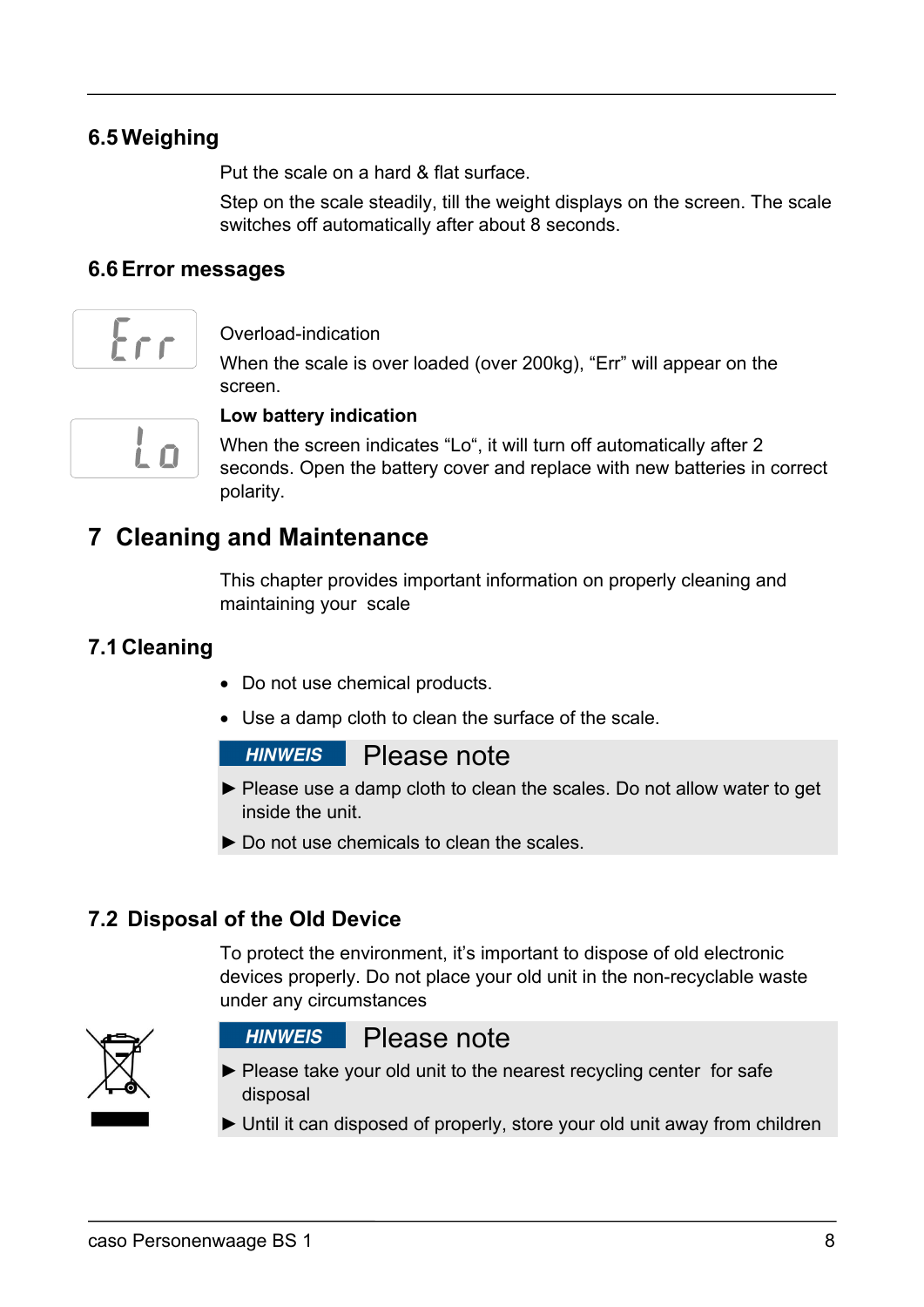# **8 Warranty (Europe)**

We provide a 24-month guarantee for defects caused by production or material faults, beginning on the date of purchase. Our guarantee is valid for Germany, Austria and the Netherlands. For all other countries, please contact us.

Your legal guarantee claims as per Art. 437 ff. German Civil Code (BGB) will remain unaffected by this. You may exercise your statutory guarantee rights free of charge. The guarantee does not cover damage caused by improper handling or use of the product or defects which have only a minor impact on the product's functionality or value. In addition to this, the guarantee also excludes parts which are subject to wear and tear; transport damages insofar as we are not responsible for them and damages caused by repairs which were not carried out by us.

This product has been constructed for non-commercial use (domestic use) and its performance is designed to meet the corresponding needs. The guarantee only covers commercial use insofar as it is comparable to domestic use. The product is not intended for any other type of commercial use.

In the case of legitimate complaints we may either repair the defective product or replace it with a defect-free product at our discretion. Obvious defects must be notified to us within 14 days of the product's delivery. Any further claims are excluded.

When making a guarantee claim please contact us before you return the product (always with the purchase receipt!).

(Guarantor) **Braukmann GmbH**  Raiffeisenstraße 9 D-59757 Arnsberg

Service-Hotline International: Tel.: +49 (0) 29 32 / 80 55 4 – 99 Fax: +49 (0) 29 32 / 80 55 4 – 77

eMail: kundenservice@caso-design.de Internet: www.caso-design.de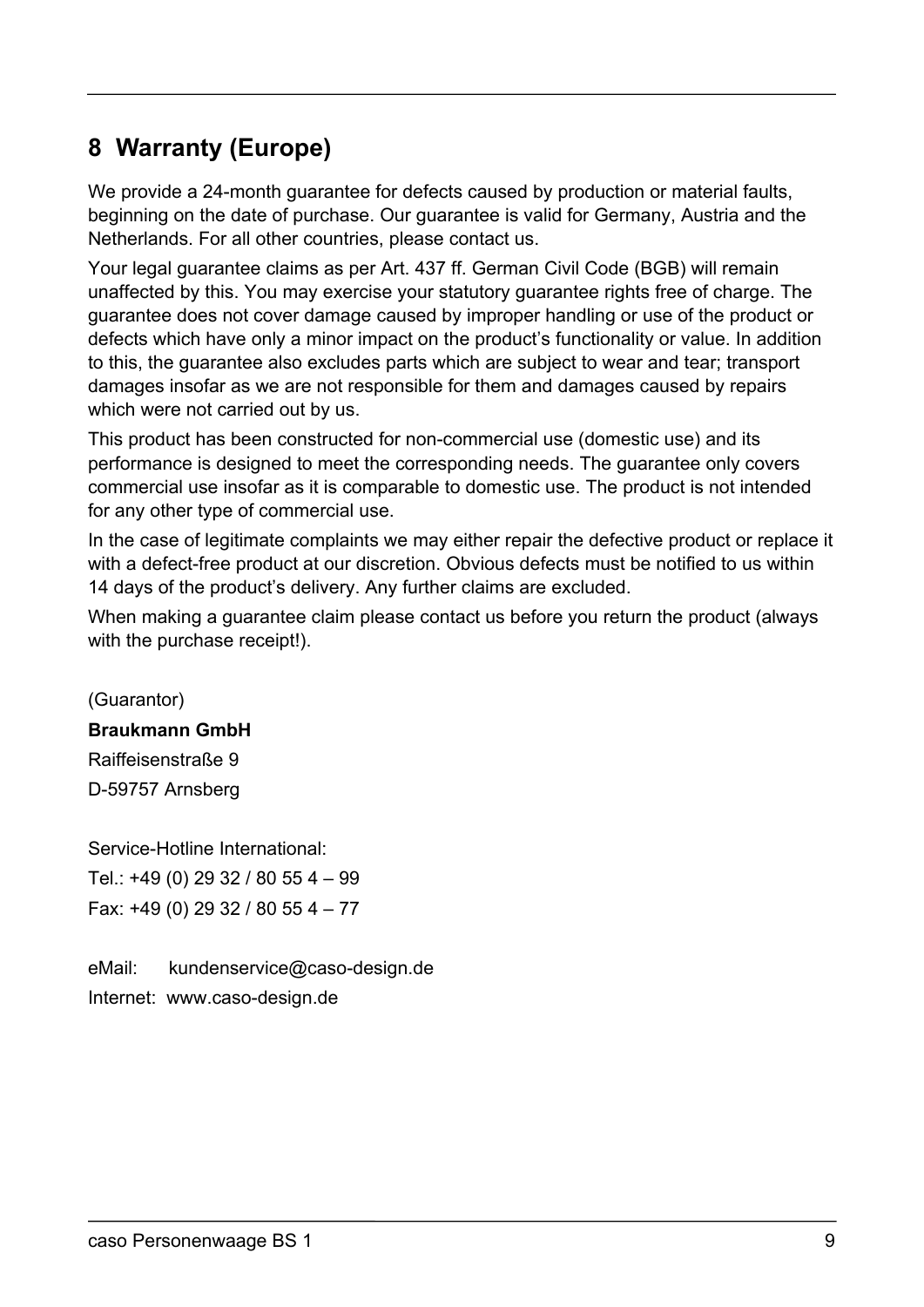# **9 Warranty (USA)**

We provide a 12 month guarantee for this product, commencing from the date of sale, for faults which are attributable to production or material faults. Your legal guarantee entitlements in accordance with § 439 ff. BGB‐E remain unaffected by this. The guarantee does not include damages, which were incurred as a result of improper handling or use, as well as malfunctions which only have a minor effect on the function or the value of the device. Consumables, transit damages, inasmuch as we are not responsible for these, as well as damages, which were incurred as a result of any repairs that were not performed by us, are also excluded from the guarantee entitlements.

This device is designed for use in domestic situations and has the appropriate performance levels. Any use in commercial situations is only covered under the guarantee to the extent that it would be comparable with the stresses of being used in a domestic situation. It is not intended for any additional, commercial use. In the event of justified complaints, we will repair the faulty device at our discretion or replace it with a comparable trouble‐free device.

Any pending faults must be reported within 14 days of delivery.

All further claims are excluded.

To enforce a guarantee claim, please contact us prior to returning the device (always provide us with proof of purchase) and after this contact, ship the unit back to Caso USA for repair or replacement at our option.

Info@CasoDesignUSA.com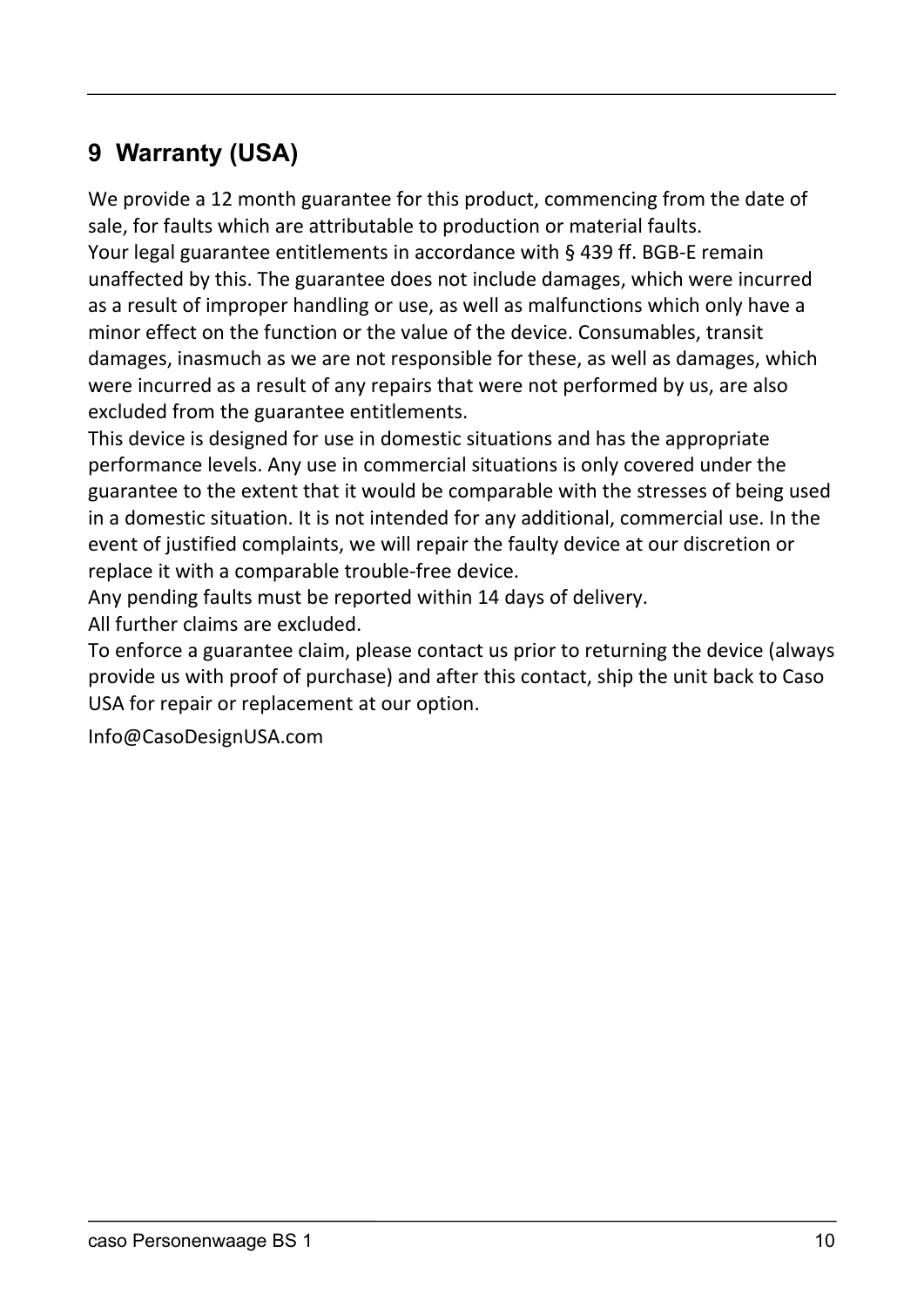# **10 Bedienungsanleitung**

#### **10.1 Allgemeines**

Lesen Sie die hier enthaltenen Informationen, damit Sie mit Ihrem Gerät schnell vertraut werden und seine Funktionen in vollem Umfang nutzen können.

Ihre Waage dient Ihnen viele Jahre lang, wenn Sie sie sachgerecht behandeln und pflegen.

Wir wünschen Ihnen viel Freude beim Gebrauch.

#### **10.2 Informationen zu dieser Anleitung**

Diese Bedienungsanleitung ist Bestandteil der Waage (nachfolgend als Gerät bezeichnet) und gibt Ihnen wichtige Hinweise für die Inbetriebnahme, die Sicherheit, den bestimmungsgemäßen Gebrauch und die Pflege des Gerätes.

Die Bedienungsanleitung muss ständig am Gerät verfügbar sein. Sie ist von jeder Person zu lesen und anzuwenden, die mit der:

- $\bullet$  Inbetriebnahme.
- Bedienung,
- Störungsbehebung und/oder
- Reinigung

des Gerätes beauftragt ist.

Bewahren Sie diese Bedienungsanleitung auf und geben Sie diese mit dem Gerät an Nachbesitzer weiter.

#### **10.3 Warnhinweise**

In der vorliegenden Bedienungsanleitung werden folgende Warnhinweise verwendet:

#### **AWARNUNG**

 $\overline{\phantom{a}}$ 

#### **Ein Warnhinweis dieser Gefahrenstufe kennzeichnet eine mögliche gefährliche Situation.**

Falls die gefährliche Situation nicht vermieden wird, kann dies zu schweren Verletzungen führen.

► Die Anweisungen in diesem Warnhinweis befolgen, um Verletzungen von Personen zu vermeiden.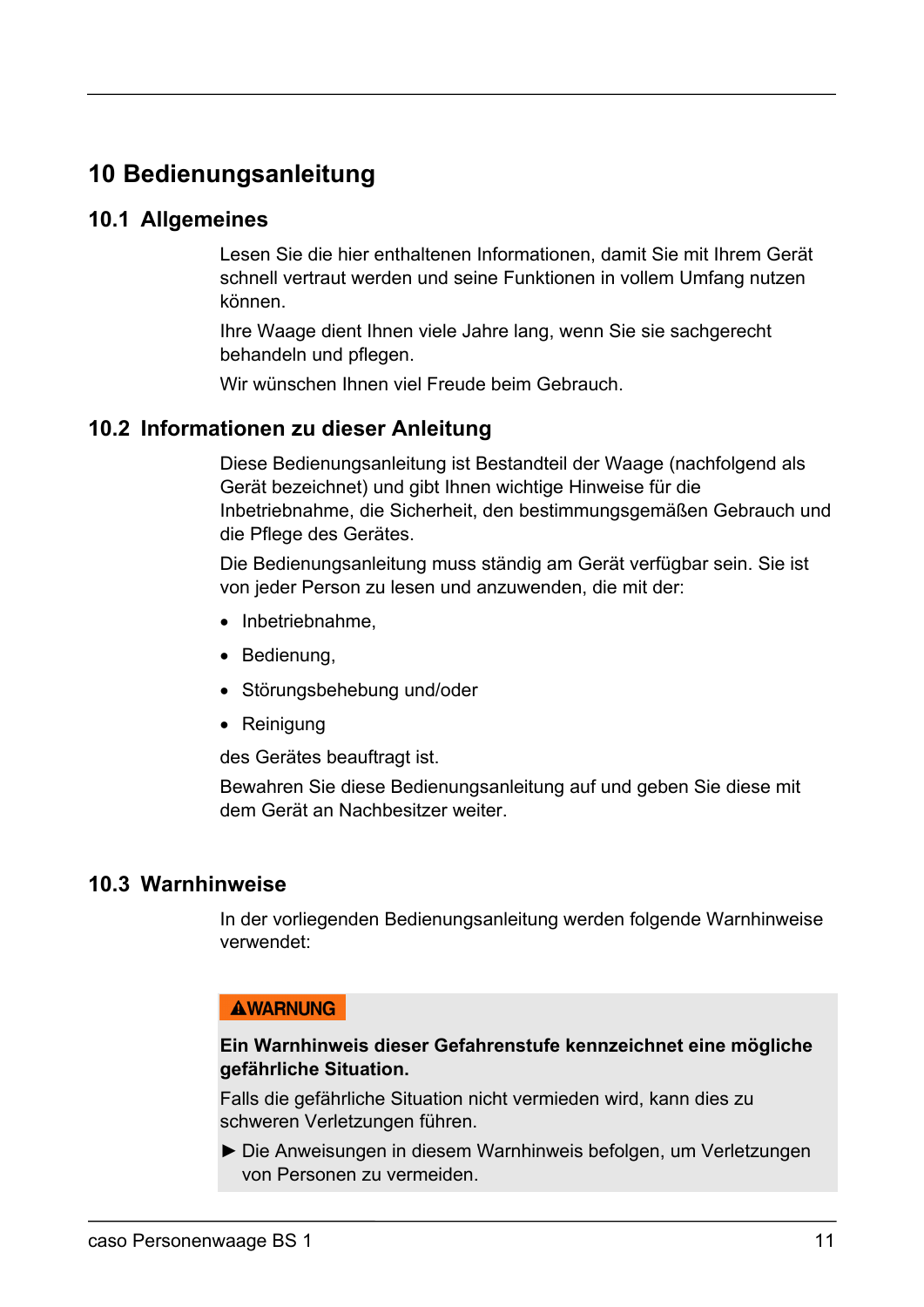#### **AVORSICHT**

#### **Ein Warnhinweis dieser Gefahrenstufe kennzeichnet eine mögliche gefährliche Situation.**

Falls die gefährliche Situation nicht vermieden wird, kann dies zu leichten oder gemäßigten Verletzungen führen.

► Die Anweisungen in diesem Warnhinweis befolgen, um Verletzungen von Personen zu vermeiden.

#### **HINWEIS**

 $\mathbf{r}$ 

Ein Hinweis kennzeichnet zusätzliche Informationen, die den Umgang mit der Maschine erleichtern.

#### **10.4 Haftungsbeschränkung**

Alle in dieser Anleitung enthaltenen technischen Informationen, Daten und Hinweise für die Installation, Betrieb und Pflege entsprechen dem letzten Stand bei Drucklegung und erfolgen unter Berücksichtigung unserer bisherigen Erfahrungen und Erkenntnisse nach bestem Wissen. Aus den Angaben, Abbildungen und Beschreibungen in dieser Anleitung können keine Ansprüche hergeleitet werden.

Der Hersteller übernimmt keine Haftung für Schäden oder Verletzungen aufgrund:

- Nichtbeachtung der Anleitung
- Nicht bestimmungsgemäßer Verwendung
- Unsachgemäßer Reparaturen
- Technischer Veränderungen

Übersetzungen werden nach bestem Wissen durchgeführt. Wir übernehmen keine Haftung für Übersetzungsfehler, auch dann nicht, wenn die Übersetzung von uns oder in unserem Auftrag erfolgte. Verbindlich bleibt allein der ursprüngliche deutsche Text.

#### **10.5 Urheberschutz**

Diese Dokumentation ist urheberrechtlich geschützt.

Alle Rechte, auch die der fotomechanischen Wiedergabe, der Vervielfältigung und der Verbreitung mittels besonderer Verfahren (zum Beispiel Datenverarbeitung, Datenträger und Datennetze), auch teilweise, behält sich die Braukmann GmbH vor.

Inhaltliche und technische Änderungen vorbehalten.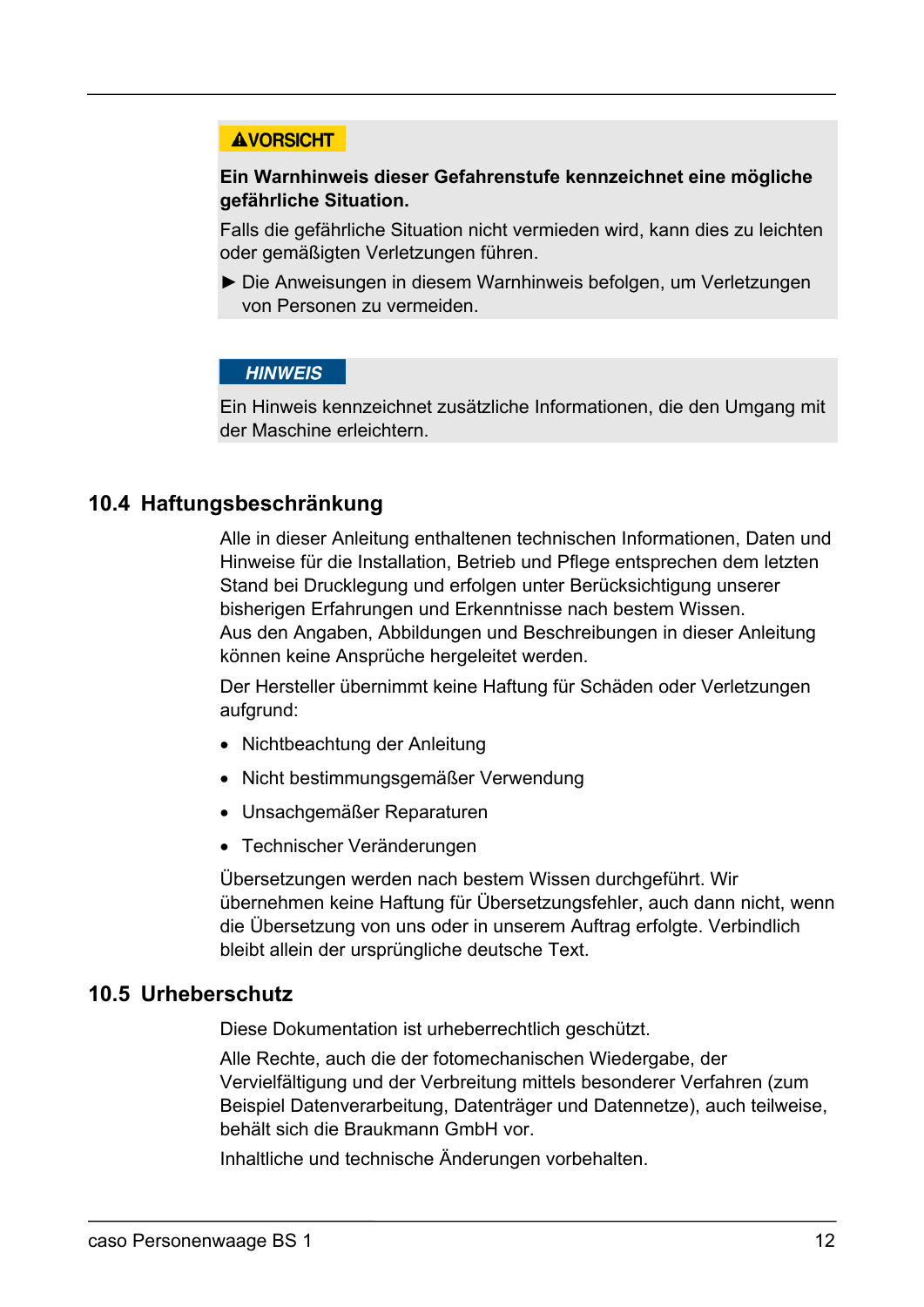# **11 Sicherheit**

In diesem Kapitel erhalten Sie wichtige Sicherheitshinweise im Umgang mit dem Gerät.

Dieses Gerät entspricht den vorgeschriebenen Sicherheitsbestimmungen. Ein unsachgemäßer Gebrauch kann jedoch zu Personen und Sachschäden führen.

#### **11.1 Bestimmungsgemäße Verwendung**

Dieses Gerät ist nur für den privaten Gebrauch im Haushalt in geschlossenen Innenräumen zum

Wiegen

bestimmt. Eine andere oder darüber hinausgehende Benutzung gilt als nicht bestimmungsgemäß.

#### **AWARNUNG**

 $\overline{\phantom{a}}$ 

#### **Gefahr durch nicht bestimmungsgemäße Verwendung!**

Von dem Gerät können bei nicht bestimmungsgemäßer Verwendung und/oder andersartiger Nutzung Gefahren ausgehen.

- ► Das Gerät ausschließlich bestimmungsgemäß verwenden.
- ► Die in dieser Bedienungsanleitung beschriebenen Vorgehensweisen einhalten.

Ansprüche jeglicher Art wegen Schäden aus nicht bestimmungsgemäßer Verwendung sind ausgeschlossen.

Das Risiko trägt allein der Betreiber.

 $\mathbf{r}$ 

#### **11.2 Allgemeine Sicherheitshinweise**

#### **HINWEIS**

#### **Beachten Sie für einen sicheren Umgang mit dem Gerät die folgenden allgemeinen Sicherheitshinweise:**

- ► Kontrollieren Sie das Gerät vor der Verwendung auf äußere sichtbare Schäden. Nehmen Sie ein beschädigtes Gerät nicht in Betrieb.
- ► Kinder sollten beaufsichtigt werden, um sicher zu stellen, dass sie nicht mit dem Gerät spielen.
- ► Reparaturen dürfen nur von qualifiziertem Fachpersonal durchgeführt werden, die vom Hersteller geschult sind. Durch unsachgemäße Reparaturen können erhebliche Gefahren für den Benutzer entstehen.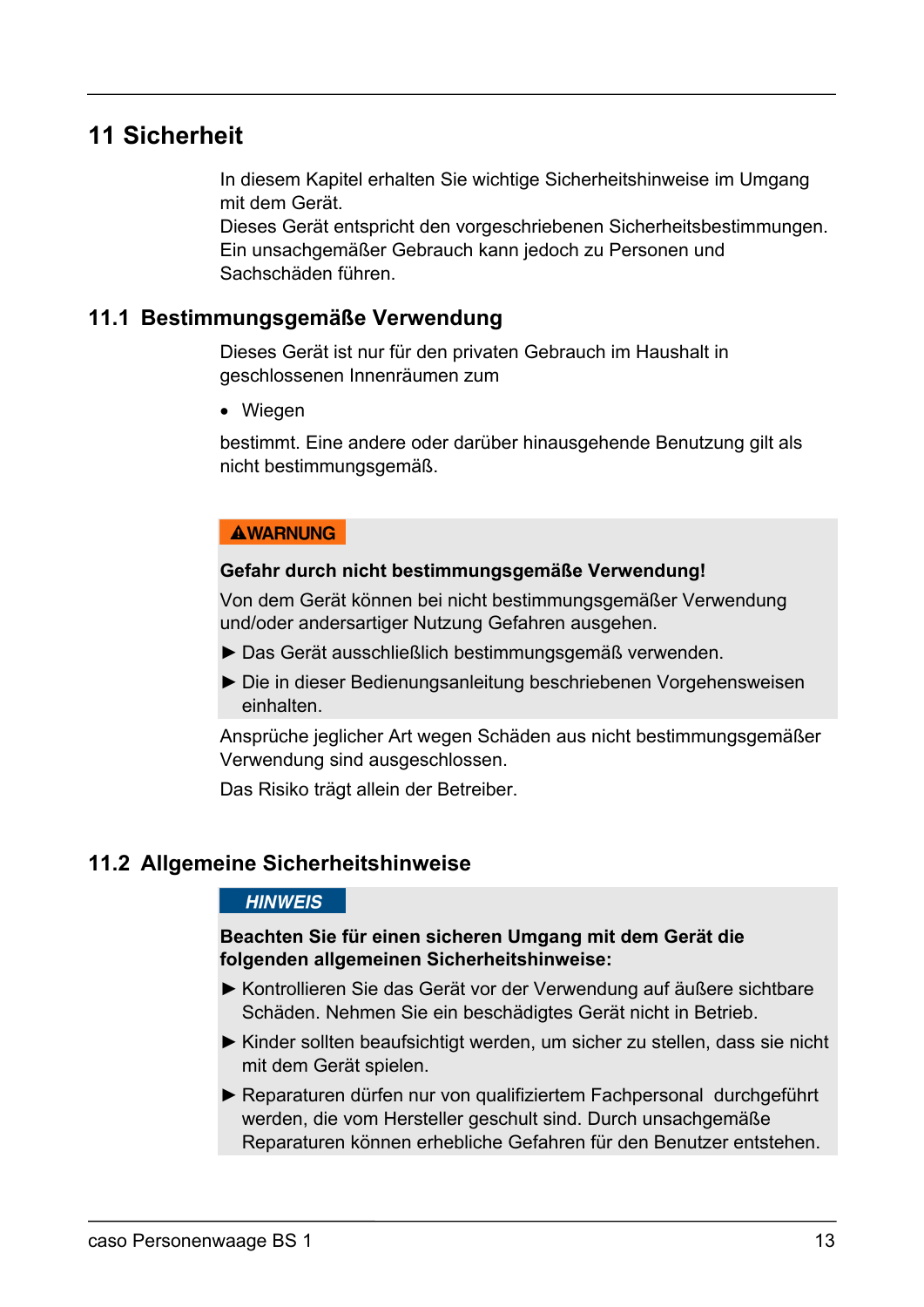#### **HINWEIS**

 $\mathbf{r}$ 

- ► Eine Reparatur des Gerätes während der Garantiezeit darf nur von einem vom Hersteller autorisierten Kundendienst vorgenommen werden, sonst besteht bei nachfolgenden Schäden kein Garantieanspruch mehr.
- ► Defekte Bauteile dürfen nur gegen Original-Ersatzteile ausgetauscht werden.
- ► Das Gerät während des Betriebes nicht unbeaufsichtigt lassen.
- ► Nur ein gleichmäßiger Druck ist wirksam; lassen Sie die Waage nicht fallen und schlagen Sie nicht darauf, um Beschädigungen zu vermeiden.
- ► Beim Wiegen bewegen Sie sich nicht und halten Sie das Gleichgewicht.
- ► Zur Erhaltung der Lebensdauer der Waage ist es wichtig, dass diese nicht besonders heißen oder nassen Bedingungen ausgesetzt wird.
- ► Nicht für den gewerblichen Gebrauch geeignet.
- ► Eine Überladung führt zu Schäden am Sensor.
- ► Nichts Schweres auf der Waage lagern, wenn diese nicht in Gebrauch ist.
- ► Die Waage nicht aufrecht lagern.
- ► Beim Transport oder wenn die Waage längere Zeit nicht gebraucht wird, entnehmen Sie bitte die Batterien.
- ► Wenn die Waage beim Einschalten nicht reagiert, überprüfen Sie bitte die Polung der Batterien und dass die Batterien nicht leer sind.
- ► Bei der Personenwaage handelt es sich um ein Präzisionsinstrument, daher springen Sie nicht darauf, und lassen Sie sie nicht fallen.
- ► Wegen der Sturzgefahr benutzen Sie die Waage nicht auf nassen oder rutschigen Böden, und stehen Sie nicht auf der Kante.

# **12Häufig gestellte Fragen (FAQs)**

#### **Die Waage schaltet sich nach einigen Sekunden aus.**

Prüfen Sie die Batterien und stellen Sie sicher, dass sie neu sind und mit der richtigen Polarität eingesetzt wurden.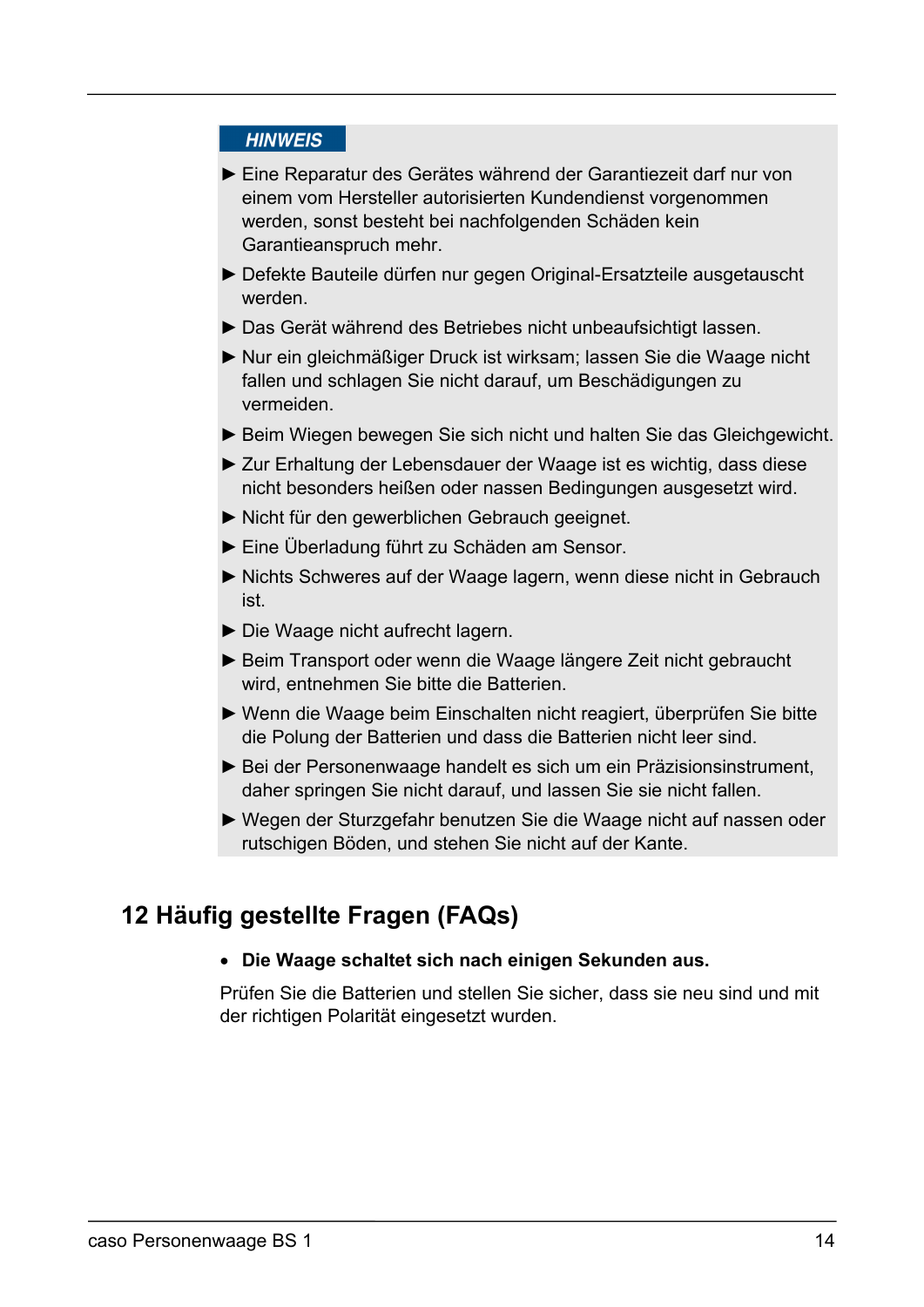# **13 Inbetriebnahme**

In diesem Kapitel erhalten Sie wichtige Hinweise zur Inbetriebnahme des Gerätes. Beachten Sie die Hinweise um Gefahren und Beschädigungen zu vermeiden.

#### **13.1 Sicherheitshinweise**

#### **AWARNUNG**

 $\mathbf{r}$ 

 $\mathbf{r}$ 

#### **Bei der Inbetriebnahme des Gerätes können Personen- und Sachschäden auftreten!**

Beachten Sie die folgenden Sicherheitshinweise um die Gefahren zu vermeiden.

► Verpackungsmaterialien dürfen nicht zum Spielen verwendet werden. Es besteht Erstickungsgefahr.

#### **HINWEIS**

► Stellen Sie die Waage vor Gebrauch auf eine feste, saubere, ebene und glatte Oberfläche. So kann das Gewicht genau gemessen werden.

#### **13.2 Lieferumfang und Transportinspektion**

Die Personenwaage BS 1 wird standardmäßig mit folgenden Komponenten geliefert:

- Personenwaage BS 1
- 4 Teppichfüße
- Bedienungsanleitung

 $\mathbf{r}$ 

#### **HINWEIS**

- ► Prüfen Sie die Lieferung auf Vollständigkeit und auf sichtbare Schäden.
- ► Melden Sie eine unvollständige Lieferung oder Schäden infolge mangelhafter Verpackung oder durch Transport sofort dem Spediteur, der Versicherung und dem Lieferanten.

#### **13.3 Auspacken**

Entfernen Sie vorsichtig das Verpackungsmaterial und Gerät aus dem Karton.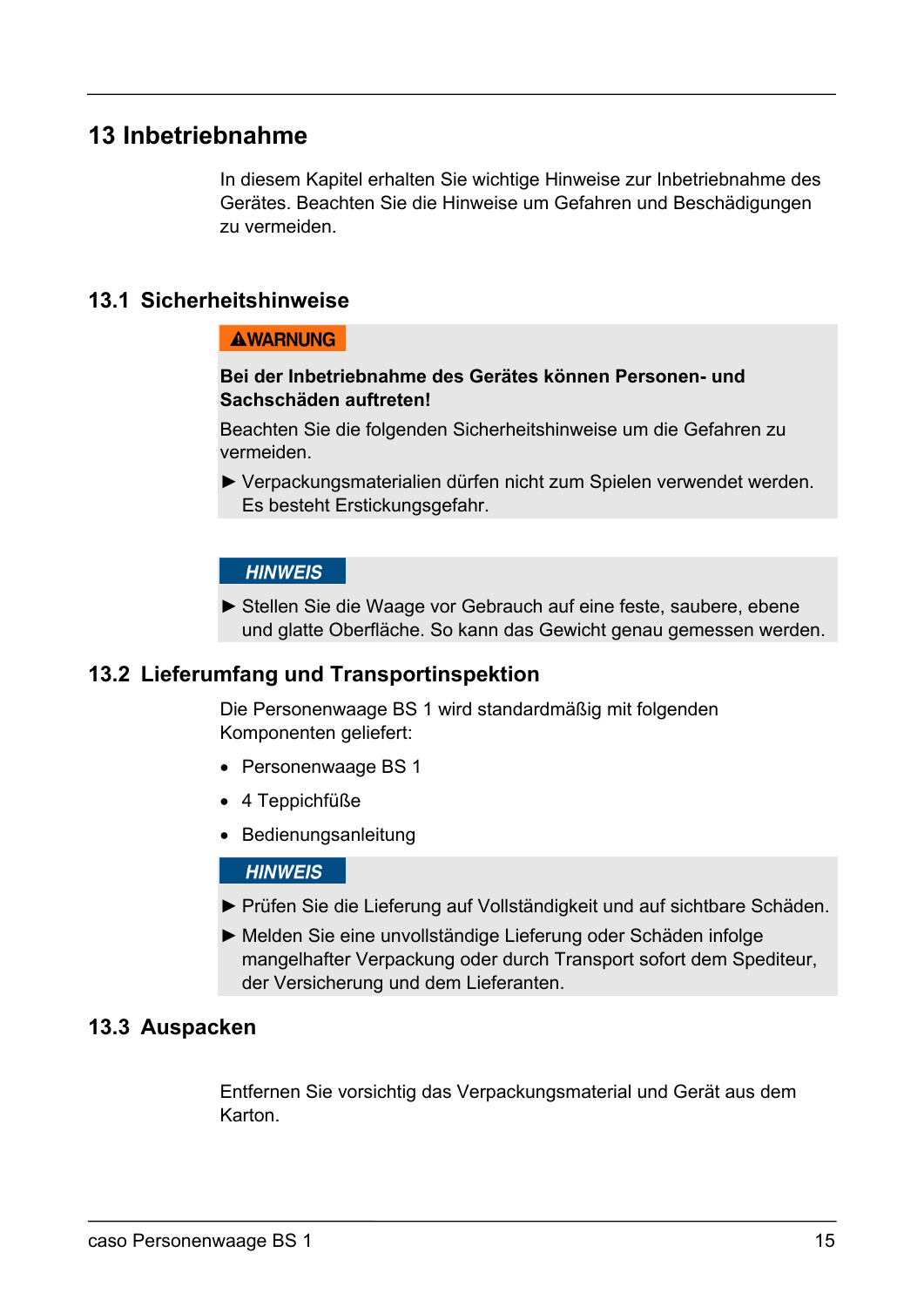## **13.4 Entsorgung der Verpackung**

Die Verpackung schützt das Gerät vor Transportschäden. Die Verpackungsmaterialien sind nach umweltverträglichen und entsorgungstechnischen Gesichtspunkten ausgewählt und deshalb recycelbar.



Die Rückführung der Verpackung in den Materialkreislauf spart Rohstoffe und verringert das Abfallaufkommen. Entsorgen Sie nicht mehr benötigte Verpackungsmaterialien an den Sammelstellen für das Verwertungssystem »Grüner Punkt«.

#### **HINWEIS**

 $\mathbf{r}$ 

► Heben Sie wenn möglich die Originalverpackung während der Garantiezeit des Gerätes auf, um das Gerät im Garantiefall wieder ordnungsgemäß verpacken zu können.

### **13.5 Montage der Teppichfüße**



Wenn Sie die Waage auf einem Teppich benutzen möchten, setzen Sie vorher die 4 Teppichfüße ein, um die Meßgenauigkeit zu erhöhen.

#### **13.6 Energieversorgung**

Das Batteriefach befindet sich auf der Unterseite der Waage.





Batterien einsetzen

Ziehen Sie den Batteriefachdeckel in Pfeilrichtung ab.

Legen Sie 4 x 1,5 V AA Batterien wie gezeigt ein.

Nach dem Einlegen der Batterien schieben Sie den Batteriefachdeckel wieder vollständig ein.

Zum Auswechseln der Batterien ziehen Sie die

Mittlere am Minus-Ende heraus.

 $\mathbf{r}$ 

#### **HINWEIS**

► Achten Sie darauf, dass die Batterien richtig herum eingelegt werden, da eine falsche Polarität die elektronischen Bauteile in der Waage dauerhaft beschädigt.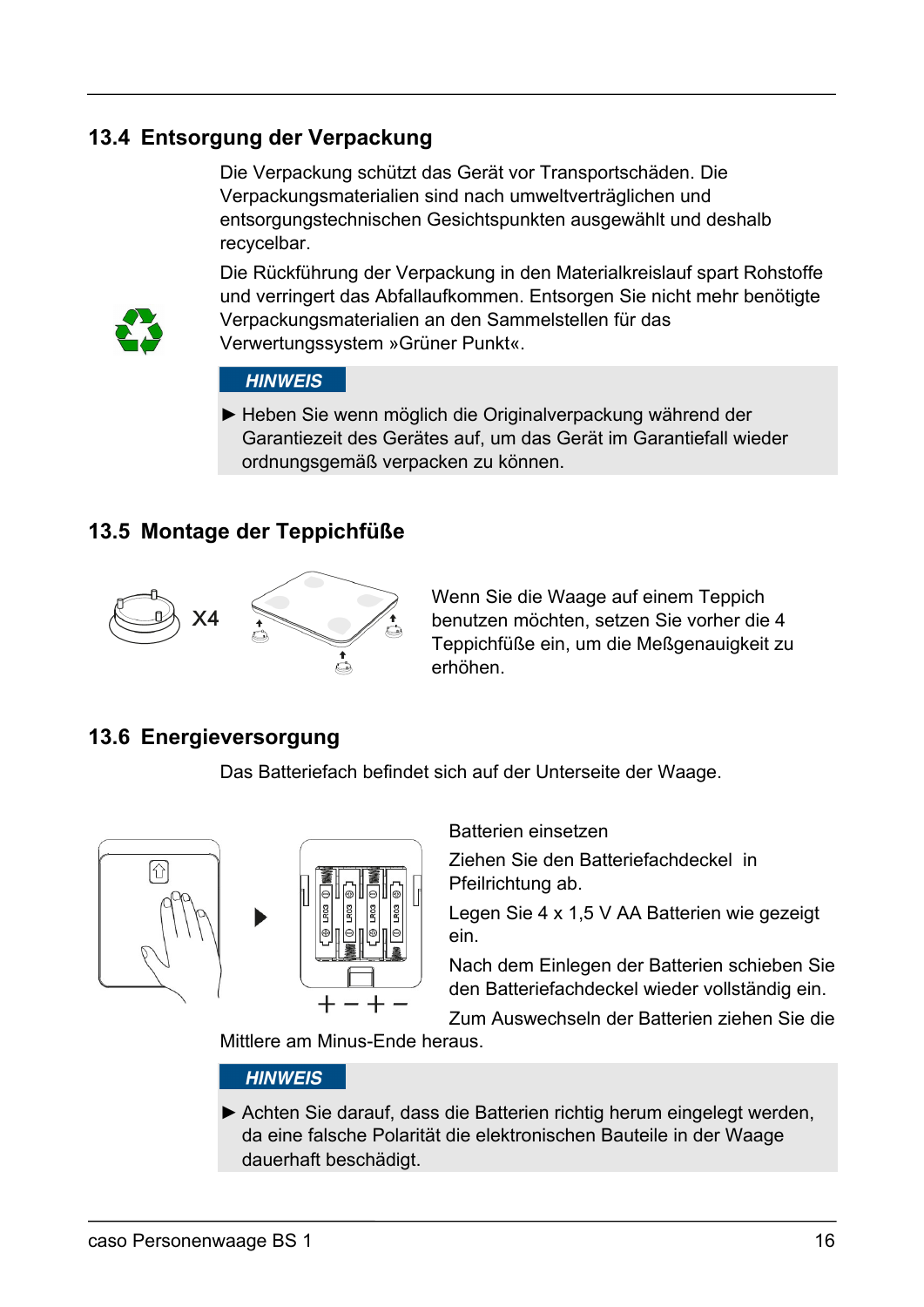# **14 Typenschild**

Das Typenschild befindet sich auf der Rückseite des Gerätes

# **15 Bedienung und Betrieb**

In diesem Kapitel erhalten Sie wichtige Hinweise zur Bedienung und Funktion des Gerätes. Beachten Sie die Hinweise um Gefahren und Beschädigungen zu vermeiden.

#### **15.1 Aufstellen des Gerätes**

Stellen Sie das Gerät auf einen ebenen, festen und stabilen Untergrund und immer an den gleichen Platz, um Messabweichungen durch eine Veränderung des Untergrundes zu vermeiden.

#### **15.2 Auswahl der Gewichtseinheiten**

Öffnen Sie die Abdeckung des Batteriefachs und drücken Sie Sie die kleine Taste um die Gewichtseinheiten zwischen **kg** und **lb** umzustellen.

**UNIT** 

#### **HINWEIS**

► Wählen Sie vor dem Wiegevorgang die Einheit aus. Es ist nicht möglich während des Gebrauchs zwischen den Einheiten zu wechseln.

#### **15.3 Ein-Schalten**

Stellen Sie sich auf die Waage und das Display leuchtet auf.

 $\mathbf{r}$ 

#### **15.4 Aus- Schalten**

Die Waage schaltet sich automatisch nach ca. 8 Sekunden aus.

#### **15.5 Wiegen**

Stellen Sie die Waage auf harten und flachen Boden.

Stellen Sie sich gleichmaßig auf die Waage, bis das Gewicht angezeigt wird.

Die Waage schaltet sich automatisch nach ca. 8 Sekunden aus.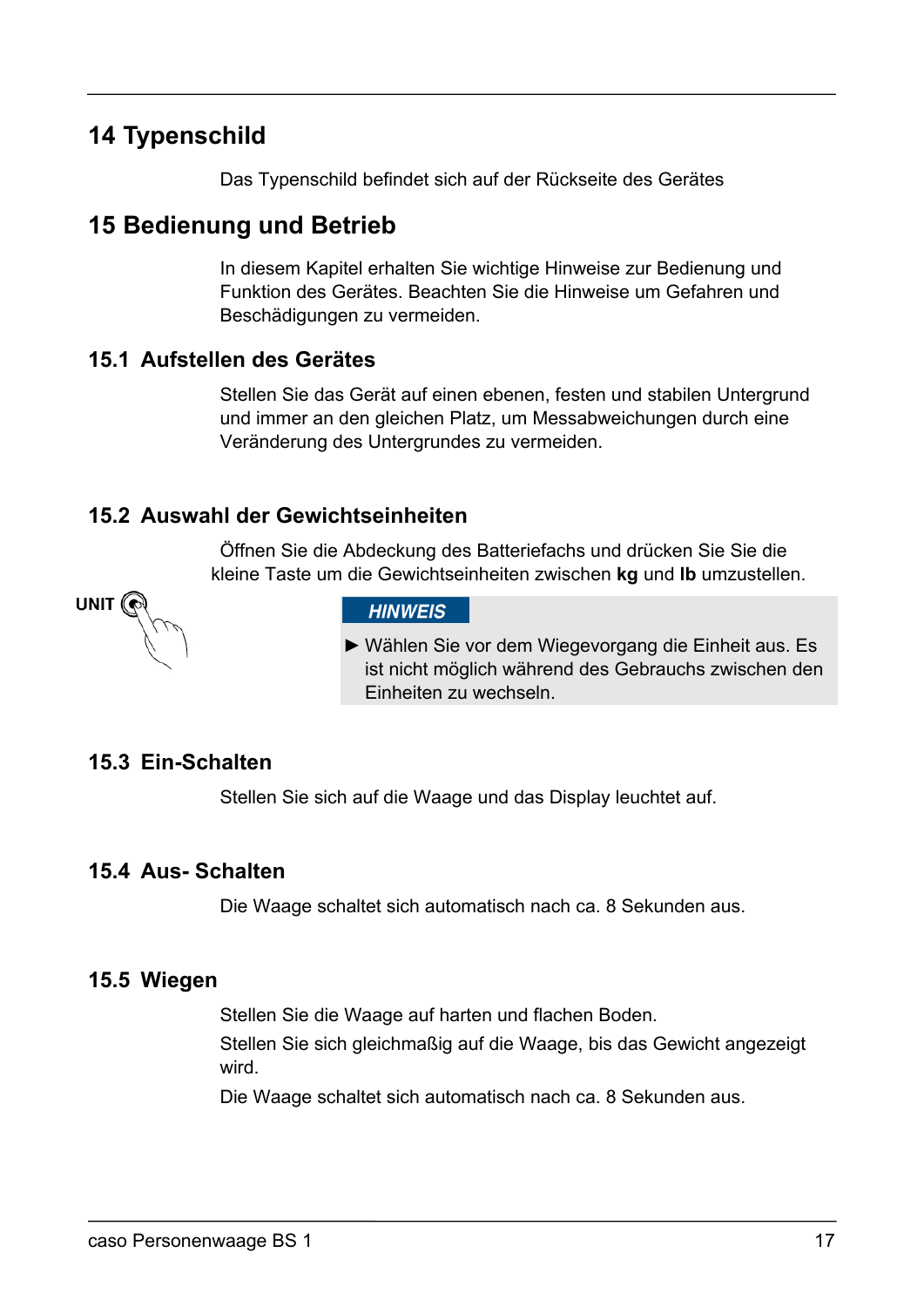# **15.6 Fehlermeldungen**



#### **Überlastungs-Anzeige**

Wenn die Waage überlastet ist (über 200 kg), wird **Err** auf dem Display angezeigt.

#### **Anzeige für schwache Batterien**

Wenn "Lo" anzeigt wird, schaltet sich die Waage automatisch nach 2 Sekunden ab. Öffnen Sie die Batteriefachabdeckung und setzen Sie neue Batterien mit richtiger Polarität ein.

# **16 Reinigung und Pflege**

 In diesem Kapitel erhalten Sie wichtige Hinweise zur Reinigung und Pflege des Gerätes. Beachten Sie die Hinweise um Beschädigungen durch falsche Reinigung des Gerätes zu vermeiden und den störungsfreien Betrieb sicher zu stellen.

#### **16.1 Reinigung**

- Verwenden Sie keine chemischen Reiniger.
- Benutzen Sie einen feuchten Lappen, um die Oberfläche der Waage zu reinigen.

#### **HINWEIS**

 $\mathbf{r}$ 

- ► Bitte die Waage nur mit einem feuchten Tuch reinigen. Ins Gerät darf keine Feuchtigkeit eindringen.
- ► Die Waage nicht mit aggressiven Reinigungsmitteln säubern.

# **17 Entsorgung des Altgerätes**

Elektrische und elektronische Altgeräte enthalten vielfach noch wertvolle Materialien. Sie enthalten aber auch schädliche Stoffe, die für ihre Funktion und Sicherheit notwendig waren.



Im Restmüll oder bei falscher Behandlung können diese der menschlichen Gesundheit und der Umwelt schaden. Geben Sie Ihr Altgerät deshalb auf keinen Fall in den Restmüll.

#### **HINWEIS**

 $\mathbf{r}$ 

- ► Nutzen Sie die von Ihrem Wohnort eingerichtete Sammelstelle zur Rückgabe und Verwertung elektrischer und elektronischer Altgeräte. Informieren Sie sich gegebenenfalls bei Ihrem Rathaus, Ihrer Müllabfuhr oder bei Ihrem Händler.
- ► Sorgen Sie dafür, dass Ihr Altgerät bis zum Abtransport kindersicher aufbewahrt wird.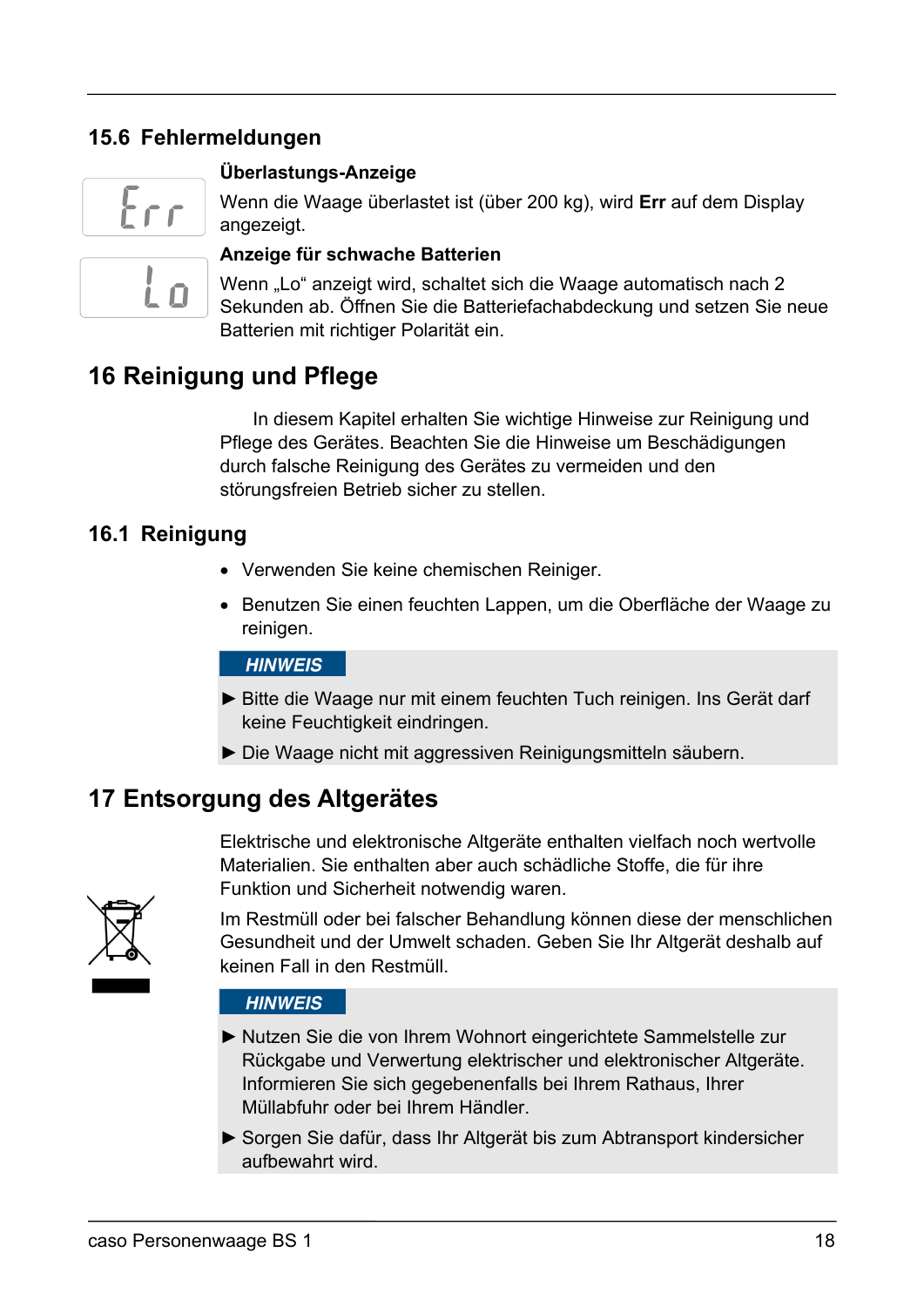# **18 Garantie (Europa)**

Für dieses Produkt übernehmen wir beginnend vom Verkaufsdatum 24 Monate Garantie für Mängel, die auf Fertigungs- oder Werkstofffehler zurückzuführen sind. Unsere Garantie gilt für Deutschland, Österreich und die Niederlande. Für alle anderen Länder kontaktieren Sie uns bitte.

Ihre gesetzlichen Gewährleistungsansprüche nach §437 ff. BGB bleiben hiervon unberührt. Die Inanspruchnahme Ihrer gesetzlichen Mängelrechte ist für Sie unentgeltlich. In der Garantie nicht enthalten sind Schäden, die durch unsachgemäße Behandlung oder Einsatz entstanden sind, sowie Mängel, welche die Funktion oder den Wert des Gerätes nur geringfügig beeinflussen. Weitergehend sind Verschleißteile, Transportschäden, soweit wir dies nicht zu verantworten haben, sowie Schäden, die durch nicht von uns durchgeführte Reparaturen entstanden sind, vom Garantieanspruch ausgeschlossen.

Dieses Gerät ist für den Gebrauch im privaten Bereich (Haushaltseinsatz) konstruiert und leistungsmäßig ausgelegt. Eine etwaige Nutzung im gewerblichen Einsatz fällt nur soweit unter die Garantie, wie es sich im Umfang mit der Beanspruchung einer privaten Nutzung vergleichen lässt. Es ist nicht für den weitergehenden, gewerblichen Gebrauch bestimmt.

Bei berechtigten Reklamationen werden wir das mangelhafte Gerät nach unserer Wahl reparieren oder gegen ein mängelfreies Gerät austauschen. Offene Mängel sind innerhalb von 14 Tagen nach Lieferung anzuzeigen. Weitere Ansprüche sind ausgeschlossen.

Zur Geltendmachung eines Garantieanspruches setzen Sie sich bitte vor einer Rücksendung des Gerätes (immer mit Kaufbeleg!) mit uns in Verbindung.

(Garantiegeber) **Braukmann GmbH**  Raiffeisenstraße 9 D-59757 Arnsberg

Service-Hotline International: Tel.: +49 (0) 29 32 / 80 55 4 – 99 Fax: +49 (0) 29 32 / 80 55 4 – 77

eMail: kundenservice@caso-design.de Internet: www.caso-design.de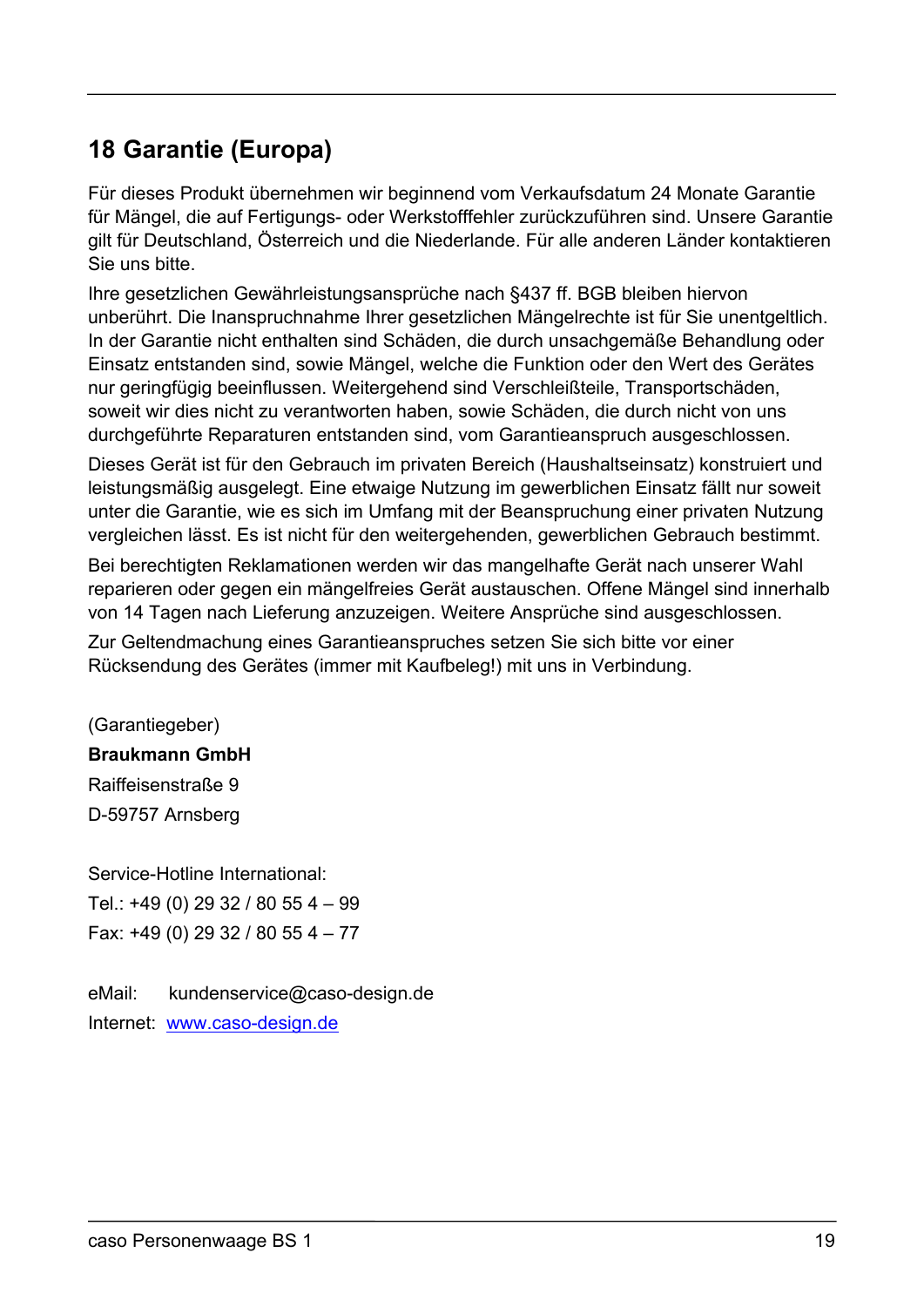# **19Garantie (USA)**

Für dieses Produkt übernehmen wir beginnend vom Verkaufsdatum 12 Monate Garantie für Mängel, die auf Fertigungs- oder Werkstofffehler zurückzuführen sind. Unsere Garantie gilt für Deutschland, Österreich und die Niederlande. Für alle anderen Länder kontaktieren Sie uns bitte.

Ihre gesetzlichen Gewährleistungsansprüche nach §437 ff. BGB bleiben hiervon unberührt. Die Inanspruchnahme Ihrer gesetzlichen Mängelrechte ist für Sie unentgeltlich. In der Garantie nicht enthalten sind Schäden, die durch unsachgemäße Behandlung oder Einsatz entstanden sind, sowie Mängel, welche die Funktion oder den Wert des Gerätes nur geringfügig beeinflussen. Weitergehend sind Verschleißteile, Transportschäden, soweit wir dies nicht zu verantworten haben, sowie Schäden, die durch nicht von uns durchgeführte Reparaturen entstanden sind, vom Garantieanspruch ausgeschlossen.

Dieses Gerät ist für den Gebrauch im privaten Bereich (Haushaltseinsatz) konstruiert und leistungsmäßig ausgelegt. Eine etwaige Nutzung im gewerblichen Einsatz fällt nur soweit unter die Garantie, wie es sich im Umfang mit der Beanspruchung einer privaten Nutzung vergleichen lässt. Es ist nicht für den weitergehenden, gewerblichen Gebrauch bestimmt.

Bei berechtigten Reklamationen werden wir das mangelhafte Gerät nach unserer Wahl reparieren oder gegen ein mängelfreies Gerät austauschen. Offene Mängel sind innerhalb von 14 Tagen nach Lieferung anzuzeigen. Weitere Ansprüche sind ausgeschlossen.

Zur Geltendmachung eines Garantieanspruches setzen Sie sich bitte vor einer Rücksendung des Gerätes (immer mit Kaufbeleg!) mit uns in Verbindung.

Info@CasoDesignUSA.com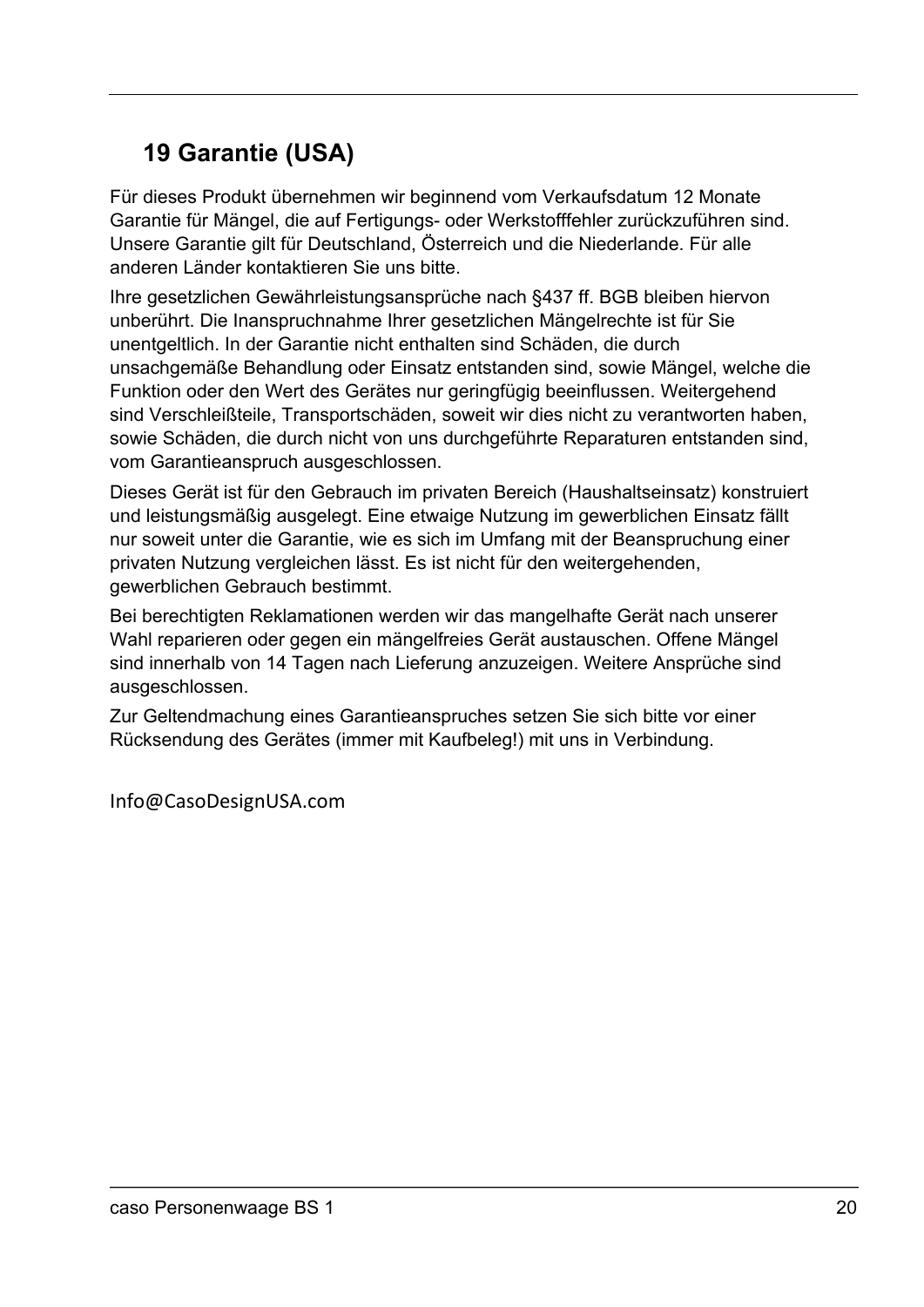# **20 Mode d´emploi**

# **21 Généralités**

Veuillez lire les indications de ce manuel afin de vous familiariser rapidement avec l'appareil et afin de pouvoir utiliser l'ensemble de ses fonctions.

Votre râpe multifonction vous sera fidèle de nombreuses années si vous l'utilisez et l'entretenez conformément.

Nous vous souhaitons beaucoup de plaisir lors de son utilisation.

#### **21.1 Informations relatives à ce manuel**

Ce mode d'emploi appartient au pèse-personne (nommé par la suite l'appareil) et vous donne des indications importantes pour la mise en service, la sécurité, l'utilisation conforme et l'entretien de l'appareil.

Le mode d'emploi doit être en permanence disponible près de l'appareil. Il doit être lu et mis en application par toute personne effectuant :

sa mise en service, son utilisation, sa réparation et/ou son entretien.

Veuillez conserver ce mode d'emploi, et le transmettre au propriétaire suivant de l'appareil.

#### **21.2 Avertissements de danger**

Dans le présent mode d'emploi vous pourrez trouver les avertissements suivants :

#### **AWARNUNG** Attention

#### **Ce niveau de risque indique la présence possible d'une situation de danger.**

Si cette situation dangereuse n'est pas évitée, elle peut entraîner des blessures graves.

► Il faut suivre les instructions données dans cet avertissement afin de prévenir tout danger de blessures graves.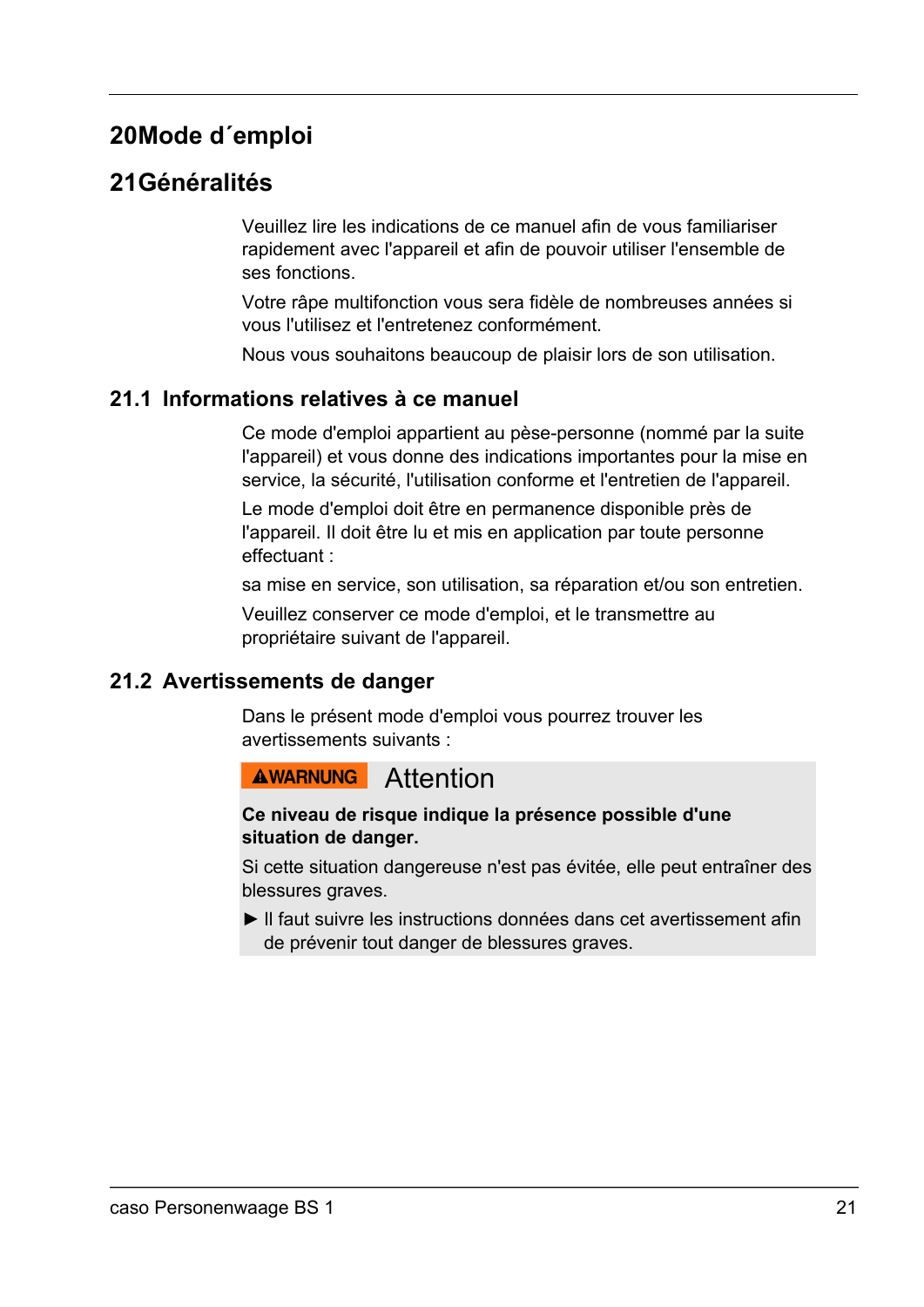# **AVORSICHT** Prudence

#### **Ce niveau de risque indique la présence possible d'une situation de danger.**

Si cette situation dangereuse n'est pas évitée, elle peut entraîner des blessures légères ou superficielles.

► Il faut suivre les instructions données dans cet avertissement afin de prévenir les blessures de personnes.

#### **HINWEIS Remarque**

Cette indication est accompagnée d'informations complémentaires pour faciliter l'utilisation de l'appareil.

#### **21.3 Limite de responsabilités**

Tous les renseignements techniques, données et instructions d'installation, de fonctionnement et d'entretien contenus dans ce manuel sont parfaitement actuels au moment de la publication et tiennent compte de notre expérience réalisée jusqu'ici et de nos connaissances actuelles en toute bonne foi.

Les indications, illustrations et descriptions contenues dans ce manuel ne peuvent donner lieu à aucun recours.

Le constructeur décline toute responsabilité pour les dommages causés par :

- le non respect du mode d'emploi
- l'utilisation non conforme
- des réparations non professionnelles
- des modifications techniques
- l'utilisation de pièces non autorisées

Les traductions ont été réalisées avec la meilleure fidélité possible. Nous déclinons toute responsabilité pour les erreurs de traduction, même si la traduction a été réalisée par nos soins ou sur notre demande. Seul le texte original en allemand fait force de loi.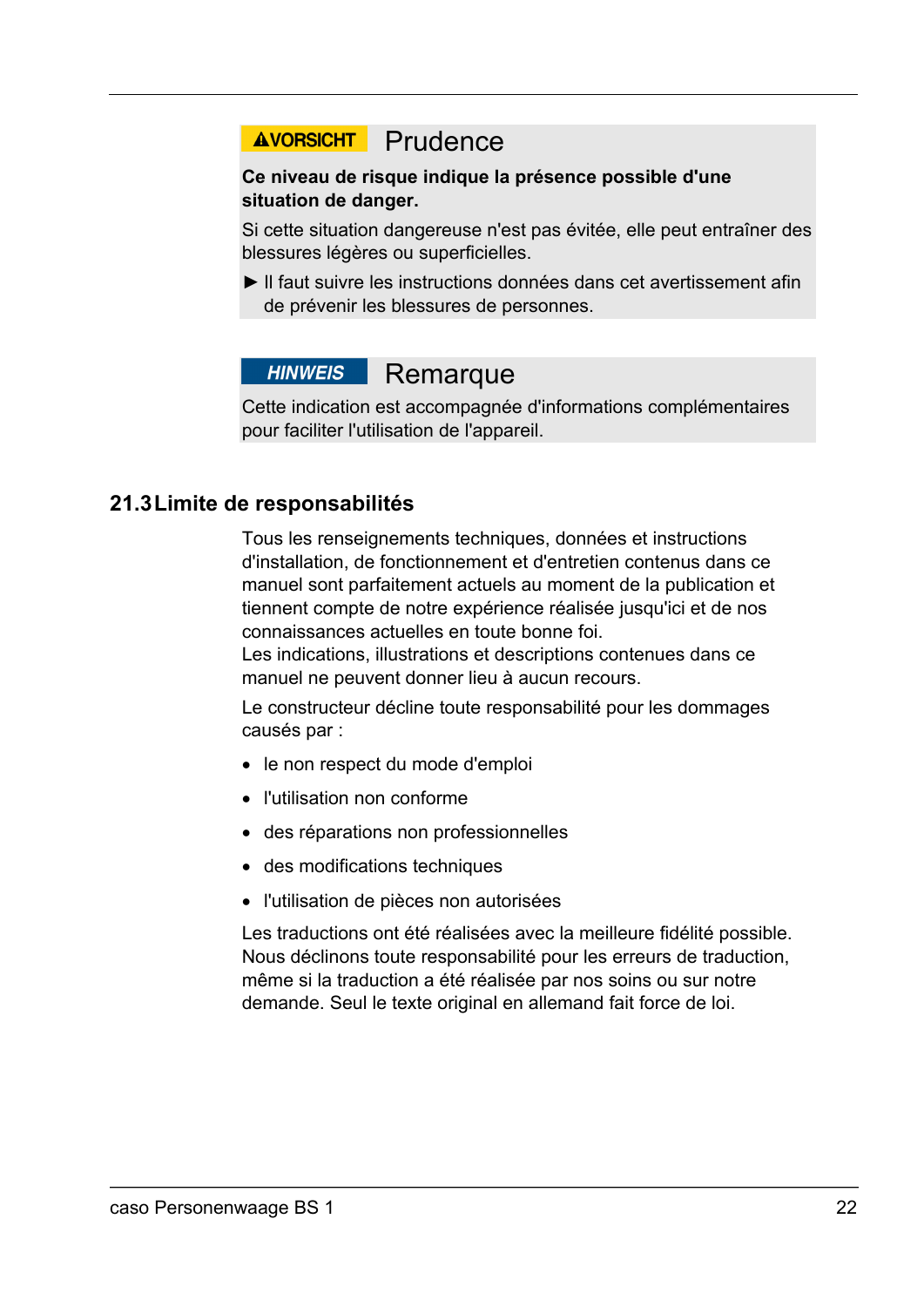#### **21.4 Protection intellectuelle**

Cette documentation est protégée par la loi sur la propriété intellectuelle.

Tous droits de reproduction aussi photomécaniques, de multiplication et de diffusion du texte, dans sa totalité ou en partie, au moyen de processus spéciaux (par exemple informatique, sur support électronique ou en réseau), sont réservés à la Sté. Braukmann GmbH.

Modifications techniques et de contenu réservées.

# **22Sécurité**

Ce chapitre vous indiquera des consignes de sécurité importantes pour l'utilisation de cet appareil.

Cet appareil répond aux directives de sécurité prescrites. Une utilisation non conforme peut toutefois entraîner des dommages sur les personnes et matériels.

#### **22.1 Utilisation conforme**

Ce pèse-personne est exclusivement destiné à servir dans le cadre d'un usage domestique privé pour

• Pesage

Toute autre forme d' utilisation de ce pèse-personne n'est pas conforme aux prescriptions.

# **AWARNUNG** Attention

#### **Danger en cas d'utilisation non conforme !**

En cas d'usage non conforme et/ou non approprié l'appareil peut devenir une source de danger.

- ► Utiliser l'appareil uniquement de façon conforme.
- ► Respecter les procédures décrites dans ce mode d'emploi.

Tout recours en garantie est supprimé en cas de dommages causés par une utilisation non conforme.

L'utilisateur est entièrement responsable des risques encourus.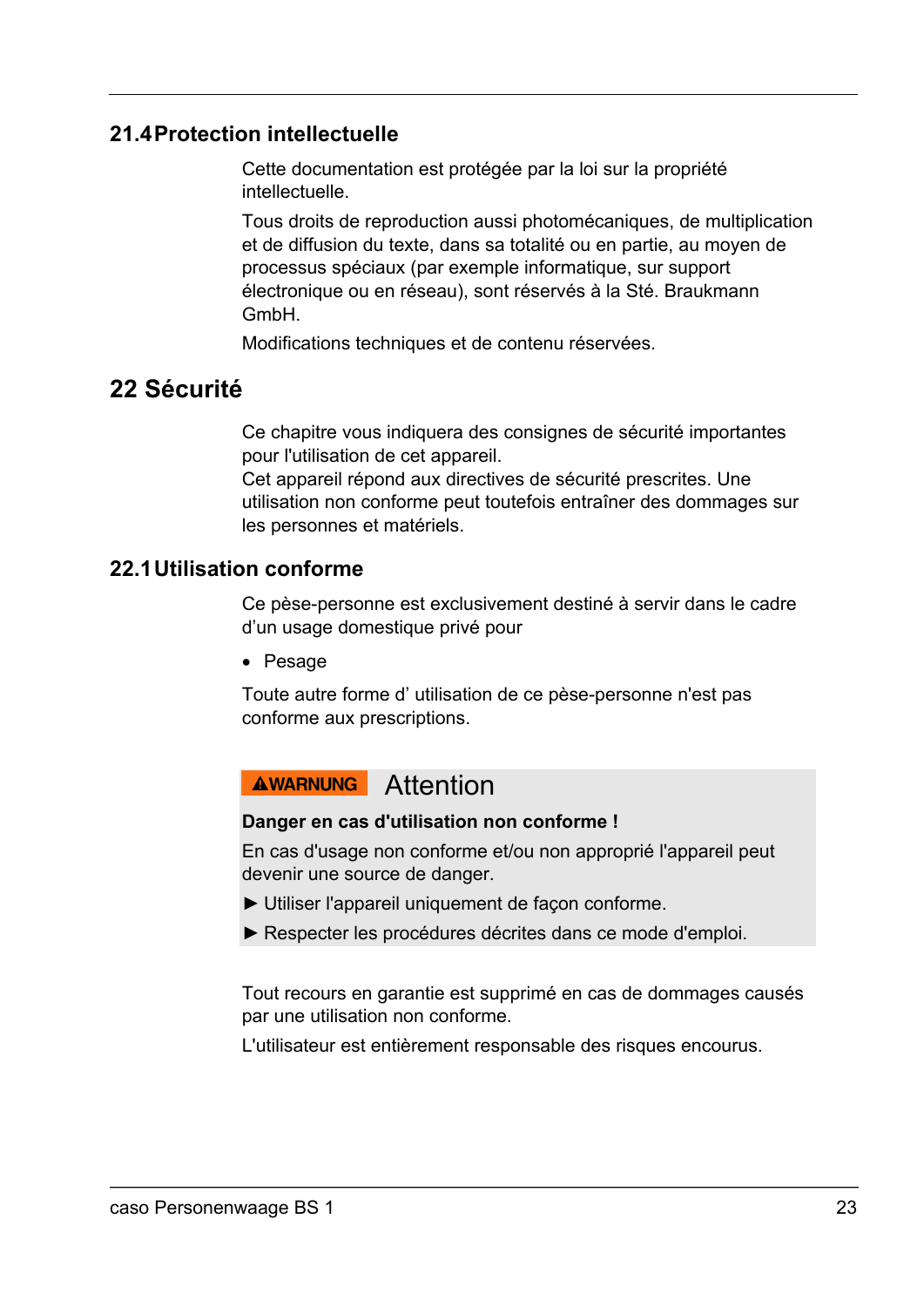#### **22.2 Consignes de sécurités générales**

#### **HINWEIS** Remarque

#### **Pour une utilisation en toute sécurité de l'appareil veuillez observer les consignes générales de sécurités suivantes :**

- ► Avant son utilisation s'assurer qu'il ne comporte pas de défauts visuels. Ne jamais mettre en marche un appareil détérioré.
- ► Il faut surveiller les enfants pour s'assurer qu'ils ne jouent pas avec l'appareil.
- ► Les réparations doivent être effectuées uniquement par un professionnel qualifié, formé par le constructeur. Des réparations incorrectes peuvent entraîner de graves dangers pour l'utilisateur.
- ► Pendant la période de garantie les réparations doivent être effectuées uniquement par un service après-vente agréé par le constructeur, sinon en cas de dommages le recours en garantie est supprimé.
- ► Les pièces défectueuses doivent être remplacées uniquement par des rechanges d'origine. Ces pièces sont seules capables de répondre aux exigences de sécurité.
- ► Pendant son fonctionnement ne pas laisser l'appareil sans surveillance.
- ► Seule une pression régulière est efficace ; ne laissez pas tomber la balance et ne tapez pas dessus pour éviter de la détériorer.
- ► Quand vous vous pesez, ne bougez pas et restez en équilibre.
- ► Pour que votre balance dure longtemps, il est important de ne pas la ranger dans un endroit exposé à une forte chaleur ou à l'humidité.
- ► Ne convient pas pour un usage professionnel.
- ► Toute surcharge peut détériorer le capteur.
- ► Ne poser aucun objet lourd sur la balance quand elle ne sert pas.
- ► Ne pas stocker la balance verticalement.
- ► Pour la transporte ou si la balance reste inutilisée pendant un certain temps, retirez les piles.
- ► Si la balance ne réagit pas quand vous la mettez en marche, vérifiez la polarité des piles et leur charge.
- ► Ce pèse-personne est un instrument de précision. Par conséquent, ne sautez pas dessus et ne le faites jamais tomber.
- ► Suite au risque de chutes, n'utilisez jamais la balance sur des sols humides ou glissants et ne montez pas sur le bord.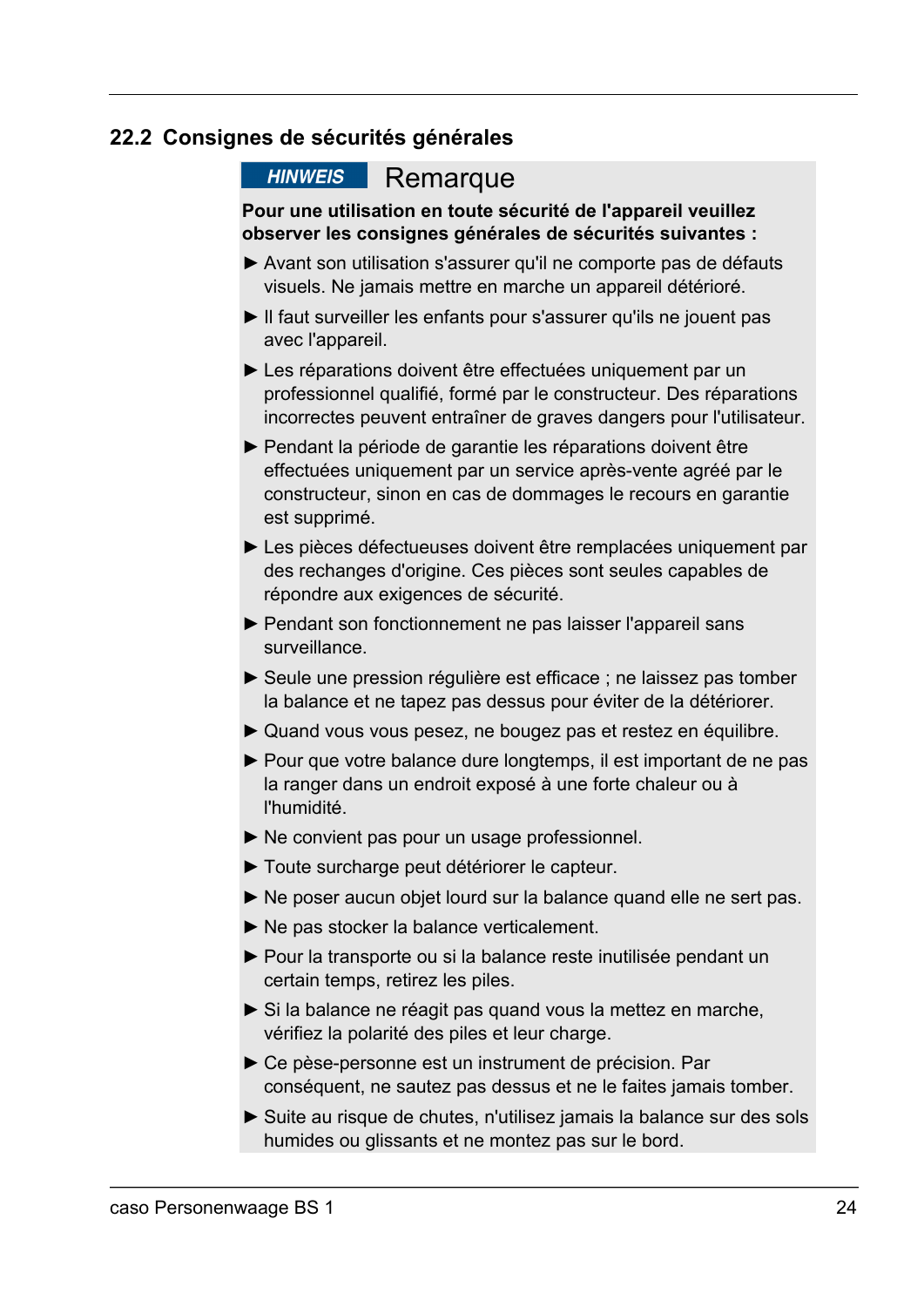# **23 Questions souvent posées (FAQ)**

Le pèse-personne s'éteint après quelques secondes.

Vérifiez que les piles soient correctement insérées et qu'elles sont neuves.

#### **24 Mise en service**

Ce chapitre est consacré à des indications importantes concernant la mise en service de l'appareil. Observez les indications pour éviter les dangers et les détériorations.

#### **24.1 Consignes de sécurité**

#### **AWARNUNG** Attention

**Lors de la mise en service de l'appareil peuvent se produire des dommages pour les biens et les personnes !** 

Pour éviter les dangers veuillez observer les consignes de sécurité suivantes :

► Ne pas utiliser les matériaux d'emballage pour jouer. Danger d'étouffement.

#### **Remarque HINWEIS**

► Avant l'utilisation, veuillez placer le pèse-personne sur une surface rigide, propre, plane et lisse. Ceci permet une mesure precise.

#### **24.2 Inventaire et contrôle de transport**

La pèse-personne BS 1 est livré de façon standard avec les composants suivants :

- Pèse-personne BS 1
- 4 pieds tapis
- Mode d'emploi

#### **HINWEIS**

## Remarque ► Vérifier l'intégralité de la livraison et les éventuels défauts visuels.

- ► En cas de livraison incomplète ou de dégâts en raison d'un
- emballage insuffisant ou du transport veuillez en avertir immédiatement l'expéditeur, l'assurance et le livreur.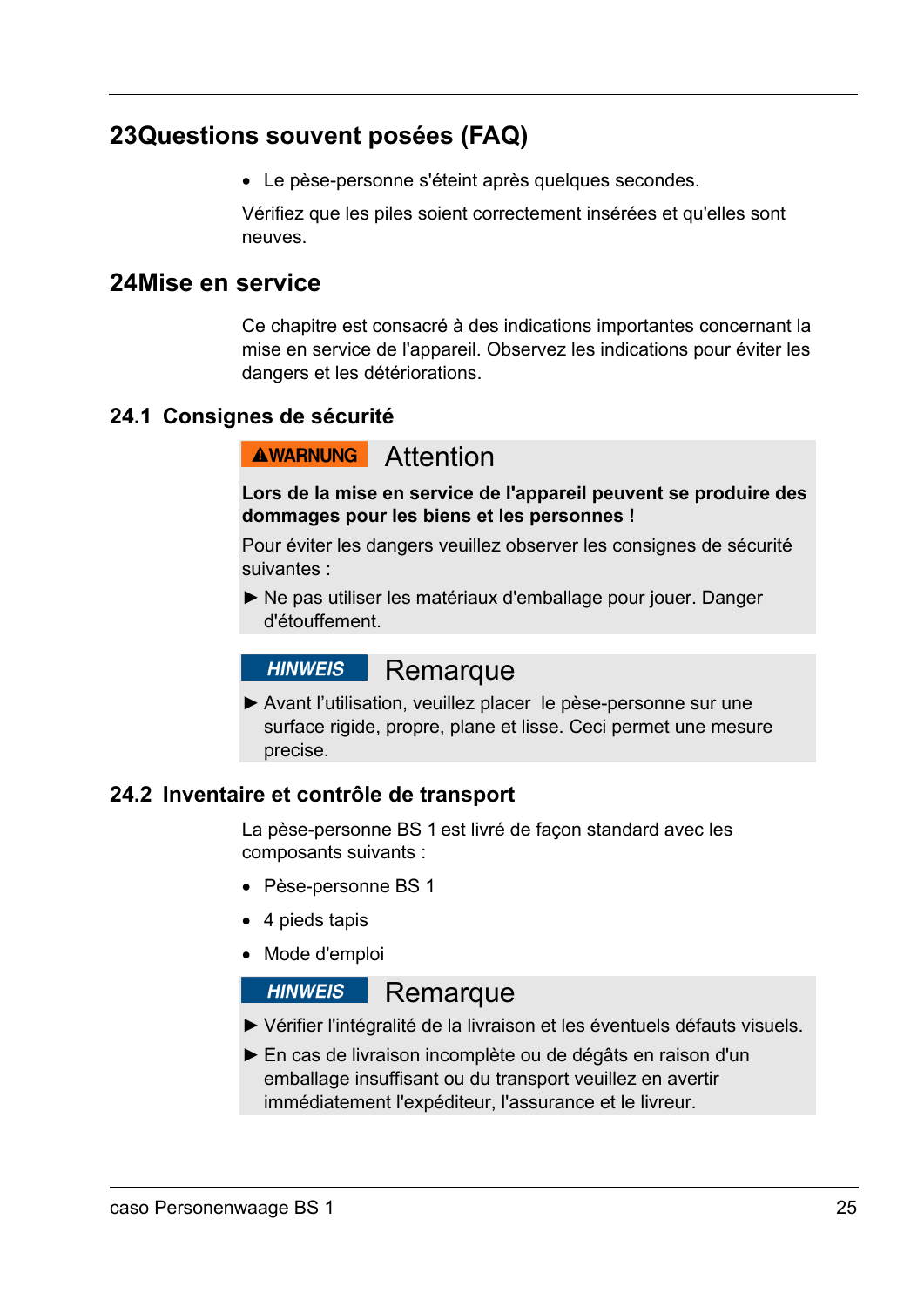### **24.3 Déballage**

Sortez précautionneusement le matériau d'emballage et l'appareil du carton.

#### **24.4 Elimination des emballages**



L'emballage protège l'appareil contre les dégâts de transport. Les matériaux d'emballage ont été choisis selon des critères environnementaux et de techniques d'élimination, c'est pourquoi ils sont recyclables. Le retour des emballages dans le circuit des matières épargne les matières premières et restreint le volume des déchets. Eliminez les emballages inutiles dans les points de collecte destinés au système de recyclage avec le logo «Point vert».

#### **HINWEIS** Remarque

► Veuillez si possible conserver l'emballage original pendant la durée de la garantie de l'appareil afin de pouvoir emballer correctement l'appareil en cas de recours en garantie.

### **24.5 Montage des pieds tapis**



Si vous souhaitez utiliser la balance sur un tapis, insérez d'abord les 4 pieds tapis pour améliorer la précision de mesure.

## **24.6 Alimentation électrique**

Le compartiment à piles se trouve sur l'arrière de la balance.





#### **Insertion des piles**

Ouvrez le compartiment à piles dans le sens de la flèche.

Mettez-y 4 piles de 1,5 V AA comme montré.

Une fois que les piles sont insérées, refermez complètement le compartiment à piles.

Pour changer les piles, retirez celle du milieu par son extrémité moins.

#### **HINWEIS**

#### **Remarque**

► Faites attention à ce que les piles soient rentrées dans le bons sens car une mauvaise polarité endommage durablement les composants électroniques de la balance**.**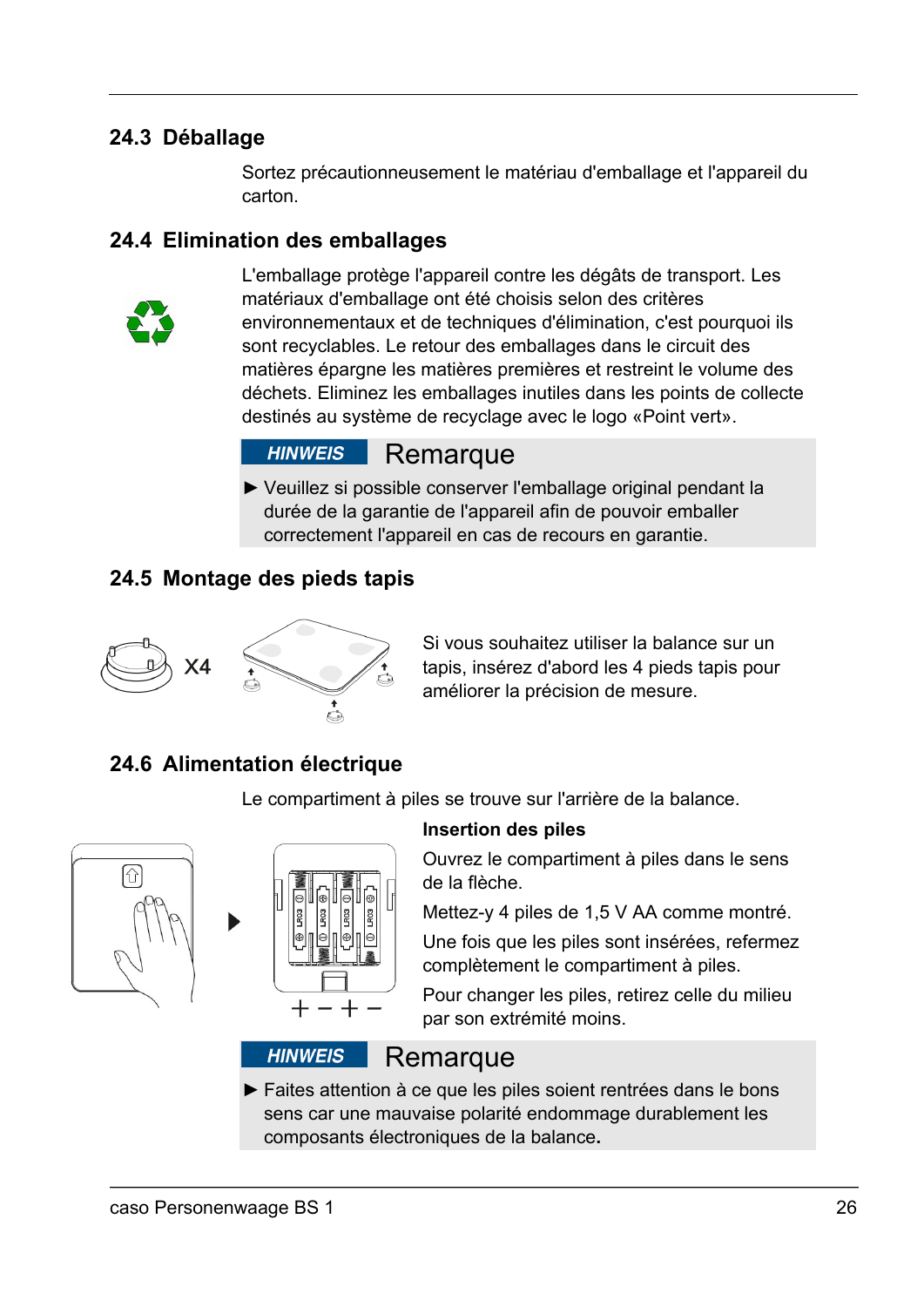# **25 Plaque signalétique**

La plaque signalétique indiquant les données de puissance se trouve à l'arrière de l'appareil.

# **26Commande et fonctionnement**

Le chapitre est consacré à des indications importantes sur la commande de l'appareil. Pour éviter tout risque et dégradations veuillez observer les indications.

#### **26.1 Installation de l'appareil**

Posez l'appareil sur une base plane, solide et stable et toujours au même endroit pour éviter des écarts de mesure dus à une modification de la base.

### **26.2 Sélection des unités de poids**



Ouvrez le couvercle du compartiment à piles et appuyez sur la petite touche pour permuter les unités de **kg** à **livres anglaises.**.

#### **HINWEIS** Remarque

► Sélectionnez l'unité avant de vous peser. Il n'est pas possible de changer les unités pendant l'usage de la balance.

#### **26.3 Mise en marche**

Montez sur la balance. L'écran s'allume.

#### **26.4 Arrêt**

La balance se coupe automatiquement au bout de 8 secondes environ.

#### **26.5 Pesage**

Posez la balance sur un sol dur et plat.

Montez sur la balance en restant bien équilibré jusqu'à ce que le poids s'affiche. La balance se coupe automatiquement au bout de 8 secondes environ.

## **26.6 Messages d'erreur**



#### **Affichage de surcharge**

Si la balance est en surcharge (plus de 200 kg), Err s'affiche à l'écran.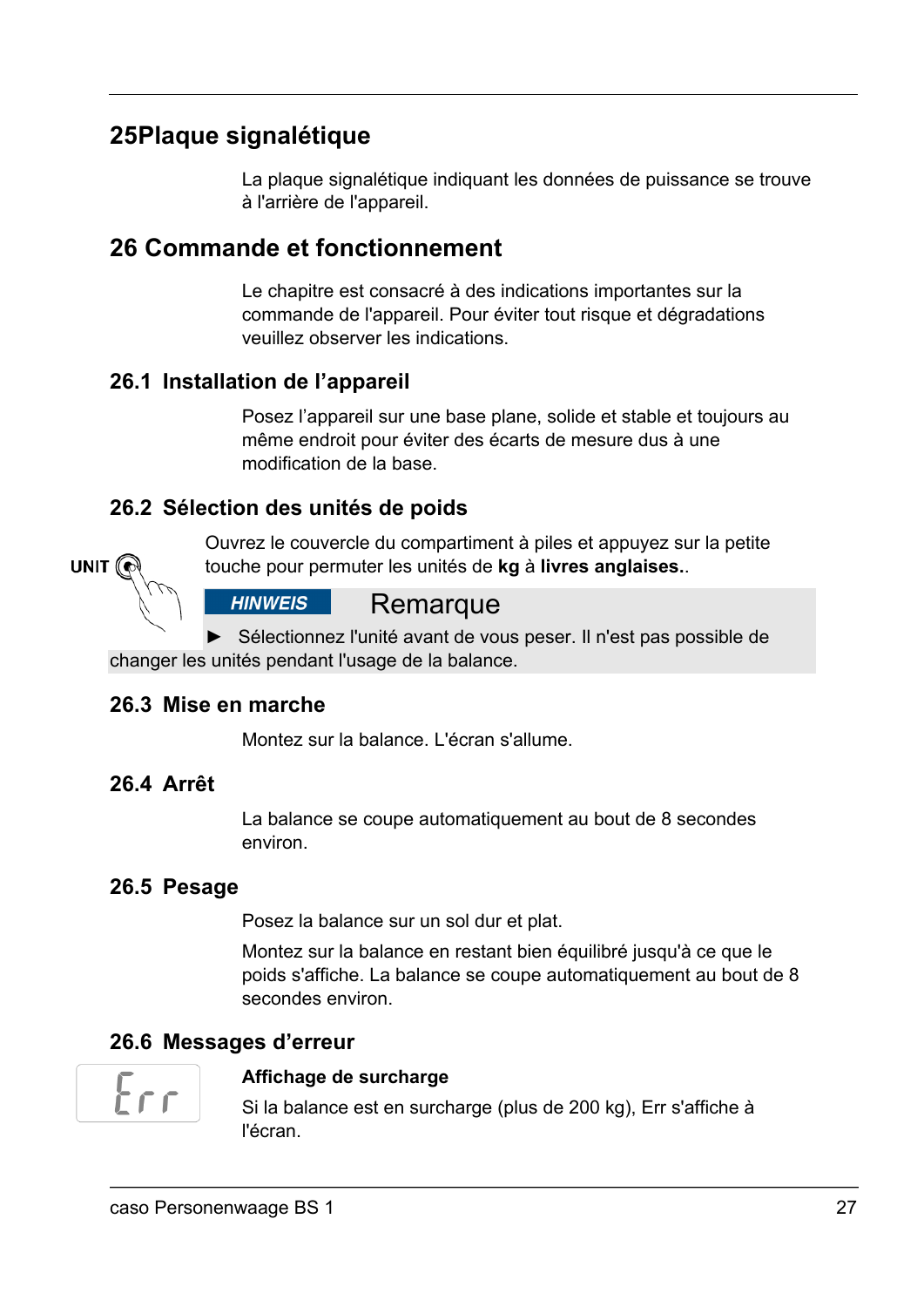# i n

#### **Affichage de décharge des piles**

Si "Lo" s'affiche, la balance se coupe automatiquement au bout de 2 secondes. Ouvrez le couvercle du compartiment à piles et insérez de nouvelles batteries en respectant la polarité.

# **27 Nettoyage et entretien**

Ce chapitre est consacré à des indications importantes sur le nettoyage et l'entretien de l'appareil. Pour éviter la dégradation de l'appareil par un nettoyage incorrect et pour son bon fonctionnement veuillez observer les conseils ci-dessous.

#### **27.1 Nettovoyage**

- N'utilisez aucun produit chimique.
- Nettoyez la surface du pèse-personne avec un chiffon légèrement humide.

#### **HINWEIS** Remarque

- ► Ne nettoyer la balance qu'au chiffon humide. Aucune humidité ne doit s'infiltrer dans la balance.
- ► Ne pas nettoyer la balance avec des détergents agressifs.

# **28Elimination des appareils usés**

Les appareils électriques et électroniques contiennent de nombreux matériaux recyclables. Mais ils contiennent également des produits nocifs qui sont indispensables au fonctionnement et à la sécurité.



Ces derniers peuvent être nocifs pour les personnes ou pour l'environnement en cas d'élimination dans les ordures ménagères ou de traitement incorrect. Ne jamais jeter les anciens appareils avec les ordures ménagères.

#### **HINWEIS** Remarque

- ► Portez les vieux appareils électriques et électroniques dans les points de collecte et de recyclage près de chez vous. Le cas échéant informez-vous auprès de la mairie, des services des ordures ou de votre concessionnaire.
- ► Assurez-vous que votre ancien appareil reste hors de portée des enfants jusqu'à son transport définitif.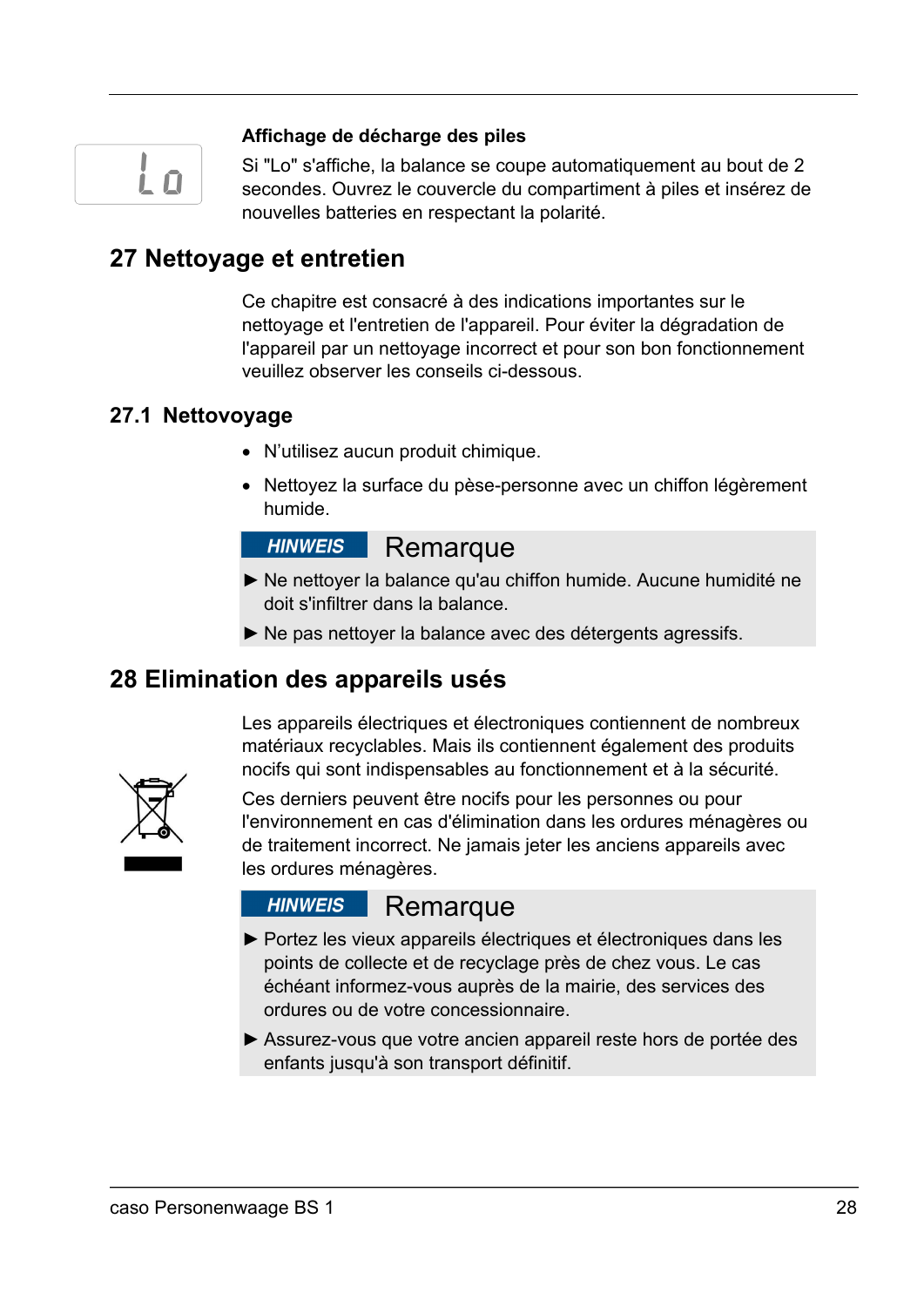# **29Garantie (Europe)**

Pour ce produit, nous accordons une garantie de 24 mois, à compter de la date d'achat, pour les défauts provenant d'erreurs de fabrication ou de matériel. Notre garantie s'applique à l'Allemagne, l'Autriche et les Pays-Bas. Pour tous les autres pays, veuillez nous contacter.

Vos droits de garantie légaux selon §437 ss BGB (Code civil allemand) restent inchangés. En cas de défaut de produit, le recours à vos droits légaux est gratuit pour vous. La garantie n'inclut pas les dommages causés par une mauvaise manipulation ou utilisation ni les défauts qui n'affectent que légèrement le fonctionnement ou la valeur de l'appareil. De plus, les pièces d'usure, les dommages de transport, dans la mesure où nous n'en sommes pas responsables, ainsi que les dommages causés par des réparations que nous n'avons pas effectuées, sont exclus de la garantie.

Cet appareil est destiné à un usage privé (usage domestique) et conçu pour un bon fonctionnement. Toute utilisation commerciale n'est couverte par la garantie que dans la mesure où elle peut être assimilée à une utilisation privée. Cet appareil n'est pas destiné à un usage commercial plus intensif.

En cas de réclamations justifiées, nous réparerons, à notre discrétion, l'appareil défectueux ou l'échangerons contre un appareil exempt de défauts. Les défauts apparents doivent être signalés dans les 14 jours suivant la livraison. D'autres réclamations sont exclues.

Pour faire valoir une demande de garantie, veuillez nous contacter avant de retourner l'appareil (toujours avec une preuve d'achat !).

(émetteurs de la garantie)

#### **Braukmann GmbH**

Raiffeisenstraße 9, D-59757 Arnsberg

Service-Hotline International: Tel.: +49 (0) 29 32 / 80 55 4 – 99 Fax: +49 (0) 29 32 / 80 55 4 – 77 eMail: kundenservice@caso-design.de Internet: www.caso-design.de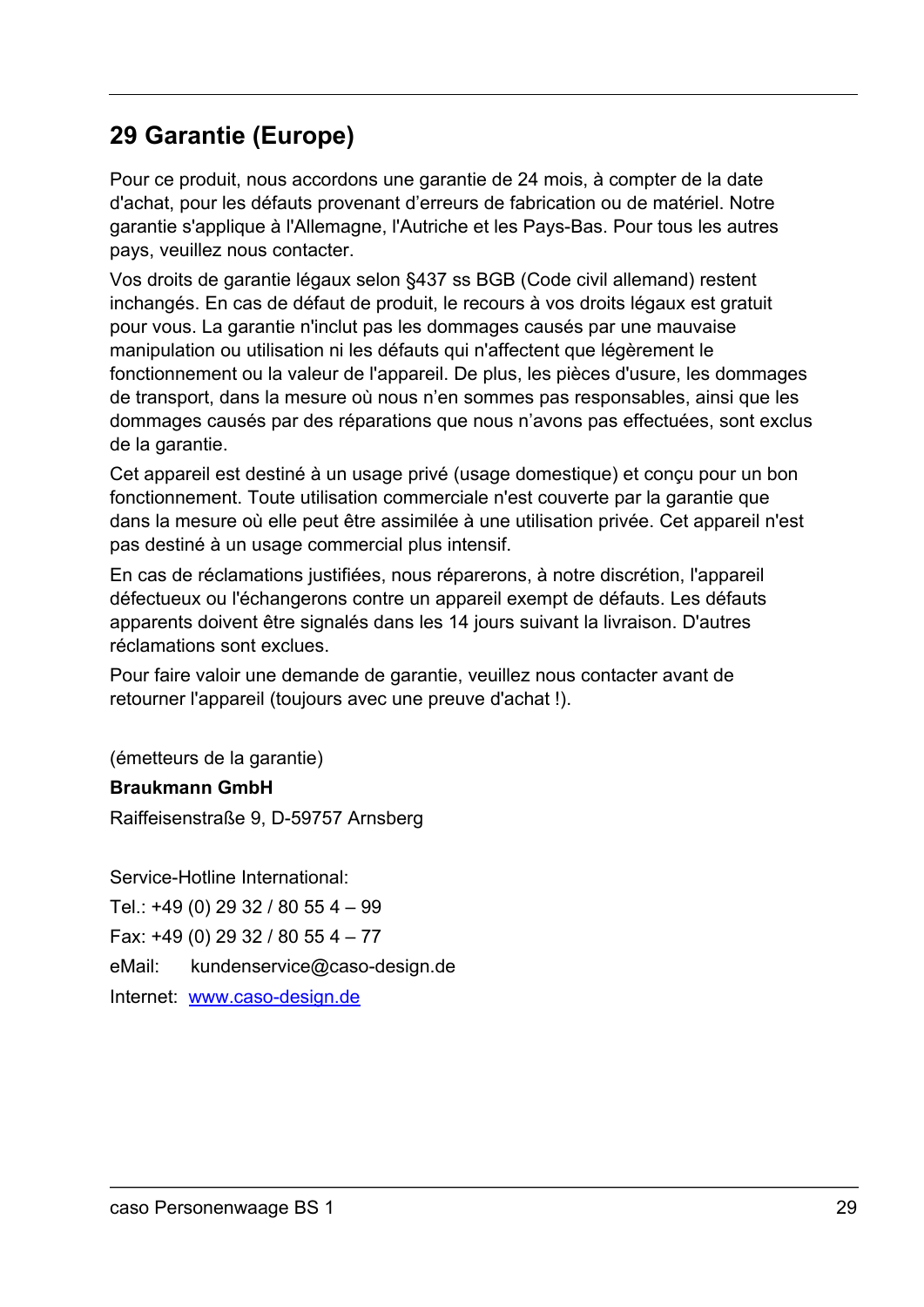# **30Garantie (USA)**

Nous accordons une garantie de 12 mois sur ce produit, à compter de la date de vente, pour des défauts imputables à des défauts de production ou de matériel. Cette disposition n'affecte pas vos droits à la garantie légale conformément à l'article 439 et suivants du BGB-E (Code civil allemand). Sont exclus de la garantie les dommages résultant d'une manipulation ou d'une utilisation inappropriée, ainsi que les dysfonctionnements qui n'ont qu'une incidence mineure sur le fonctionnement ou la valeur de l'appareil. Les consommables, les dommages liés au transport, dans la mesure où nous n'en sommes pas responsables, ainsi que les dommages résultant de réparations non effectuées par nos soins, sont également exclus de la garantie. Cet appareil est conçu pour être utilisé dans des situations domestiques et possède les niveaux de performance appropriés. Toute utilisation dans des situations commerciales n'est couverte par la garantie que dans la mesure où elle serait comparable aux contraintes d'une utilisation dans une situation domestique. Il n'est pas destiné à une utilisation commerciale supplémentaire.

En cas de réclamations justifiées, nous réparerons l'appareil défectueux à notre discrétion ou le remplacerons par un appareil comparable ne présentant aucun problème.

Tout défaut en attente doit être signalé dans les 14 jours suivant la livraison. Toute autre réclamation est exclue.

Pour faire valoir un droit à la garantie, veuillez nous contacter avant de renvoyer l'appareil (toujours nous fournir une preuve d'achat) et après ce contact, renvoyez l'appareil à Caso USA pour réparation ou remplacement, à notre choix.

Info@CasoDesignUSA.com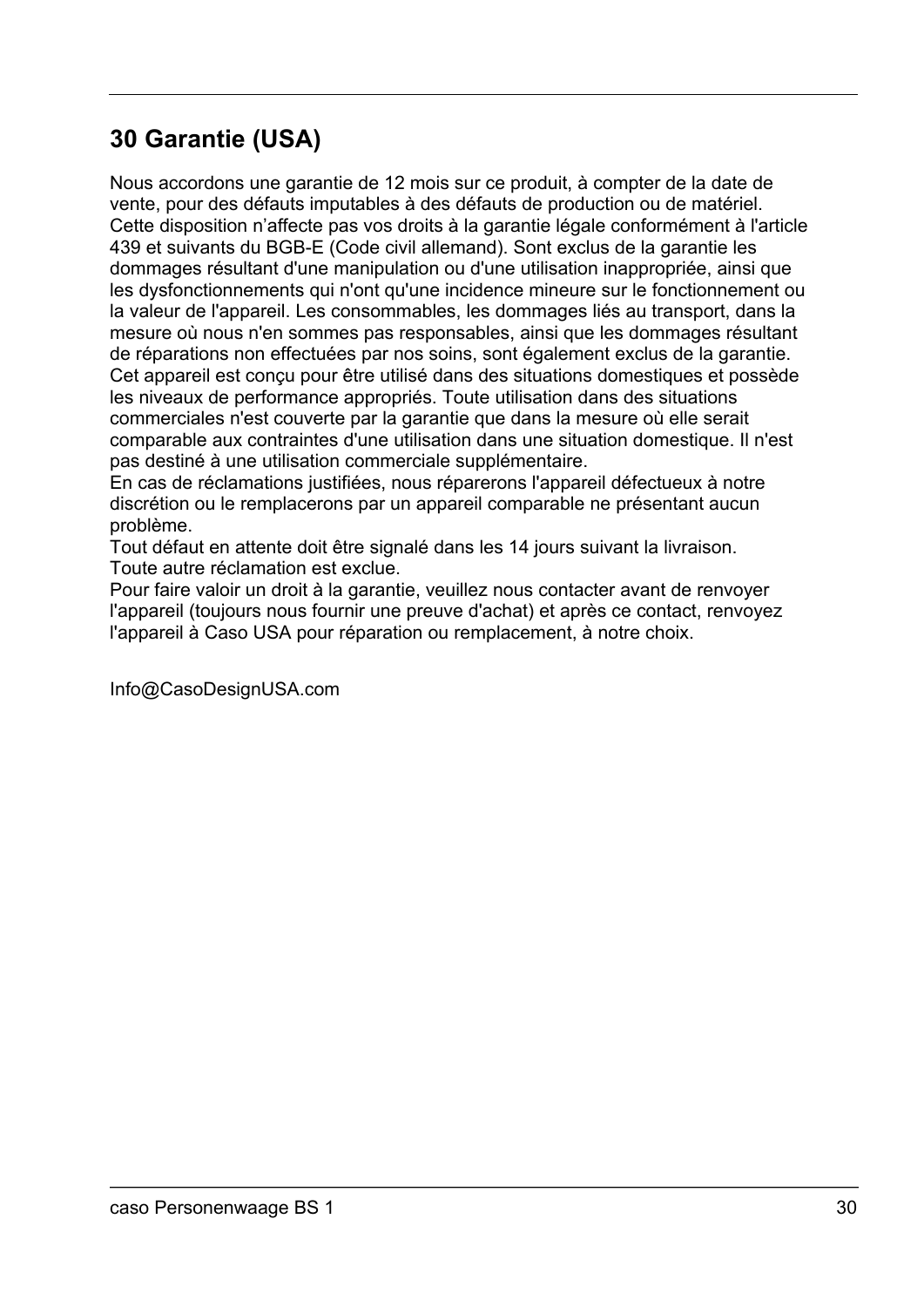# **31Istruzione d´uso**

# **32In generale**

Legga le informazioni qui contenute, affinché acquisti rapidamente familiarità con il suo apparecchio e affinché possa utilizzare appieno le sue funzioni.

Bilancia pesapersone multifunzione Le renderà un buon servizio per molti anni, se lo tratterà e lo curerà in modo adeguato.

Ci auguriamo che il suo utilizzo Le procuri molta gioia.

#### **32.1 Informazioni su queste istruzioni d'uso**

Queste istruzioni d'uso sono una componente del bilancia pesapersone (di seguito chiamato l'apparecchio) e Le fornirà importanti indicazioni per la messa in funzione, la sicurezza, un utilizzo conforme alle disposizioni e per la cura dell'apparecchio.

Le istruzioni d'uso devono trovarsi sempre nelle vicinanze dell'apparecchio. Dovranno essere lette ed utilizzate da qualsiasi persona, incaricata con la:

- messa in funzione
- l'utilizzo
- l'eliminazione di malfunzionamenti e/o
- la pulizia

dell'apparecchio. Conservi queste istruzioni d'uso e le passi insieme all'apparecchio al successivo proprietario.

#### **32.2 Indicazioni d'avvertenza**

Nelle presenti istruzioni d'uso vengono utilizzate le seguenti indicazioni d'avvertenza:

# AWARNUNG AVVISO

#### **Un'indicazione d'avvertimento di questo livello di pericolo contrassegna una situazione di pericolo potenziale.**

Se tale situazione pericolosa non viene evitata, le conseguenze potranno essere la morte o gravi lesioni.

► Osservare le indicazioni in queste avvertenze, per evitare il lesioni di persone.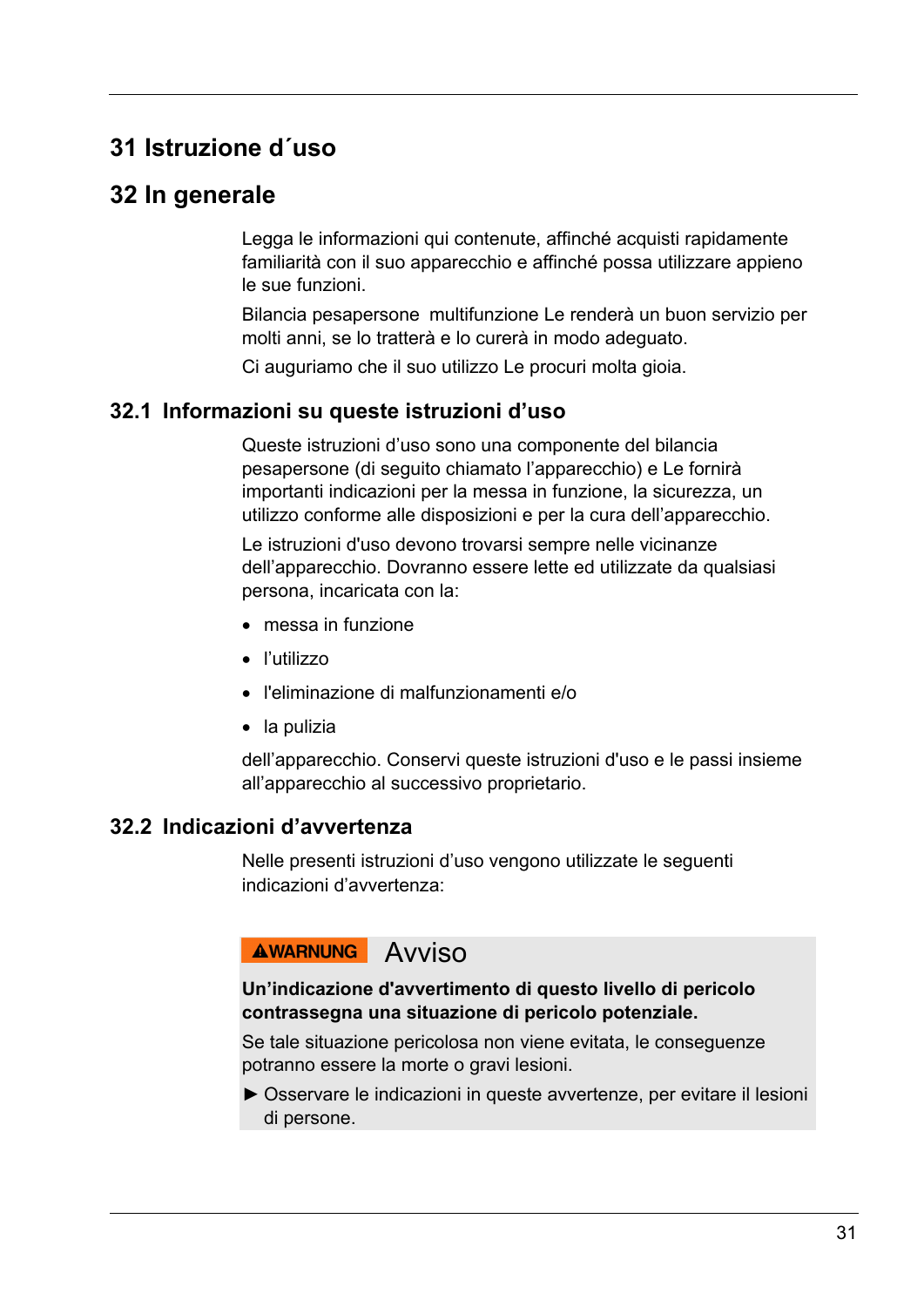# **AVORSICHT** Attenzione

#### **Un'indicazione d'avvertimento di questo livello di pericolo contrassegna una situazione di pericolo potenziale.**

Se tale situazione pericolosa non viene evitata, le conseguenze potranno essere lesioni leggere o di media entità.

► Osservare le indicazioni in queste avvertenze, per evitare il lesioni di persone.

# **HINWEIS** Indicazione

Un indicazione contrassegna inoltre delle informazioni, che facilitano l'utilizzo della macchina.

### **32.3 Limitazione della responsabilità**

Tutte le informazioni tecniche, tutti i dati e le indicazioni per l'installazione, il funzionamento e la cura, contenute in queste istruzioni d'uso, corrispondono all'ultimo stato dell'arte al momento della messa in stampa e sono forniti in considerazione delle nostre attuali esperienze e conoscenze, secondo scienza e coscienza. Dalle indicazioni, le figure e le descrizioni in queste istruzioni d'uso non possono derivare pretese di nessun tipo.

Il produttore non assume alcuna responsabilità per danni dovuti:

- Alla mancata osservanza delle istruzioni d'uso
- All'utilizzo non conforme alle disposizioni
- A riparazioni inadeguate
- A modifiche tecniche
- All'utilizzo di pezzi di ricambio non autorizzati

Le traduzioni avvengono secondo scienza e coscienza. Non assumiamo alcuna responsabilità per errori nella traduzione, nemmeno in quei casi in cui la traduzione è stata effettuata da noi o su nostro incarico. Soltanto il testo originale in tedesco sarà vincolante.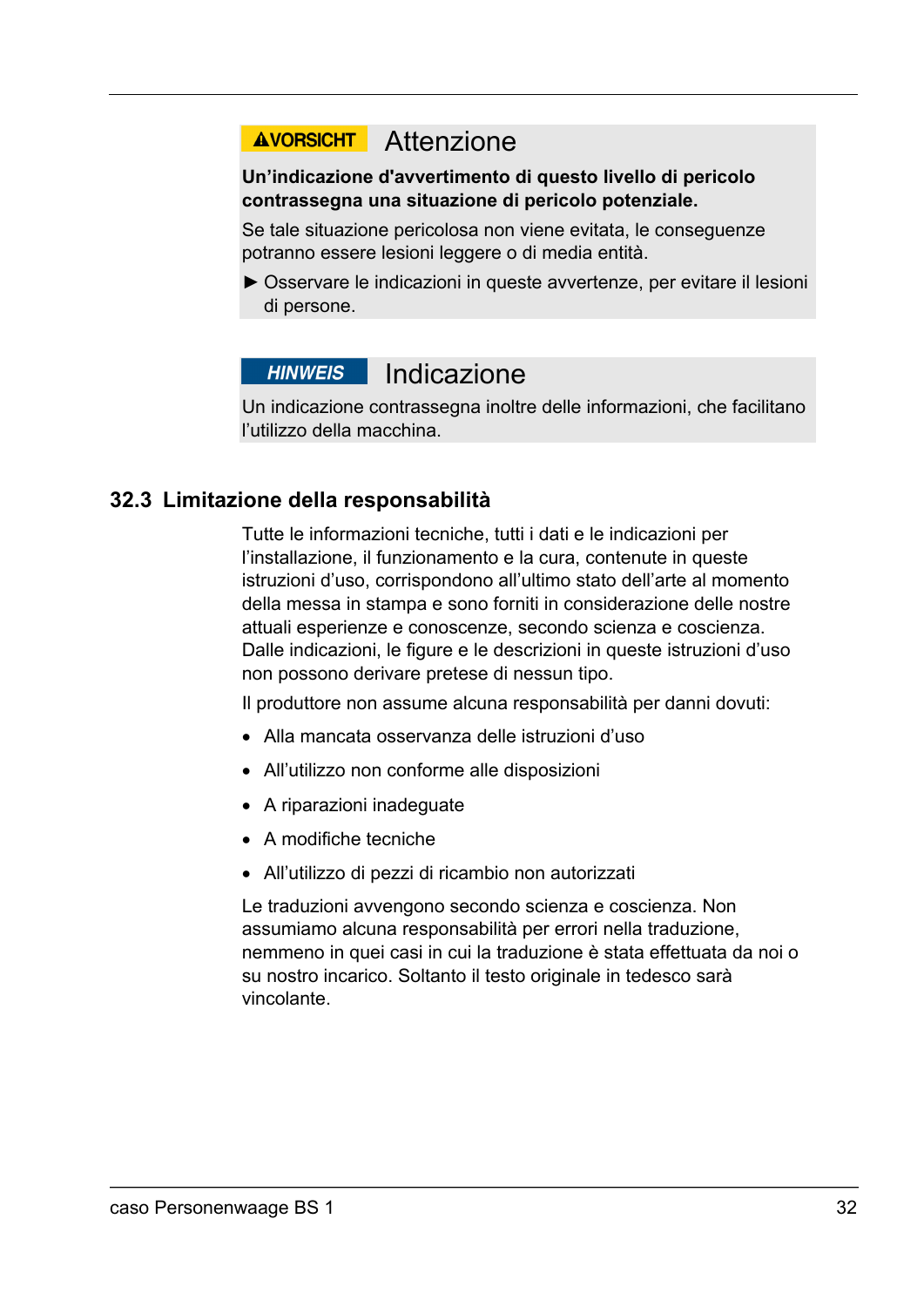#### **32.4 Tutela dei diritti d'autore**

Questo documento è coperto dalla tutela per i diritti d'autore.

La Braukmann GmbH si riserva tutti i diritti, anche quelli della riproduzione fotomeccanica, della riproduzione e diffusione mediante particolari procedure (per esempio mediante l'elaborazione dati, supporto dati e reti di dati) anche parziale.

Ci si riserva il diritto di effettuare modifiche tecniche e nel contenuto.

#### **33Sicurezza**

In questo capitolo riceverà importanti indicazioni sulla sicurezza nell'utilizzo dell'apparecchio.

Questo apparecchio corrisponde alle disposizioni di sicurezza prescritte. Un utilizzo inadeguato può però provocare danni a persone e cose.

#### **33.1 Impiego conforme alla destinazione**

Questo apparecchio è destinato solo per l'uso privato domestico in locali interni chiusi per la

• Per pesarsi

Un altro utilizzo o qualsiasi altro uso è ritenuto non conforme alla destinazione.

**AWARNUNG** Avviso

#### **Pericolo per un utilizzo non conforme alle disposizioni!**

Dall'apparecchio possono derivare pericoli, nel caso di un utilizzo non conforme alle disposizioni e/o nel caso di un utilizzo differente.

- ► Utilizzare l'apparecchio esclusivamente in conformità alle disposizioni.
- ► Rispettare le procedure descritte in queste istruzioni d'uso.

Pretese di qualsiasi genere, per danni dovuti ad un utilizzo non conforme alle disposizioni, sono escluse.

L'utilizzo avviene a rischio esclusivo dell'operatore.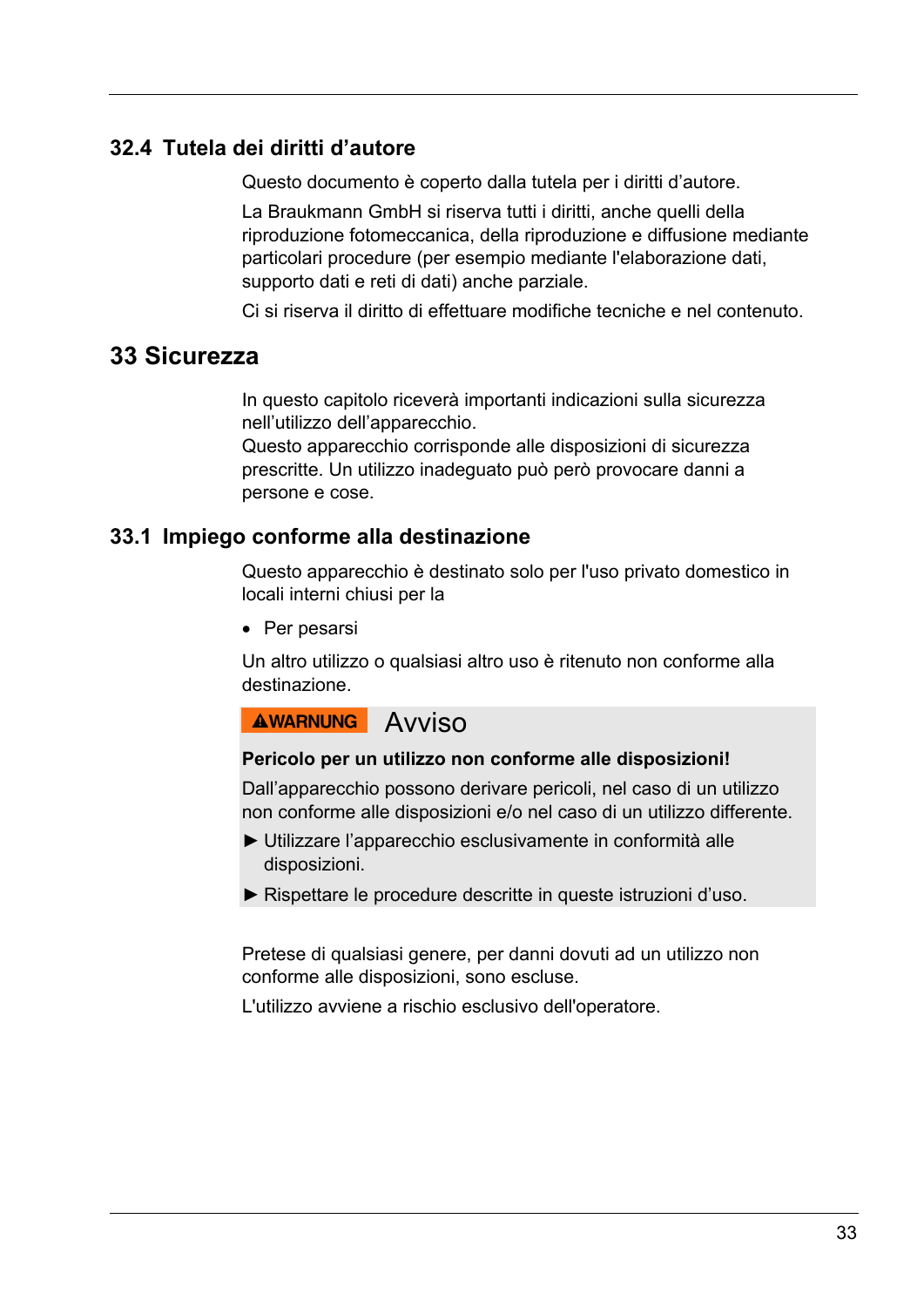#### **33.2 Indicazioni generali di sicurezza**

#### **HINWEIS** Indicazione

**Osservi le seguenti indicazioni di sicurezza per un utilizzo sicuro dell'apparecchio:** 

- ► Controlli prima dell'utilizzo, che l'apparecchio non presenti danni esterni. Non metta in funzione un apparecchio danneggiato.
- ► I bambini devono essere sorvegliati affinché non giochino con l'apparecchio.
- ► Riparazioni dovranno essere eseguiti soltanto da personale specializzato e qualificato, addestrato dal produttore. Con riparazioni inadeguate possono verificarsi pericoli per l'utilizzatore.
- ► Una riparazione dell'apparecchio durante il periodo di garanzia dovrà essere effettuata soltanto da un servizio Clienti autorizzato dal produttore, altrimenti decade ogni diritto di garanzia per danni che ne conseguono.
- ► Componenti difettosi dovranno essere sostituiti soltanto da pezzi di ricambio originali. Solo con questi pezzi vi è la garanzia, che i requisiti di sicurezza siano soddisfatti.
- ► Non lasciare l'apparecchio incustodito durante il suo funzionamento.
- ► Ha effetto solo una pressione uniforme; non fare cadere la bilancia e non colpirla per evitare danneggiamenti.
- ► Non muoversi durante la pesatura e mantenere l'equilibrio.
- ► Per mantenere una lunga durata, è importante che la bilancia non sia sottoposta a condizioni particolarmente calde o bagnate.
- ► La bilancia non è adatta all'uso commerciale.
- ► Un sovraccarico causa danni al sensore.
- ► Non depositare niente di pesante sulla bilancia quando non viene utilizzata.
- ► Non conservare la bilancia dritta in piedi.
- ► Togliere le batterie quando la bilancia viene trasportata oppure quando non viene utilizzata per lungo tempo.
- ► Se all'accensione la bilancia non reagisce, verificare la polarità delle batterie e che queste non siano scariche.
- ► La bilancia pesapersone è uno strumento di precisione, quindi non saltarci sopra e non lasciarla cadere.
- ► Per il pericolo di caduta, non utilizzare la bilancia su pavimenti bagnati o scivolosi e non starci sopra ai bordi..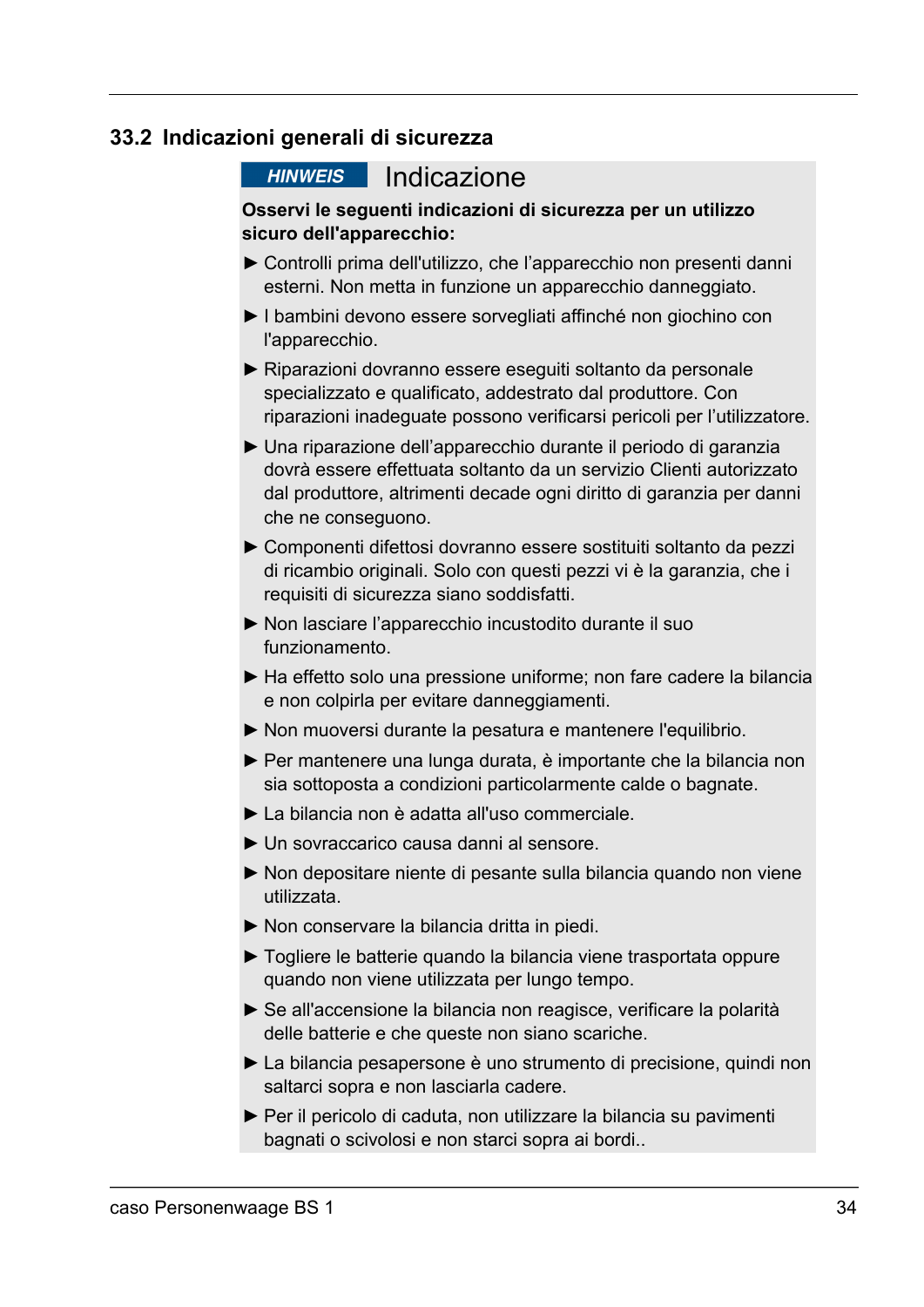### **33.3 Domande frequenti (FAQs)**

La bilancia si spegne dopo alcuni secondi.

Controllate le batterie e assicuratevi che siano nuove e che siano inserite con la polarità corretta.

# **34 Messa in funzione**

In questo capitolo riceverà indicazioni importanti sulla messa in funzione dell'apparecchio. Osservi le indicazioni per evitare pericoli e danni.

### **34.1 Indicazioni di sicurezza**

# **AWARNUNG** AVVISO

#### **Con la messa in funzione dell'apparecchio possono verificarsi lesioni a persone e danni alle cose!**

Di seguito osservi le indicazioni di sicurezza per evitare i pericoli:

► Materiali d'imballaggio non dovranno essere utilizzati come giocattoli. Sussiste il pericolo di soffocamento.

#### **HINWEIS** Indicazione

► Posizionare la bilancia prima dell'uso su una superficie solida, pulita, superficie piana e liscia. Così, il peso può essere misurata con precisione

#### **34.2 Insieme della fornitura ed ispezione trasporto**

Bilancia pesapersone BS 1 viene fornito standard con le seguenti componenti:

- Bilancia pesapersone BS 1
- 4 piedini per tappeto
- Istruzioni d'uso

## **HINWEIS** Indicazione

- ► Controlli che la fornitura sia completa e non presenti danni visibili.
- ► Segnali immediatamente al spedizioniere, all'assicurazione e al fornitore una fornitura incompleta o danni dovuti ad un imballaggio insufficiente o al trasporto.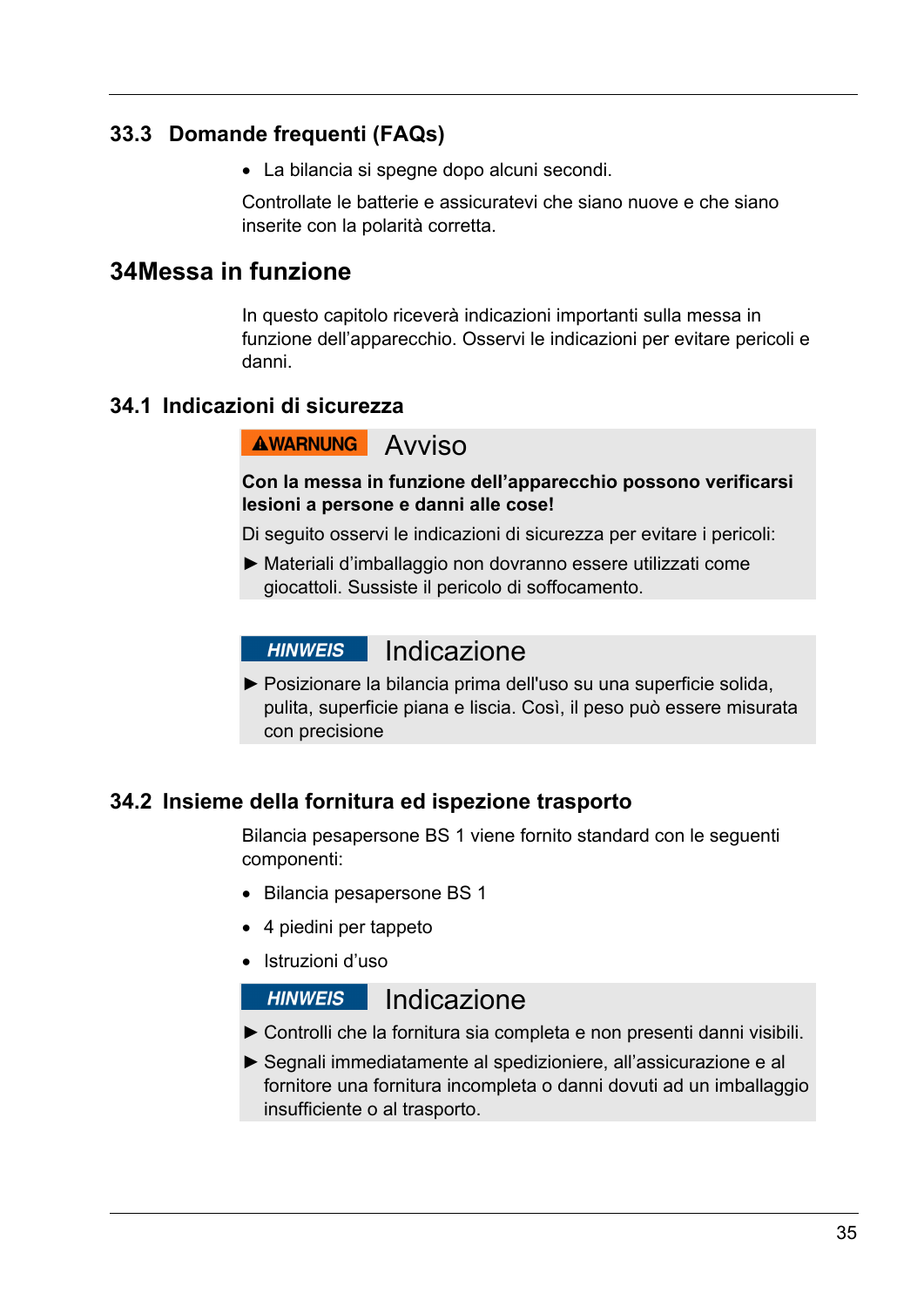### **34.3 Disimballaggio**

Rimuovere cautamente il materiale d'imballaggio e l'apparecchio dal cartone.

#### **34.4 Smaltimento dell'involucro**

L'involucro protegge l'apparecchio da danni dovuti al trasporto. I materiali per l'imballaggio sono stati selezionati in considerazione dell'ambiente e della tecnica di smaltimento e sono quindi riciclabili.



Ricondurre l'imballaggio nel circuito materiali permette di risparmiare sulle materie prime e riduce la produzione di rifiuti. Smaltisca i materiali per l'imballaggio, che non sono più necessari, nei punti di raccolta presso le "aree ecologiche" per il sistema di riciclo.

#### Indicazione **HINWEIS**

► Conservi, se possibile, l'imballaggio originale durante il periodo di garanzia, per poter reimballare adeguatamente l'apparecchio, in caso di necessità.

# **34.5 Montaggio dei piedini per tappeto**



Se desiderate usare la bilancia su un tappeto, montare dapprima i 4 piedini per aumentare così la precisione di pesatura.

#### **34.6 Alimentazione elettrica**

Il vano batterie si trova sul lato inferiore della bilancia.





Inserimento delle batterie

Estrarre il coperchio del vano batterie in direzione della freccia.

Introdurre 4 batterie da 1,5 V AA come illustrato.

Dopo l'inserimento delle batterie, spingere il coperchio del vano batterie completamente chiuso.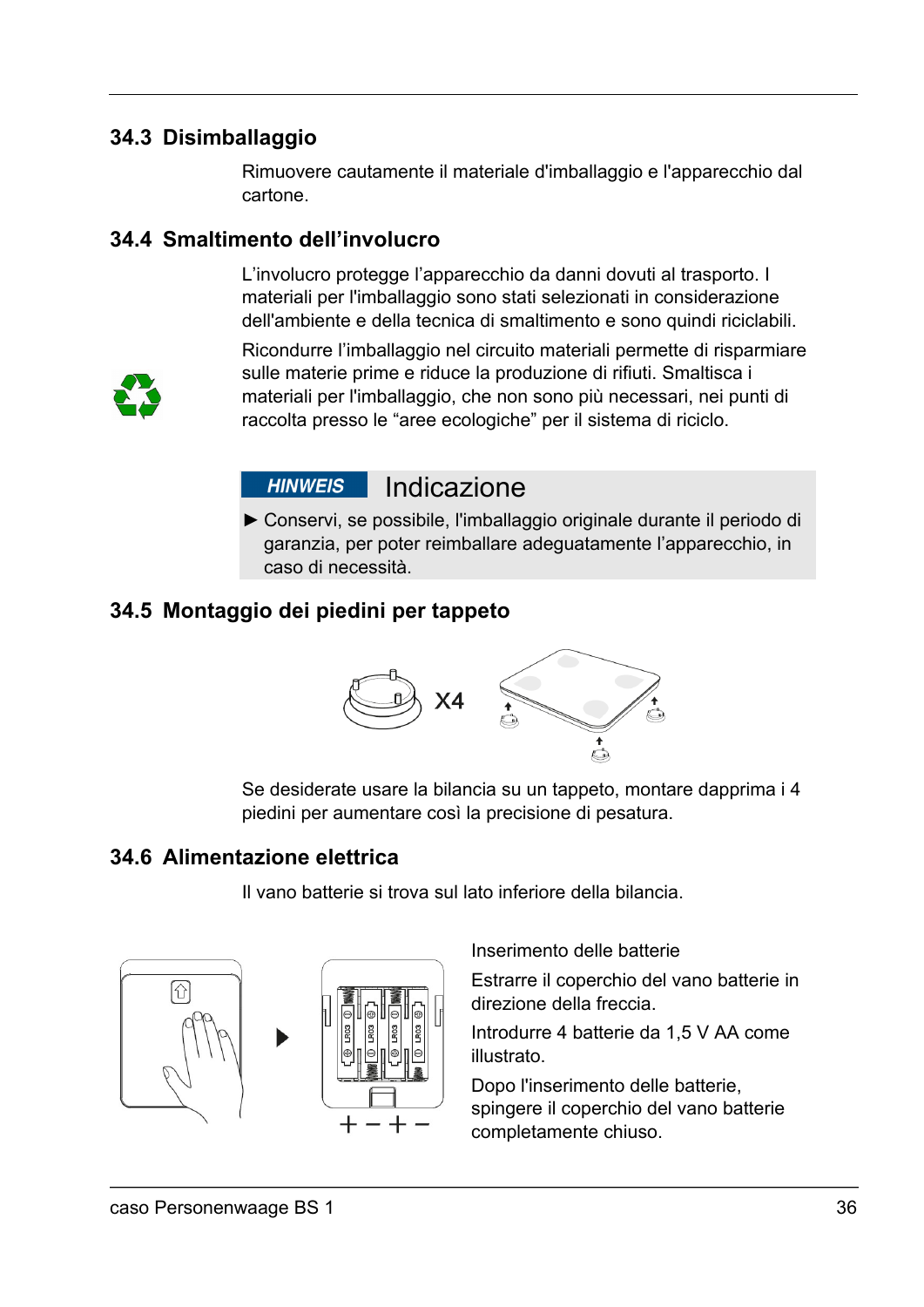Per cambiare le batterie, tirare fuori quella centrale dal polo negativo.



► Fare attenzione che le batterie siano inserite correttamente, perché una polarità sbagliata danneggia i componenti elettronici della bilancia.

# **35Targhetta di omologazione**

La targhetta di omologazione con i dati di potenza, si trova sul lato posteriore dell'apparecchio.

# **36Utilizzo e funzionamento**

In questo capitolo riceverà indicazioni importanti sull'utilizzo dell'apparecchio. Osservi le indicazioni per evitare pericoli e danni.

### **36.1 Posizionamento dell'apparecchio**

Posizionare l'apparecchio su una superficie piana, fissa e stabile e sempre nello stesso posto per evitare scostamenti di misurazione a causa della superficie piana che cambia.

#### **36.2 Selezione delle unità di peso**

Aprire il coperchio del vano batterie e premere il piccolo tasto per cambiare le unità di peso tra **kg** e **lb**.



## **HINWEIS** Indicazione

► Selezionare l'unità di misura prima di eseguire la pesatura. Non è possibile cambiare tra le unità di misura durante l'uso della bilancia.

#### **36.3 Accensione**

Mettersi sopra la bilancia e il display si accende.

#### **36.4 Spegnimento**

La bilancia si spegne automaticamente dopo circa 8 secondi.

#### **36.5 Pesatura**

Mettere la bilancia su un pavimento duro e piano.

Mettersi in modo uniforme sulla bilancia, finché viene visualizzato il peso.

La bilancia si spegne automaticamente dopo circa 8 secondi.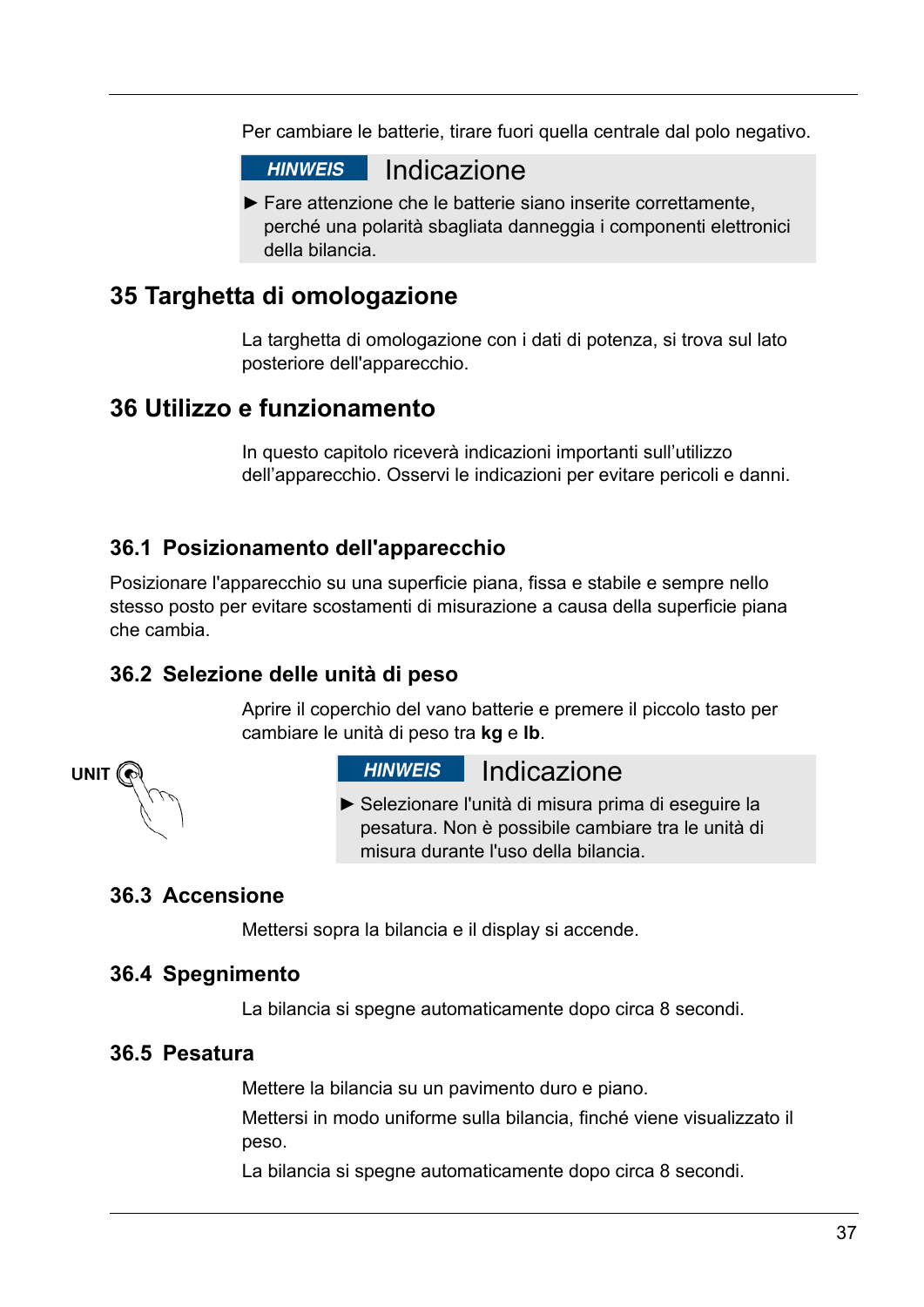# **36.6 Messaggi d'errore**



#### **Indicatore di sovraccarico**

Quando la bilancia è sovraccarica (oltre 200 kg), sul display viene visualizzato **Err**.

#### **Indicatore per batterie deboli (scariche)**

La bilancia si spegne automaticamente dopo 2 secondi, quando sul display viene visualizzato "Lo". Aprire il coperchio del vano batterie e inserire nuove batterie nella polarità corretta.

## **37 Pulizia e cura**

In questo capitolo riceverà indicazioni importanti sulla pulizia e la cura dell'apparecchio. Osservi le indicazioni per evitare danni dovuti ad una erronea pulizia dell'apparecchio e per assicurare un funzionamento senza inconvenienti.

#### **37.1 Pulizia**

- Non utilizzare detergenti chimici.
- Utilizzare un panno umido per pulire la superficie della bilancia.

# **HINWEIS** Indicazione

- ► Pulire la batteria solo con un panno umido. Nell'apparecchio non deve infiltrarsi alcuna umidità.
- ► Non pulire la bilancia con detergenti aggressivi.

# **38 Smaltimento dell'apparecchio obsoleto**

Apparecchi elettrici ed elettronici obsoleti contengono spesso ancora materiali preziosi. Essi contengono però anche sostanze nocive, che erano necessarie per il loro funzionamento e la loro sicurezza.



Questi possono nuocere alla salute umana o all'ambiente se vengono gettati tra i rifiuti non riciclabili o in caso di un trattamento errato. Per questo eviti assolutamente di gettare il suo apparecchio obsoleto nella spazzatura non riciclabile.

#### **HINWEIS** Indicazione

► Si serva dell'area ecologica realizzata nel suo comune di residenza, per la consegna ed il riciclo di apparecchi elettrici o elettronici obsoleti. Si informi eventualmente presso il Suo comune, il Suo servizio di nettezza urbana o presso il suo rivenditore.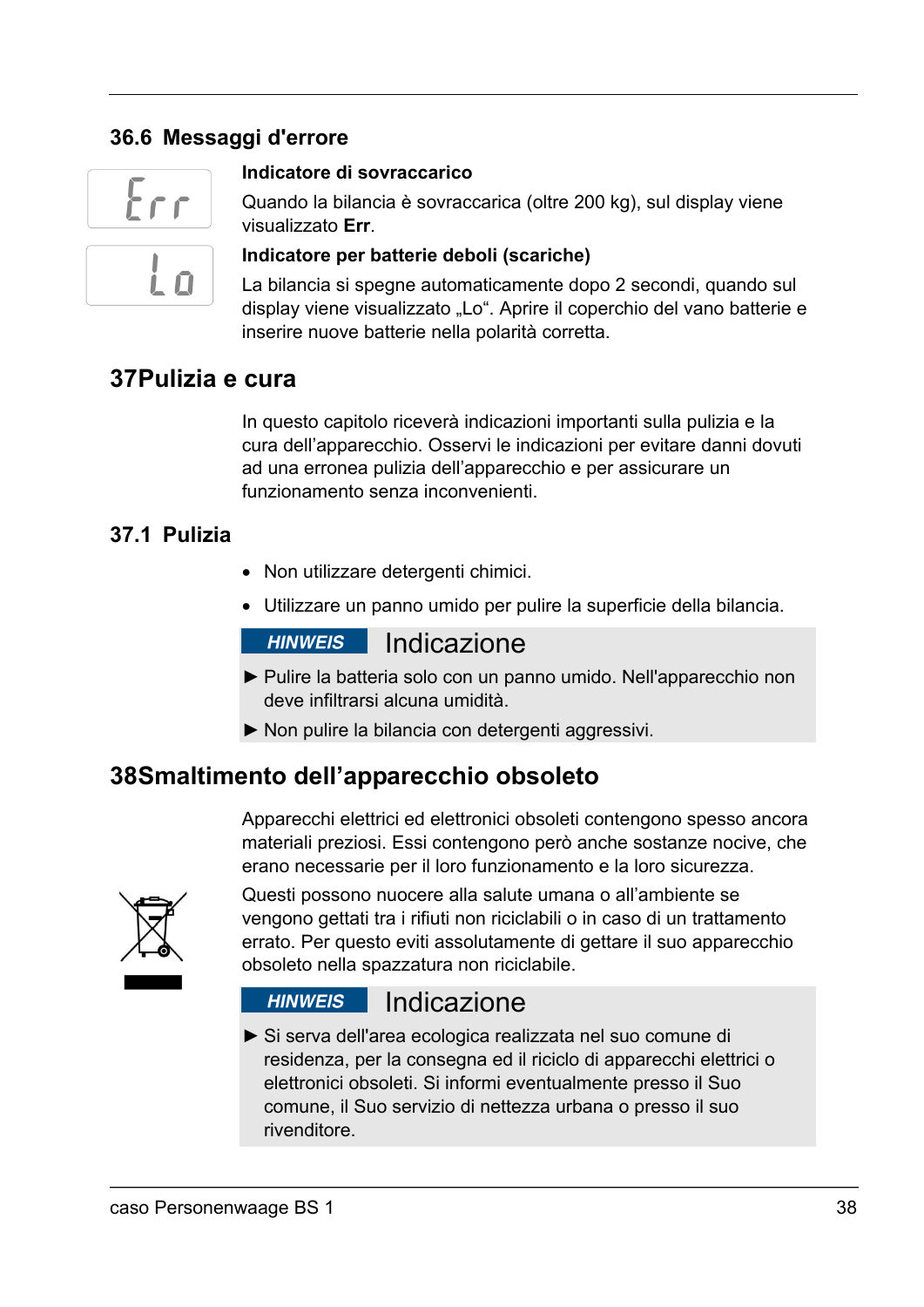# HINWEIS Indicazione

► Si assicuri, che il suo apparecchio obsoleto venga stoccato a prova di bambini, fino al momento della sua rimozione.

# **39Garanzia (Europa)**

Per questo prodotto può contare su una garanzia di 24 mesi a partire dalla data di acquisto per vizi relativi a errori di produzione o difetti del materiale. La nostra garanzia è valida per la Germania, l'Austria e l'Olanda. Per tutti gli altri Paesi la invitiamo a contattarci.

È fatto salvo il suo diritto di avvalersi della garanzia ai sensi del §437 e seguenti del codice civile (BGB). Per l'esercizio dei diritti di garanzia previsti per legge lei non dovrà sostenere alcun costo. La garanzia non copre i danni derivanti dal trattamento o dall'utilizzo non appropriato e vizi che influiscono in modo minimo sul funzionamento o sul valore dell'apparecchio. Inoltre, sono esclusi dalla garanzia le parti soggette a usura, i danni dovuti al trasporto, nella misura in cui non siamo chiamati a risponderne, e i danni derivanti da riparazioni non da noi effettuate.

Questo apparecchio è costruito ed è idoneo, anche dal punto di vista delle prestazioni, all'uso privato (domestico). L'utilizzo a scopo commerciale è contemplato ai termini di garanzia, se per entità è paragonabile all'utilizzo a scopo privato. Non è altrimenti destinato all'uso commerciale.

Una volta accolto il reclamo, decideremo a nostra scelta se riparare l'apparecchio oppure sostituirlo. I vizi devono essere segnalati entro 14 giorni dalla consegna. Sono escluse ulteriori pretese.

Per far valere il suo diritto a usufruire della garanzia, la invitiamo a contattarci prima di rispedire l'apparecchio (sempre con lo scontrino di acquisto).

(Garante) **Braukmann GmbH**  Raiffeisenstraße 9 D-59757 Arnsberg

Tel.: +49 (0) 29 32 / 80 55 4 – 99 Fax: +49 (0) 29 32 / 80 55 4 – 77 eMail: kundenservice@casodesign.de Internet: www.caso-design.de

Service-Hotline International: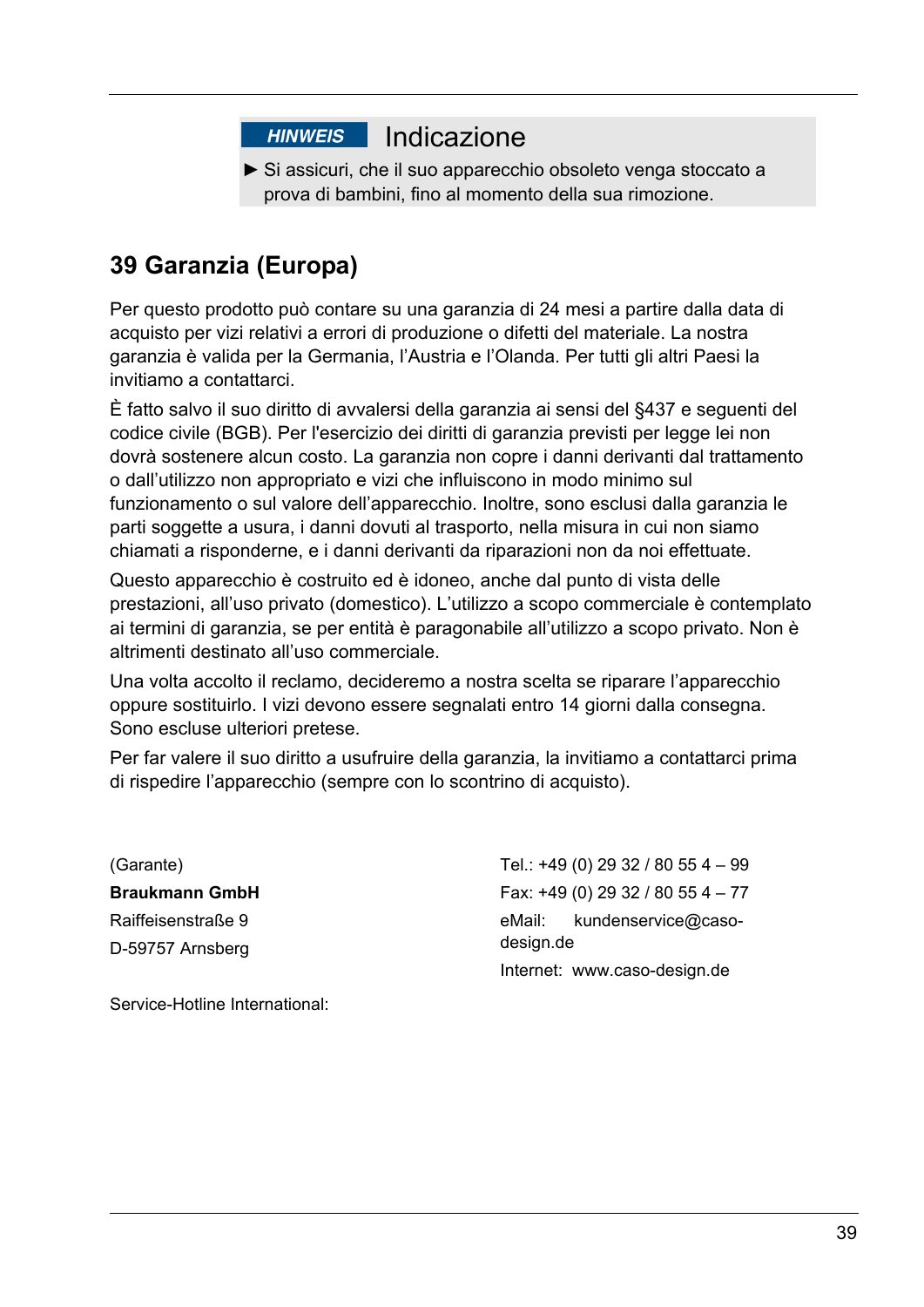# **40 Garanzia (USA)**

Per questo prodotto può contare su una garanzia di 12 mesi a partire dalla data di acquisto per vizi relativi a errori di produzione o difetti del materiale. La nostra garanzia è valida per la Germania, l'Austria e l'Olanda. Per tutti gli altri Paesi la invitiamo a contattarci.

È fatto salvo il suo diritto di avvalersi della garanzia ai sensi del §437 e seguenti del codice civile (BGB). Per l'esercizio dei diritti di garanzia previsti per legge lei non dovrà sostenere alcun costo. La garanzia non copre i danni derivanti dal trattamento o dall'utilizzo non appropriato e vizi che influiscono in modo minimo sul funzionamento o sul valore dell'apparecchio. Inoltre, sono esclusi dalla garanzia le parti soggette a usura, i danni dovuti al trasporto, nella misura in cui non siamo chiamati a risponderne, e i danni derivanti da riparazioni non da noi effettuate.

Questo apparecchio è costruito ed è idoneo, anche dal punto di vista delle prestazioni, all'uso privato (domestico). L'utilizzo a scopo commerciale è contemplato ai termini di garanzia, se per entità è paragonabile all'utilizzo a scopo privato. Non è altrimenti destinato all'uso commerciale.

Una volta accolto il reclamo, decideremo a nostra scelta se riparare l'apparecchio oppure sostituirlo. I vizi devono essere segnalati entro 14 giorni dalla consegna. Sono escluse ulteriori pretese.

Per far valere il suo diritto a usufruire della garanzia, la invitiamo a contattarci prima di rispedire l'apparecchio (sempre con lo scontrino di acquisto).

Info@CasoDesignUSA.com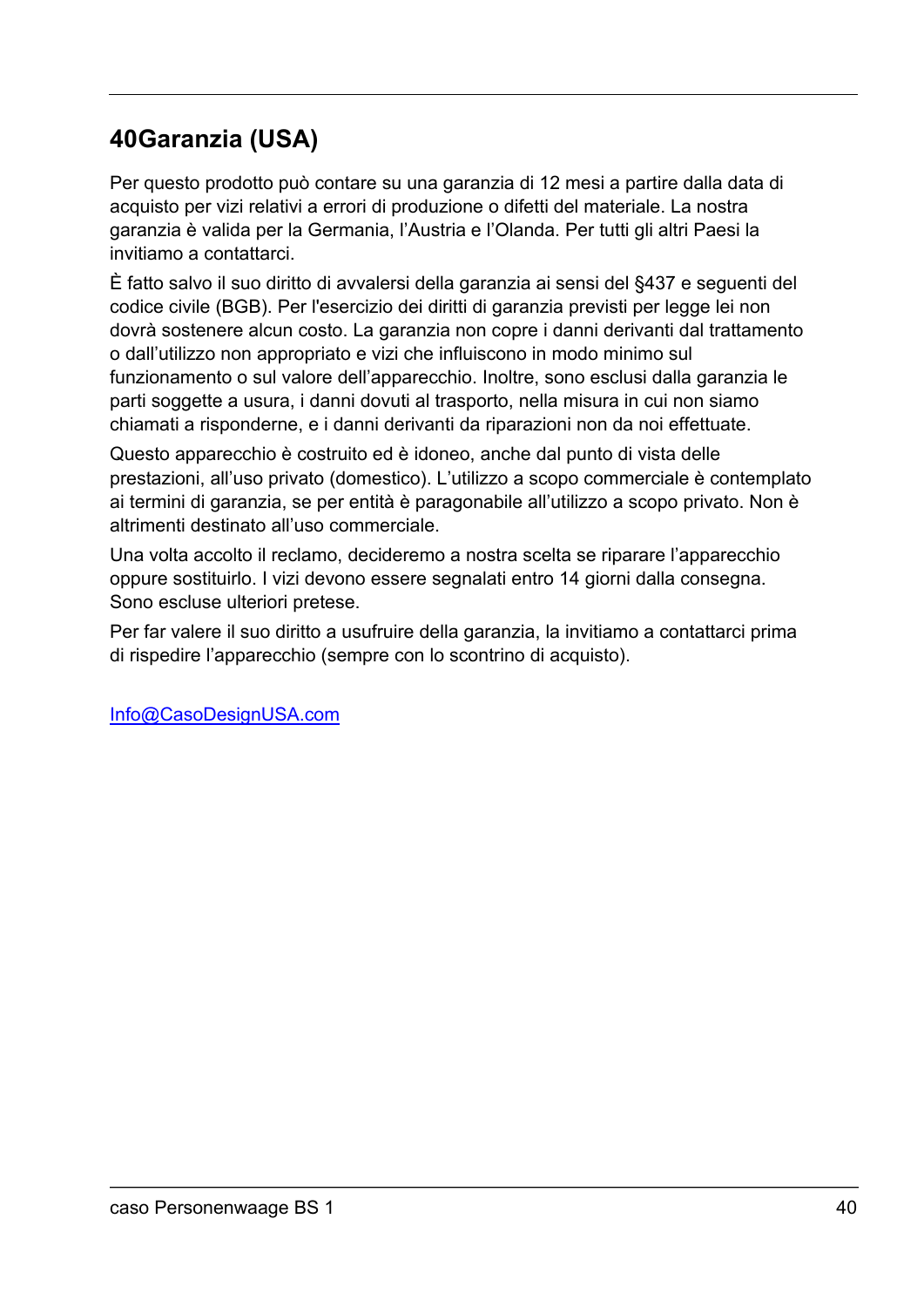# **41Gebruiksaanwijzing**

# **42Algemeen**

Lees de hier vermelde informatie, zodat u snel vertrouwd raakt met uw apparaat en al zijn functies in volle omvang kunt gebruiken.

U heeft jaren lang plezier van uw magnetron als u hem vakkundig behandelt en onderhoudt.

Wij wensen u veel plezier met het gebruik.

#### **42.1 Informatie over deze gebruiksaanwijzing**

Deze gebruiksaanwijzing is onderdeel van de Personenweegschaal (vanaf hier 'apparaat' genoemd) en geeft u belangrijke aanwijzingen voor de ingebruikname, de veiligheid, het doelgerichte gebruik en het onderhoud van het apparaat.

De gebruiksaanwijzing moet altijd bij het apparaat voorhanden zijn en voor iedereen te lezen en te gebruiken die met de

- ingebruikname
- bediening
- oplossing van een storing en/of
- reiniging

van het apparaat belast is. Bewaar deze gebruiksaanwijzing en geef hem samen met het apparaat door aan een eventuele volgende eigenaar.

#### **42.2 Waarschuwingsinstructies**

In deze gebruiksaanwijzing worden de volgende waarschuwingsinstructies gebruikt:

# AWARNUNG WAARSCHUWING

#### **Een waarschuwing van dit gevarenniveau duidt op een mogelijk gevaarlijke situatie.**

Indien de gevaarlijke situatie niet vermeden wordt, kan dit tot zware verwondingen leiden.

► De aanwijzingen van deze waarschuwingsinstructie opvolgen om verwondingen bij personen te voorkomen.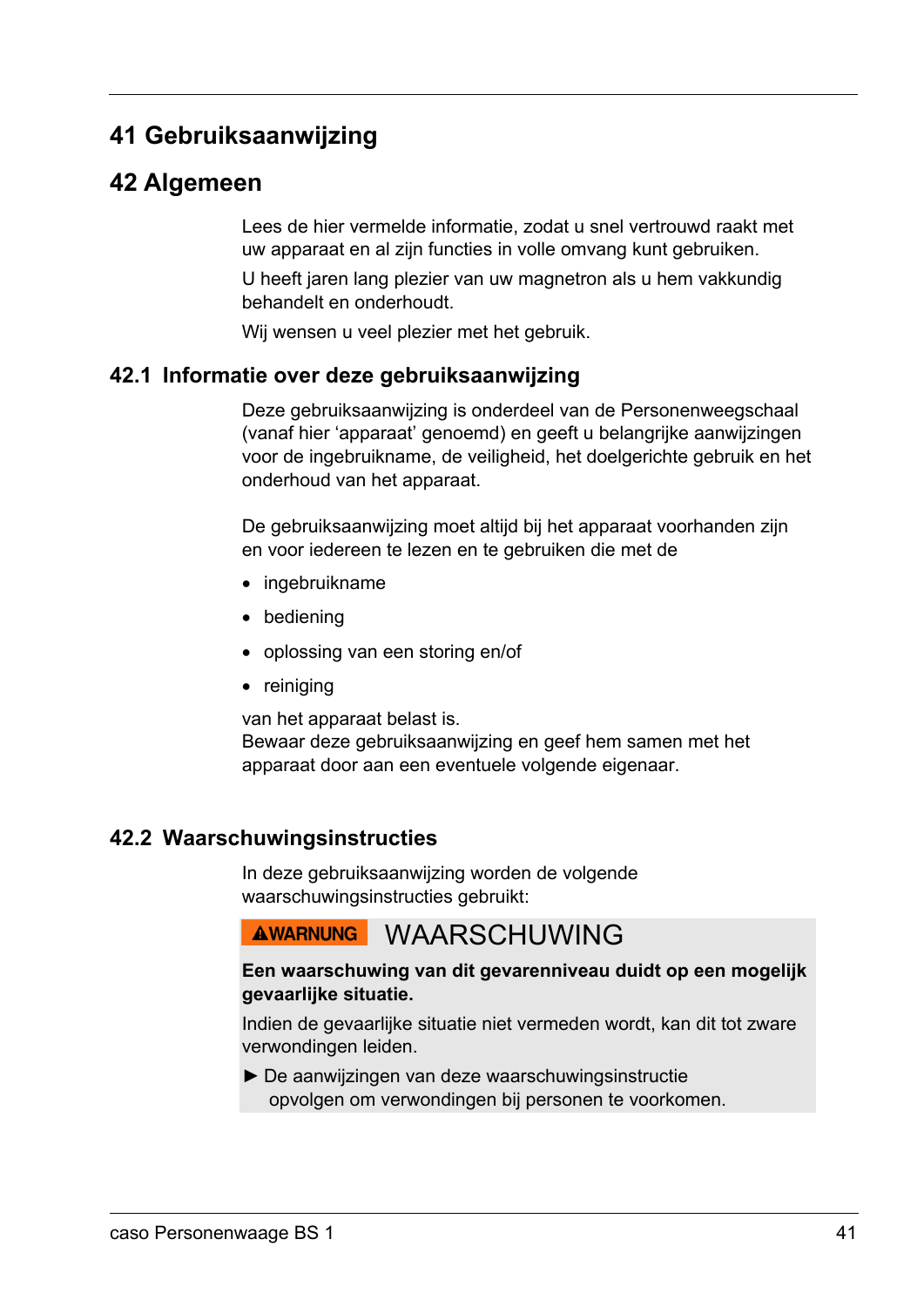# AVORSICHT VOORZICHTIG

#### **Een waarschuwing van dit gevarenniveau duidt op een mogelijk gevaarlijke situatie.**

Indien de gevaarlijke situatie niet vermeden wordt, kan dit tot lichte of matige verwondingen leiden.

► De aanwijzingen van deze waarschuwingsinstructie opvolgen om verwondingen bij personen te voorkomen.

#### **HINWEIS** TIP

Een tip duidt op extra informatie, die de omgang met het apparaat lichter maakt.

### **42.3 Aansprakelijkheid**

Alle in deze gebruiksaanwijzing aanwezige technische informatie, gegevens en instructies voor installatie, ingebruikname en onderhoud beantwoorden aan de laatste stand bij het in druk gaan en vinden plaats met inachtneming van onze tot nu toe opgedane ervaringen en kennis naar eer en geweten. Aan de informatie, afbeeldingen en beschrijvingen in deze gebruiksaanwijzingen kunnen geen rechten worden ontleend. De fabrikant is niet aansprakelijk voor schaden op grond van:

- Niet-naleving van de gebruiksaanwijzing
- Niet volgens de voorschriften geldend gebruik
- Ondeskundige reparaties
- Technische veranderingen
- Toepassing van niet goedgekeurde onderdelen

Vertalingen worden naar beste weten uitgevoerd. Wij zijn niet verantwoordelijk voor vertaalfouten, ook niet in het geval dat de vertaling door ons of in opdracht van ons is gemaakt. Bindend blijft alleen de oorspronkelijke Duitse tekst.

#### **42.4 Auteurswet**

Dit documentatiemateriaal is auteursrechtelijk beschermd. Alle rechten, ook die van de fotomechanische reproductie, de verveelvoudiging en de verbreiding door bijzondere handelswijzen (bijvoorbeeld gegevensverwerking, informatiedragers en datanetwerken), ook ten dele, zijn de firma Braukmann GmbH voorbehouden.

Inhoudelijke en technische veranderingen voorbehouden.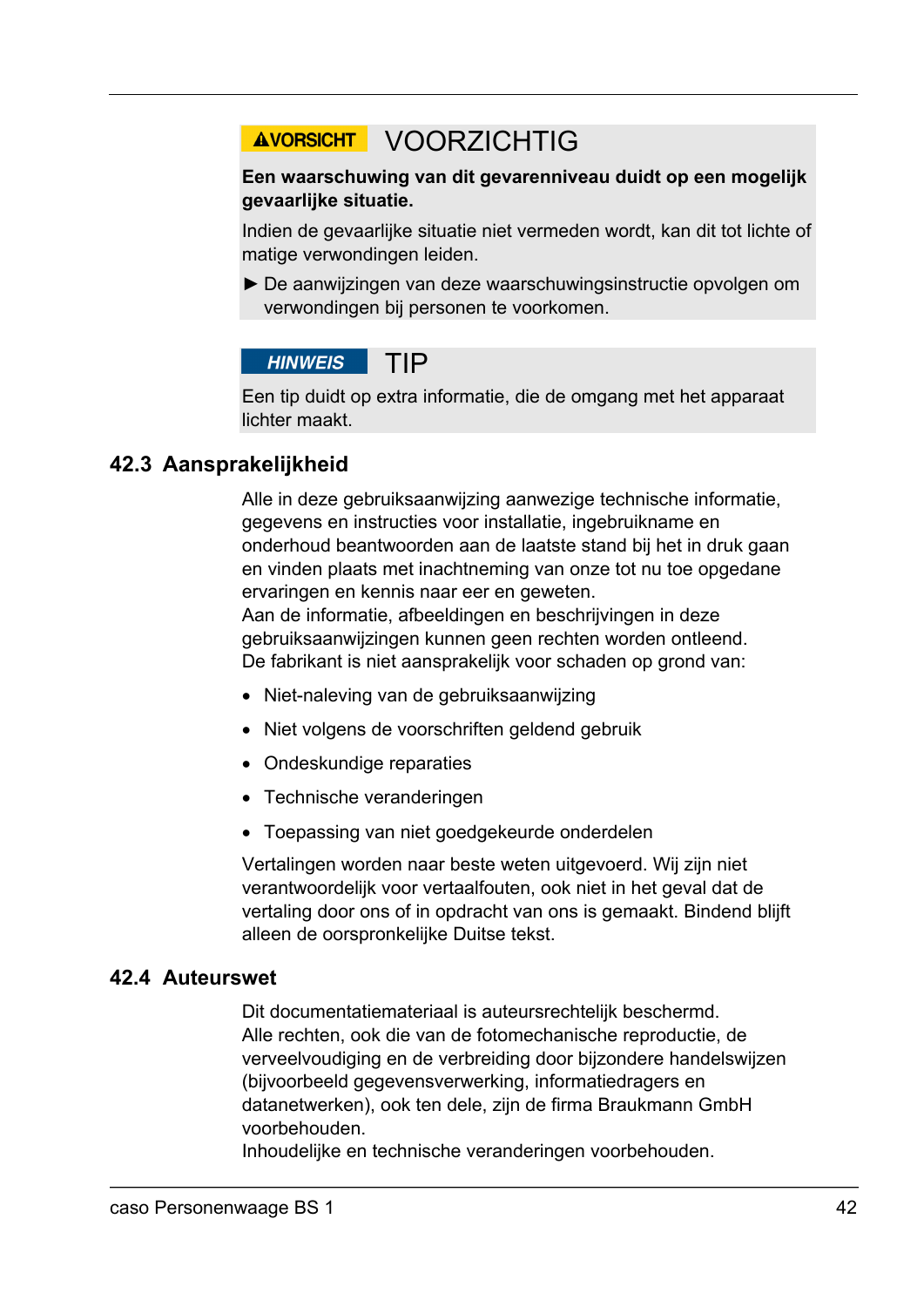#### **43 Veiligheid**

In dit hoofdstuk krijgt u belangrijke veiligheidsinstructies betreffende de omgang met het apparaat.

Dit apparaat beantwoordt aan de voorgeschreven veiligheidsvoorschriften. Een ondeskundig gebruik kan echter tot materiële schade en schade aan personen leiden.

#### **43.1 Gebruik volgens de voorschriften**

Dit apparaat is alleen bedoeld voor privégebruik in het huishouden in gesloten binnenruimtes voor het

Wegen en

Een ander of uitgebreid gebruik wordt niet beschouwd als bedoeld gebruik.

# AWARNUNG WAARSCHUWING

#### **Gevaar door gebruik niet volgens de voorschriften!**

Bij onreglementair gebruik van het apparaat en/of gebruik op een andere wijze kunnen gevaren ontstaan.

- ► Het apparaat uitsluitend volgens de voorschriften gebruiken.
- ► De in deze gebruiksaanwijzing beschreven handelswijzen in acht nemen.

Aanspraken van welke aard dan ook wegens niet reglementair gebruik zijn uitgesloten. Het risico draagt alleen de gebruiker. Algemene veiligheidsinstructies

#### **HINWEIS** TIP

**Houdt u zich voor een veilige omgang met het apparaat aan de volgende algemene veiligheidsinstructies:** 

- ► Controleer het apparaat voor de ingebruikname op aan de buitenkant zichtbare schaden. Neem een beschadigd apparaat niet in gebruik.
- ► Er moet toezicht worden gehouden op kinderen, om ervoor te zorgen dat ze niet met het apparaat spelen.
- ► Reparaties mogen alleen uitgevoerd worden door gekwalificeerd vakpersoneel dat door de fabrikant is geschoold. Door ondeskundige reparaties kunnen aanzienlijke gevaren voor de gebruiker ontstaan.
- ► Een reparatie van het apparaat tijdens de garantieperiode mag alleen door een door de fabrikant geautoriseerde servicedienst uitgevoerd worden, anders vervalt bij een volgende schade de aanspraak op garantie.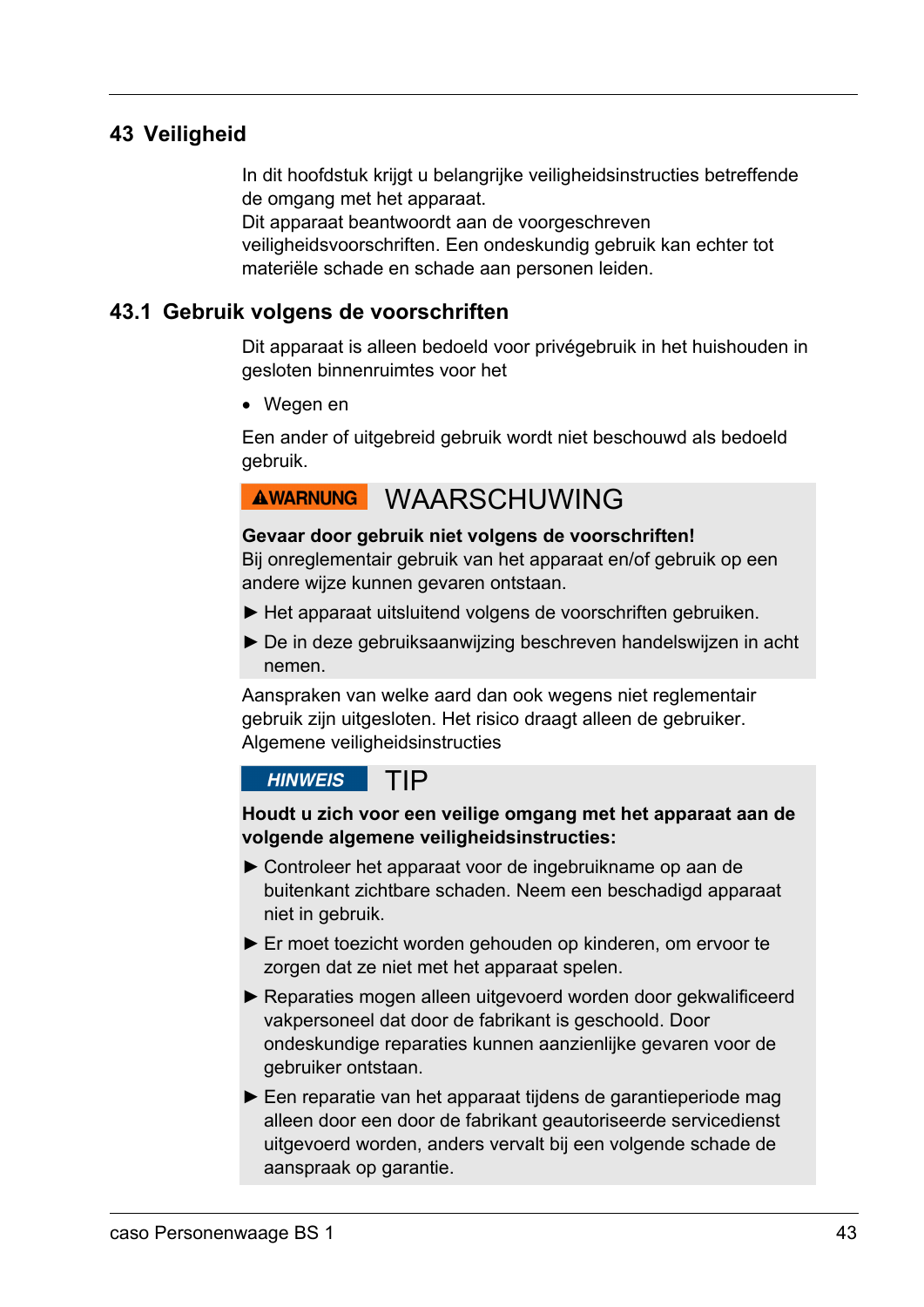### HINWEIS TIP

- ► Defecte onderdelen mogen alleen tegen originele vervangende onderdelen omgewisseld worden. Alleen bij die onderdelen is gegarandeerd dat ze aan de veiligheidseisen voldoen.
- ► Het apparaat tijdens gebruik niet onbeheerd laten.
- ► Het apparaat niet in water of andere vloeistoffen onderdompelen, Instrucciones generales de seguridad
- ► De druk op de weegschaal moet gelijkmatig zijn, laat de weegschaal niet vallen en en stoot er niet tegenaan, om beschadigingen te voorkomen.
- ► Tijdens het wegen niet bewegen en goed gebalanceerd op de weegschaal blijven staan.
- ► Om een langere levensduur van de weegschaal te garanderen, is het belangrijk dat deze niet in een extreem hete of vochtige omgeving wordt gebruikt.
- ► Niet geschikt voor commercieel gebruik.
- ► Overbelading leidt tot beschadiging van de sensor.
- ► Geen zware objecten op de weegschaal plaatsen, wanneer deze niet in gebruik is.
- ► De weegschaal niet verticaal opslaan.
- ► Tijdens transport of wanneer de weegschaal langere tijd niet wordt gebruikt, verwijdert u de batterijen.
- ► Wanneer de weegschaal niet reageert bij het inschakelen, controleert u de poling van de batterijen en of deze niet leeg zijn.
- ► De personenweegschaal is een precisie-instrument, spring er daarom niet op, en laat het niet vallen.
- ► Om vallen te vermijden wordt het afgeraden om de weegschaal op een natte of gladde ondergrond te gebruiken, of op de rand te staan.

#### **43.2 Veelgestelde vragen (FAQ)**

#### **De weegschaal schakelt zichzelf na enkele seconden uit.**

Controleer of de batterijen nieuw zijn en met de juiste polariteit zijn geplaatst.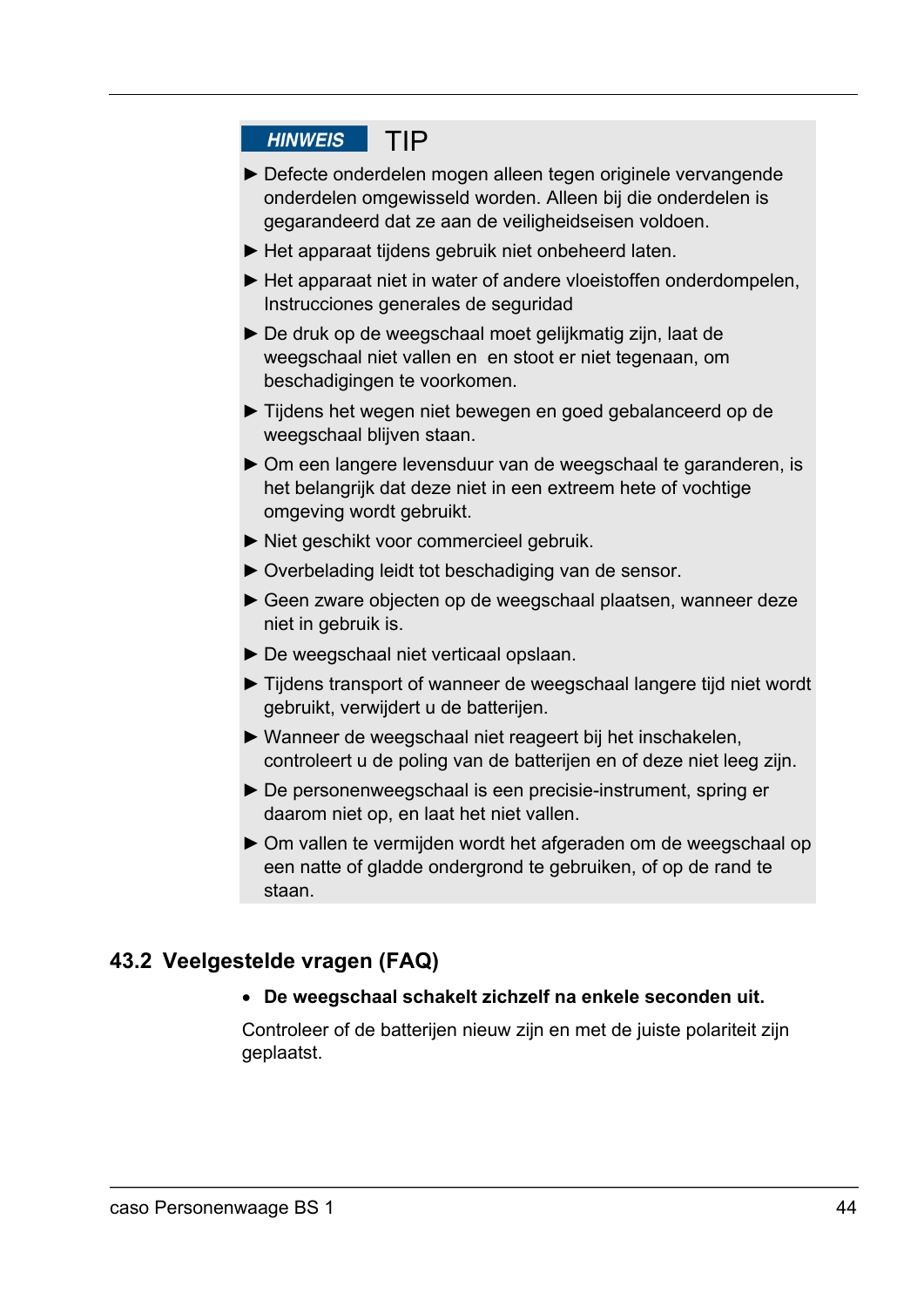# **44Ingebruikname**

In dit hoofdstuk krijgt u belangrijke informatie omtrent de ingebruikname van het apparaat. Neem de aanwijzingen in acht om gevaren en beschadigingen te voorkomen.

#### **44.1 Veiligheidsvoorschriften**

# AWARNUNG WAARSCHUWING

#### **Bij de ingebruikneming van het apparaat kan materiële schade en letsel aan personen ontstaan!**

Neemt u de volgende veiligheidsvoorschriften in acht om de gevaren te voorkomen:

► Verpakkingsmateriaal mag niet als speelgoed gebruikt worden. Er bestaat kans op verstikking.

 Tip **HINWEIS** 

► Plaats de weegschaal voor gebruik op een stevige, schoon, vlak en glad oppervlak. Zo kan het gewicht nauwkeurig gemeten worden

#### **44.2 Leveringsomvang en transportinspectie**

De personenweegschaal BS 1 met de volgende onderdelen geleverd:

- Personenweegschaal BS 1
- 4 Vloerkleed-voetjes
- Gebruiksaanwijzing

**HINWEIS** TIP

- ► Controleer de levering op volledigheid en op zichtbare beschadigingen.
- ► Waarschuw de expediteur, de verzekering en de leverancier bij een onvolledige levering of bij beschadiging als gevolg van gebrekkige verpakking of als gevolg van het transport.

#### **44.3 Uitpakken**

Neem het apparaat uit de kartonnen doos en verwijder het verpakkingsmateriaal.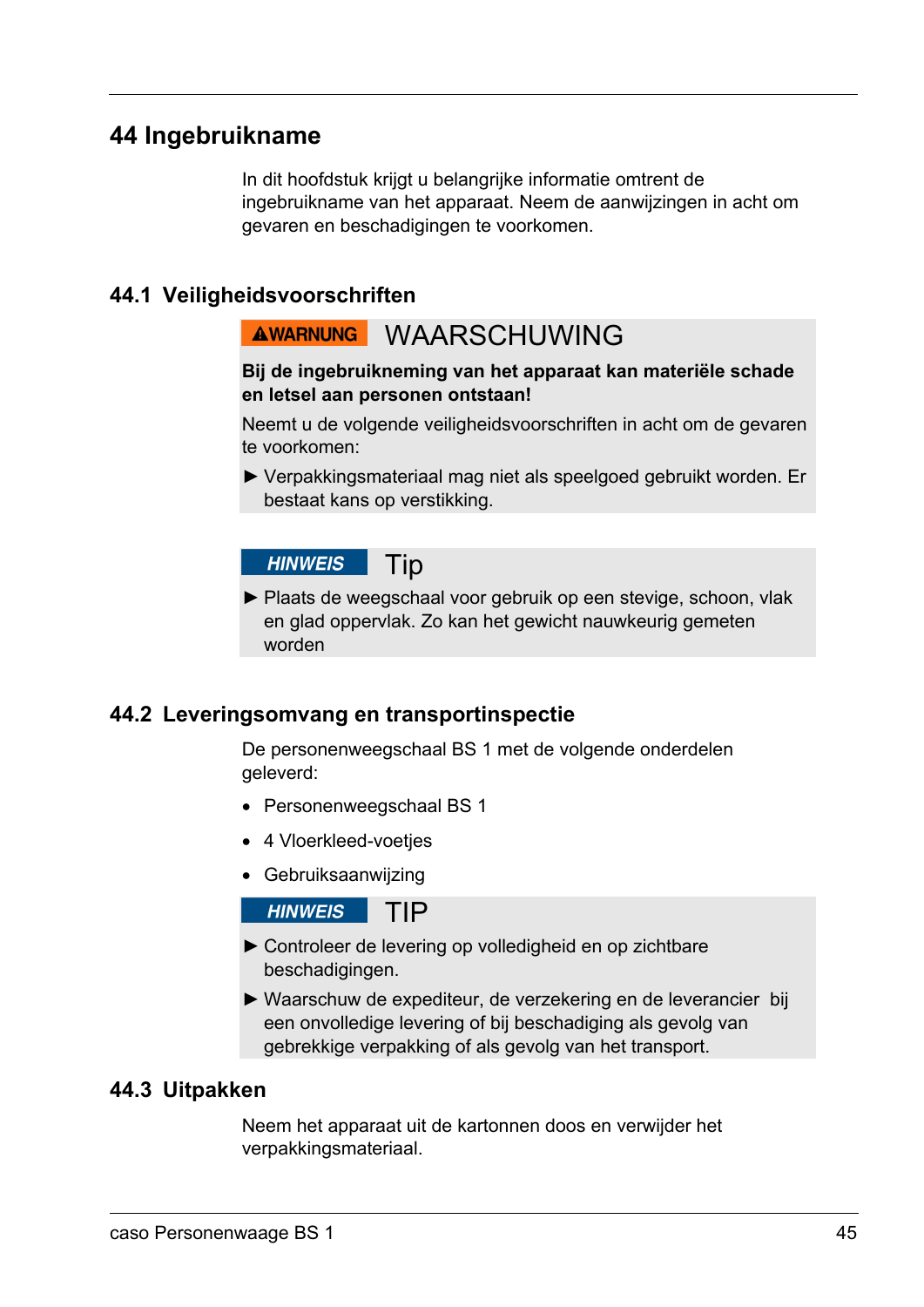### **44.4 Verwijderen van de verpakking**

De verpakking beschermt het apparaat tegen transportschade. De verpakkingsmaterialen zijn uitgezocht vanuit milieuvriendelijke en verwijderingtechnische gezichtspunten en daarom recyclebaar Het terugbrengen van de verpakking in de materiaalkringloop bespaart grondstoffen en verkleint de afvalhoop. Lever niet meer benodigd verpakkingsmateriaal in bij een afvalbrengstation, dat zorgdraagt voor de recycling.



#### **HINWEIS** TIP

► Bewaar indien mogelijk het originele verpakkingsmateriaal gedurende de garantieperiode, zodat u het apparaat indien nodig weer volgens de voorschriften kunt inpakken.



#### **44.5 Montage van de vloerkleedvoetjes**

Wanneer u de weegschaal op een vloerkleed wilt gebruiken, monteer dan eerst de 4 vloerkleed-voetjes, om de nauwkeurigheid te verhogen.

## **44.6 Stroomvoorziening**

Het batterijenvak bevindt zich aan de onderzijde van de weegschaal.



#### **Batterijen inzetten**

Trek de deksel van het batterijvak open in de richting van de pijl.

Plaats 4 x 1,5 V AA batterijen zoals aangegeven.

Na het plaatsen van de batterijen schijft u het deksel weer volledig op het batterijvak.

Bij het verwisselen van de batterijen trekt u de middelste aan de minkant eruit

Let erop, dat de batterijen in de juiste richting worden geplaatst, omdat een verkeerde polariteit de elektronische onderdelen in de weegschaal blijvend beschadigt.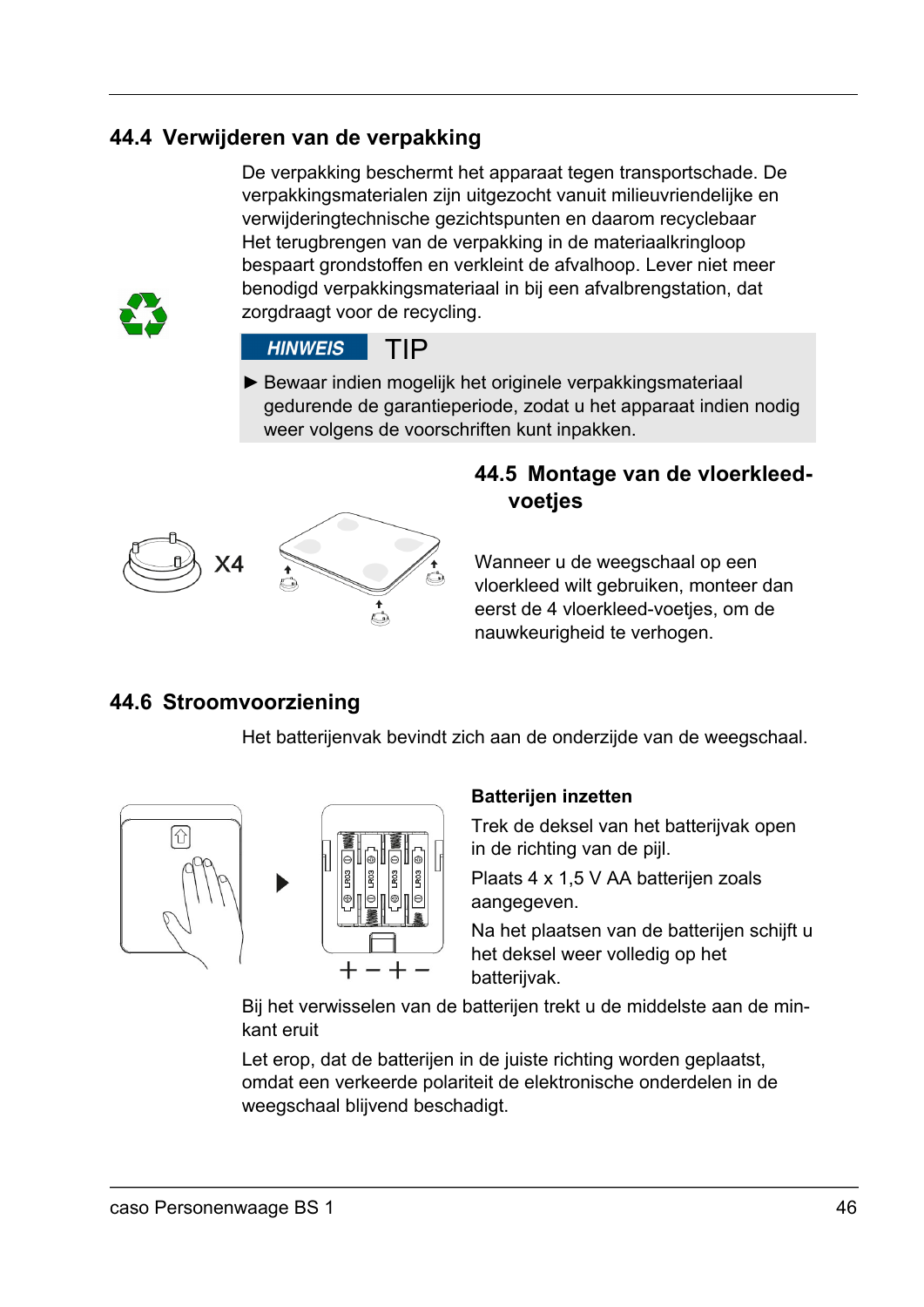# **45 Typeplaatje**

Het typeplaatje met de aansluit- en vermogensgegevens bevindt zich aan de achterkant van het apparaat.

# **46 Bediening en gebruik**

In dit hoofdstuk krijgt u belangrijke aanwijzingen m.b.t. de bediening van het apparaat. Neem de aanwijzingen in acht om gevaren en beschadigingen te voorkomen.

### **47 Plaatsen van de weegschaal**

Plaats het apparaat op een gladde, vaste en stabiele ondergrond en altijd op dezelfde plek, om meetafwijkingen door een verandering van de ondergrond te voorkomen.

## **48 Keue van gewichtseenheden**

Open de afdekking van het batterijvak en druk op de kleine toets om de gewichtseenheid tussen kg en lb om te schakelen.

UNIT<sup>(</sup>

**HINWEIS** TIP

► Kies voor het wegen de gewenste eenheid. Het is niet mogelijk tijdens het gebruik de eenheden te wisselen.

# **49 Inschakelen**

Ga op de weegschaal staan en het display licht op.

## **50 Uitschakelen**

De weegschaal schakelt zichzelf automatisch na ca. 8 seconden uit.

# **51 Wegen**

Plaats de weegschaal op een harde en vlakke vloer.

Ga goed gebalanceerd op de weegschaal staan, totdat het gewicht wordt weergegeven.

De weegschaal schakelt zichzelf automatisch na ca. 8 seconden uit.

# **52 Foutmeldingen**



#### **Overbelasting**

Wanneer de weegschaal overbelast wordt (meer dan 200 kg), verschijnt er Err op het display.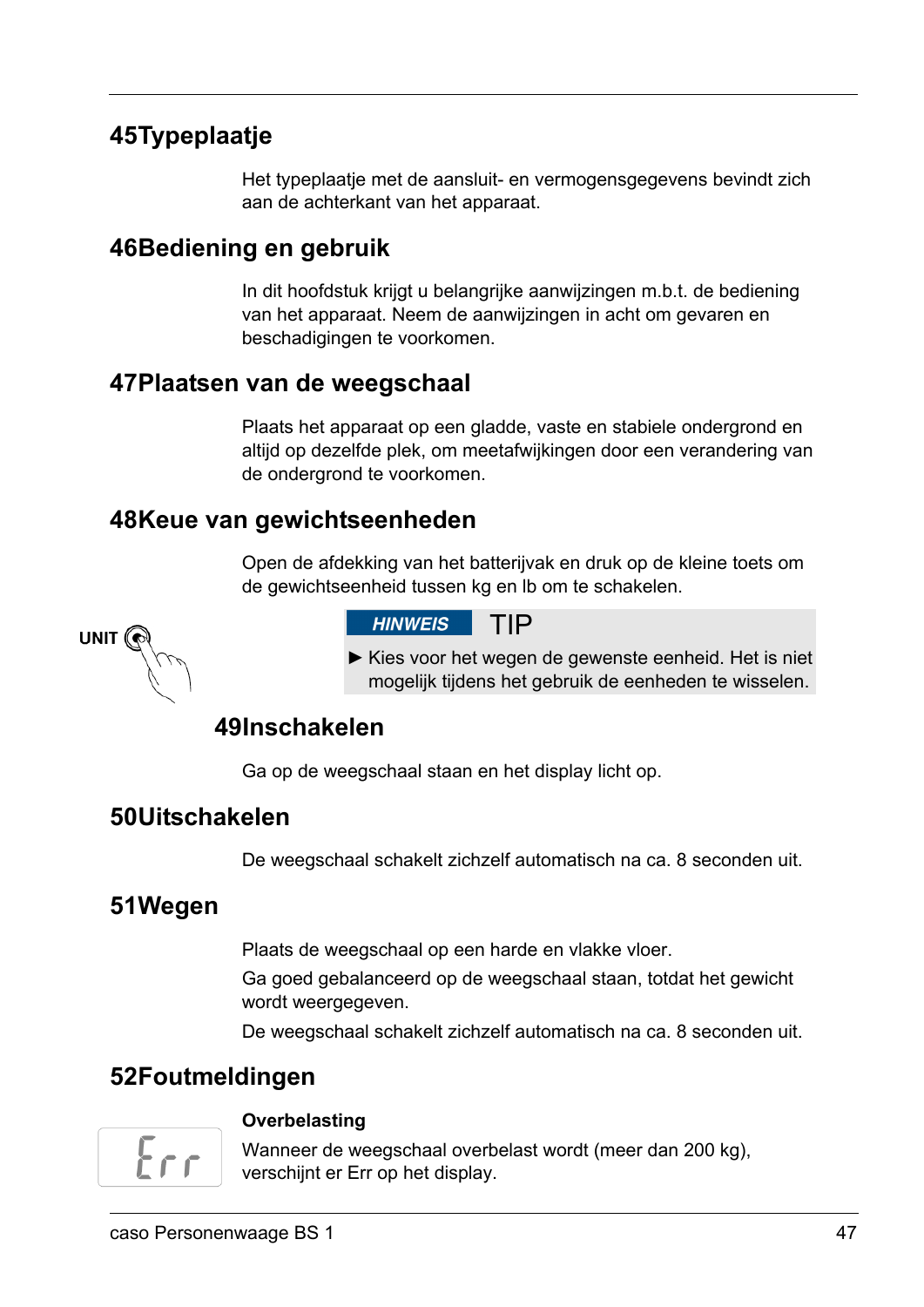

#### **Indicatie voor bijna lege batterijen**

Wanneer er "Lo" wordt getoond, schakelt de weegschaal zichzelf na 2 seconden uit. Open het batterijvak en plaats de nieuwe batterijen met de juiste polariteit.

# **53Reiniging en onderhoud**

In dit hoofdstuk krijgt u belangrijke informatie m.b.t de reiniging en het onderhoud van het apparaat. Neem de aanwijzingen in acht om beschadigingen door verkeerde reiniging van het apparaat te voorkomen en een storingvrij gebruik te waarborgen.

### **53.1 Reiniging**

- Gebruik geen chemische reinigingsmiddelen..
- Gebruik een vochtige doek om het oppervlak van de weegschaal te reinigen.

**HINWEIS** TIP

- ► De weegschaal alleen met een vochtige doek reinigen. Er mag geen vocht in het apparaat raken.
- ► De weegschaal niet met agressieve schoonmaakmiddelen reinigen.

# **54Afvoer van het oude apparaat**



Oude elektrische en elektronische apparaten bevatten vaak nog waardvolle materialen. Ze bevatten echter ook schadelijke stoffen, die voor hun functioneren en veiligheid noodzakelijk waren. In het huishoudelijk afval of bij verkeerde behandeling kunnen deze stoffen de menselijke gezondheid en het milieu schade aanbrengen. Zet uw oude apparaat daarom nooit bij het gewone huishoudelijk vuil.

#### **HINWEIS** TIP

- ► Maak gebruik van de in uw woonplaats voorhanden zijnde inzamelplek voor teruggave en verwerking van oude elektrische en elektronische apparaten. Haal eventueel informatie bij uw gemeentehuis, de vuilnisophaaldienst of bij uw winkelier.
- ► Zorg ervoor dat uw oude apparaat tot het moment van transport op een kinderveilige plek wordt bewaard.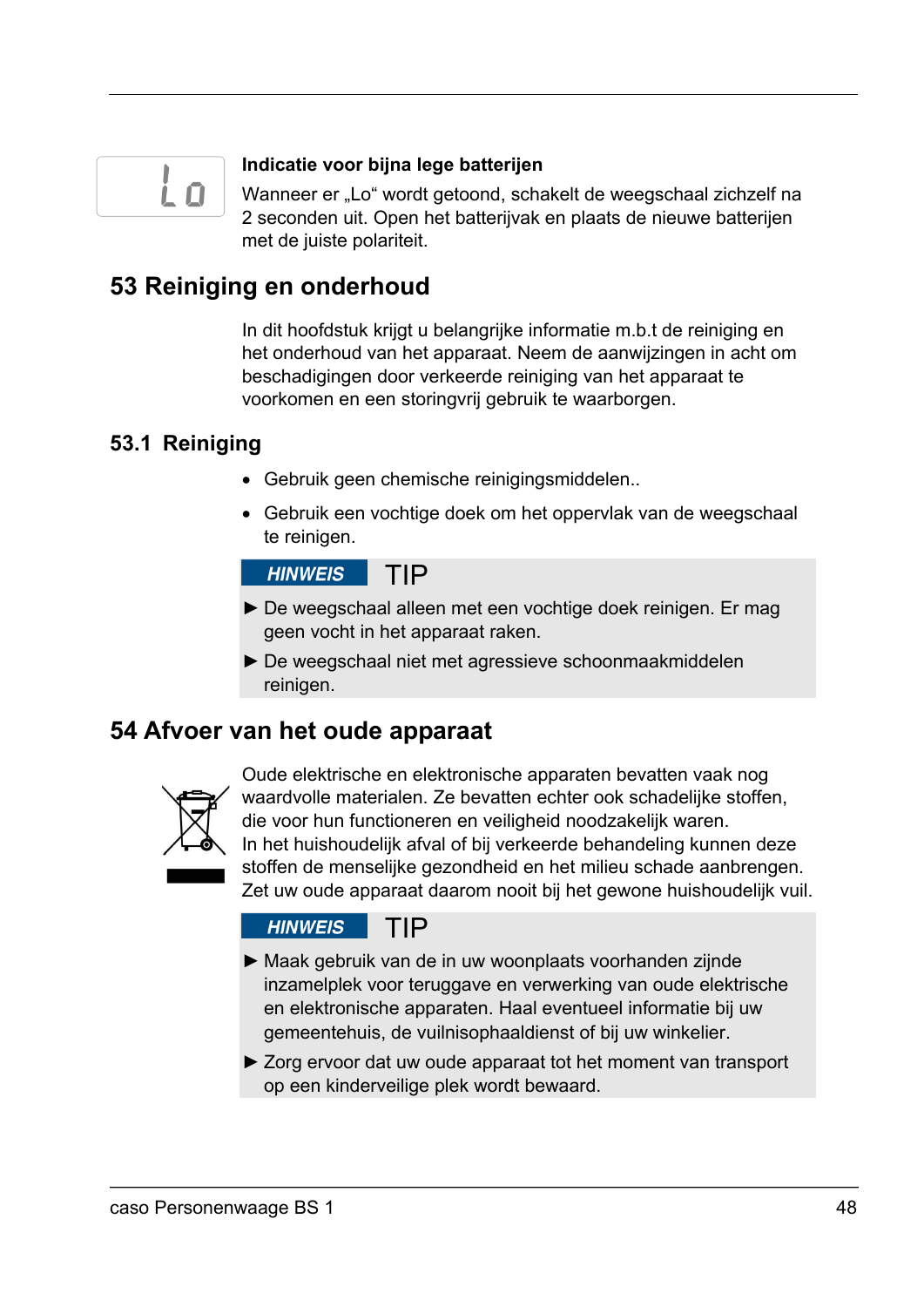# **55Garantie (Europa)**

Voor dit product geven wij beginnend op de koopdatum 24 maanden garantie voor gebreken die terug te voeren zijn op productie- of materiaalfouten. Onze garantie geldt voor Duitsland, Oostenrijk en Nederland. Neem voor alle andere landen a.u.b. contact met ons op.

Uw wettelijke aanspraken op waarborg volgens §437 ff. BGB (= Duitse Burgerlijk Wetboek) blijven hiervan onaangeroerd. De gebruikmaking van uw wettelijke rechten bij gebreken is voor u kosteloos. Niet in de garantie inbegrepen zijn schaden, die ontstaan zijn door een ondeskundige behandeling of inzet, evenals gebreken, die de functie of de waarde van het apparaat slechts weinig beïnvloeden. Verder zijn slijtageonderdelen, transportschaden, voor zover deze niet door ons te verantwoorden zijn, evenals schaden, die ontstaan zijn door niet door ons uitgevoerde reparaties, uitgesloten van de aanspraak op garantie.

Dit apparaat is geconstrueerd voor het gebruik in de particuliere sfeer (huishoudelijk gebruik) en komt overeen met de te leveren prestaties. Een eventueel gebruik in de commerciële inzet valt alleen voor zover onder de garantie, als het in de omvang te vergelijken is met de belasting van een particulier gebruik. Het is niet bestemd voor een verdergaand, commercieel gebruik.

Bij terechte klachten zullen wij het gebrekkige apparaat naar onze keuze repareren of omruilen voor een apparaat zonder gebreken. Open gebreken moeten binnen 14 dagen na de levering aangegeven worden. Andere aanspraken zijn uitgesloten.

Neem voor het indienen van een aanspraak op garantie a.u.b. voor het terugzenden van het apparaat (altijd met bewijs van aankoop) contact met ons op

| (garantiegever) Braukmann GmbH     | Raiffeisenstraße 9                 | D-59757 Arnsberg |
|------------------------------------|------------------------------------|------------------|
| Service-Hotline International:     |                                    |                  |
| Tel.: +49 (0) 29 32 / 80 55 4 - 99 | Fax: $+49(0)$ 29 32 / 80 55 4 - 77 |                  |

eMail: kundenservice@caso-design.de

Internet: www.caso-design.de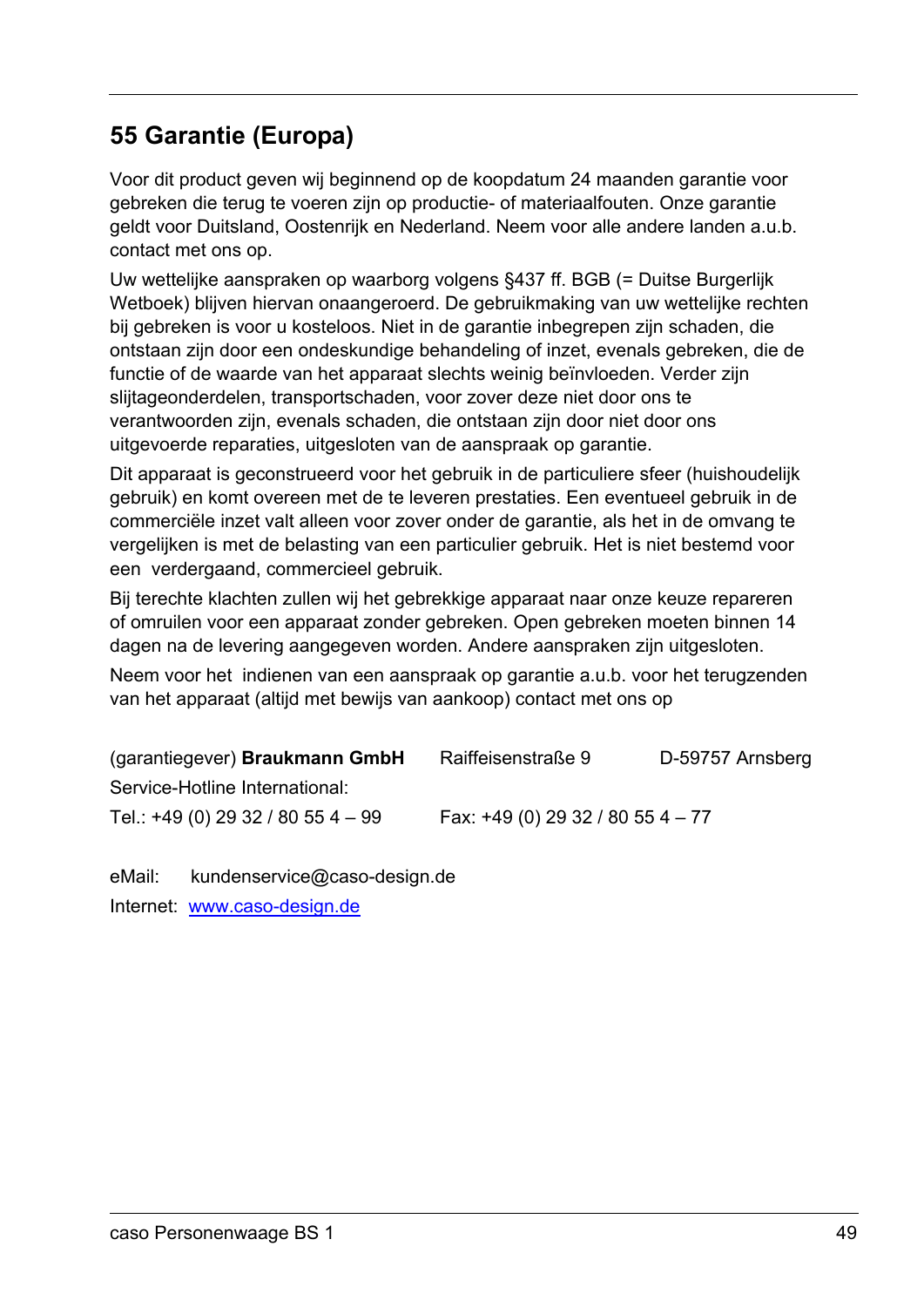# **56 Garantie (USA)**

Voor dit product geven wij beginnend op de koopdatum 12 maanden garantie voor gebreken die terug te voeren zijn op productie- of materiaalfouten. Onze garantie geldt voor Duitsland, Oostenrijk en Nederland. Neem voor alle andere landen a.u.b. contact met ons op.

Uw wettelijke aanspraken op waarborg volgens §437 ff. BGB (= Duitse Burgerlijk Wetboek) blijven hiervan onaangeroerd. De gebruikmaking van uw wettelijke rechten bij gebreken is voor u kosteloos. Niet in de garantie inbegrepen zijn schaden, die ontstaan zijn door een ondeskundige behandeling of inzet, evenals gebreken, die de functie of de waarde van het apparaat slechts weinig beïnvloeden. Verder zijn slijtageonderdelen, transportschaden, voor zover deze niet door ons te verantwoorden zijn, evenals schaden, die ontstaan zijn door niet door ons uitgevoerde reparaties, uitgesloten van de aanspraak op garantie.

Dit apparaat is geconstrueerd voor het gebruik in de particuliere sfeer (huishoudelijk gebruik) en komt overeen met de te leveren prestaties. Een eventueel gebruik in de commerciële inzet valt alleen voor zover onder de garantie, als het in de omvang te vergelijken is met de belasting van een particulier gebruik. Het is niet bestemd voor een verdergaand, commercieel gebruik.

Bij terechte klachten zullen wij het gebrekkige apparaat naar onze keuze repareren of omruilen voor een apparaat zonder gebreken. Open gebreken moeten binnen 14 dagen na de levering aangegeven worden. Andere aanspraken zijn uitgesloten.

Neem voor het indienen van een aanspraak op garantie a.u.b. voor het terugzenden van het apparaat (altijd met bewijs van aankoop) contact met ons op

Info@CasoDesignUSA.com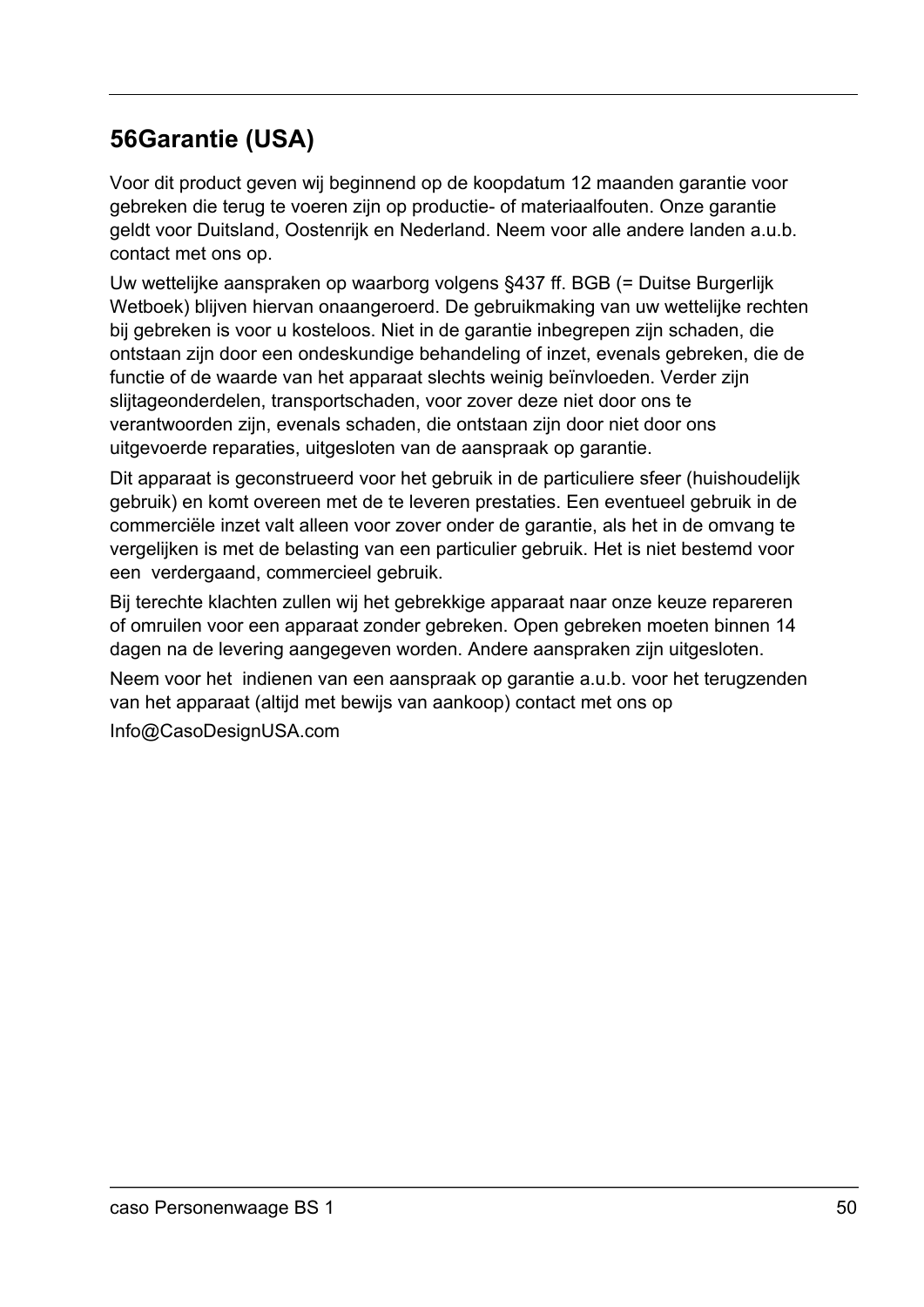# **57Manual del usuario**

# **58Generalidades**

Lea atentamente la información contenida en este manual para familiarizarse rápidamente con el aparato y poder utilizar sus funciones en toda su capacidad.

Su aparato le servirá durante muchos años si lo trata y conserva adecuadamente.

Le deseamos una gran satisfacción durante el uso.

#### **58.1 Información acerca de este manual**

El manual de instrucciones forma parte integrante del aparato y le proporciona instrucciones importantes para la puesta en marcha, la seguridad, el uso previsto y la conservación del aparato.

El manual del usuario debe guardarse siempre a mano, cerca del aparato. Debe ser leído y utilizado por la persona encargada de:

- la puesta en marcha.
- operación,
- resolución de fallos y/o
- limpieza
- del aparato.

Guarde este manual de instrucciones en un lugar seguro y facilítelo a las terceras personas que vayan a utilizarlo en el futuro.

#### **58.2 Advertencias**

En el presente manual se utilizan las siguientes advertencias:

# AWARNUNG Advertencia

#### **Una advertencia de este nivel de peligro designa una possible situación peligrosa.**

Si la situación de peligro no se evita, puede conducir a lesiones graves.

► Siga las instrucciones que indica esta advertencia para evitar lesiones a personas.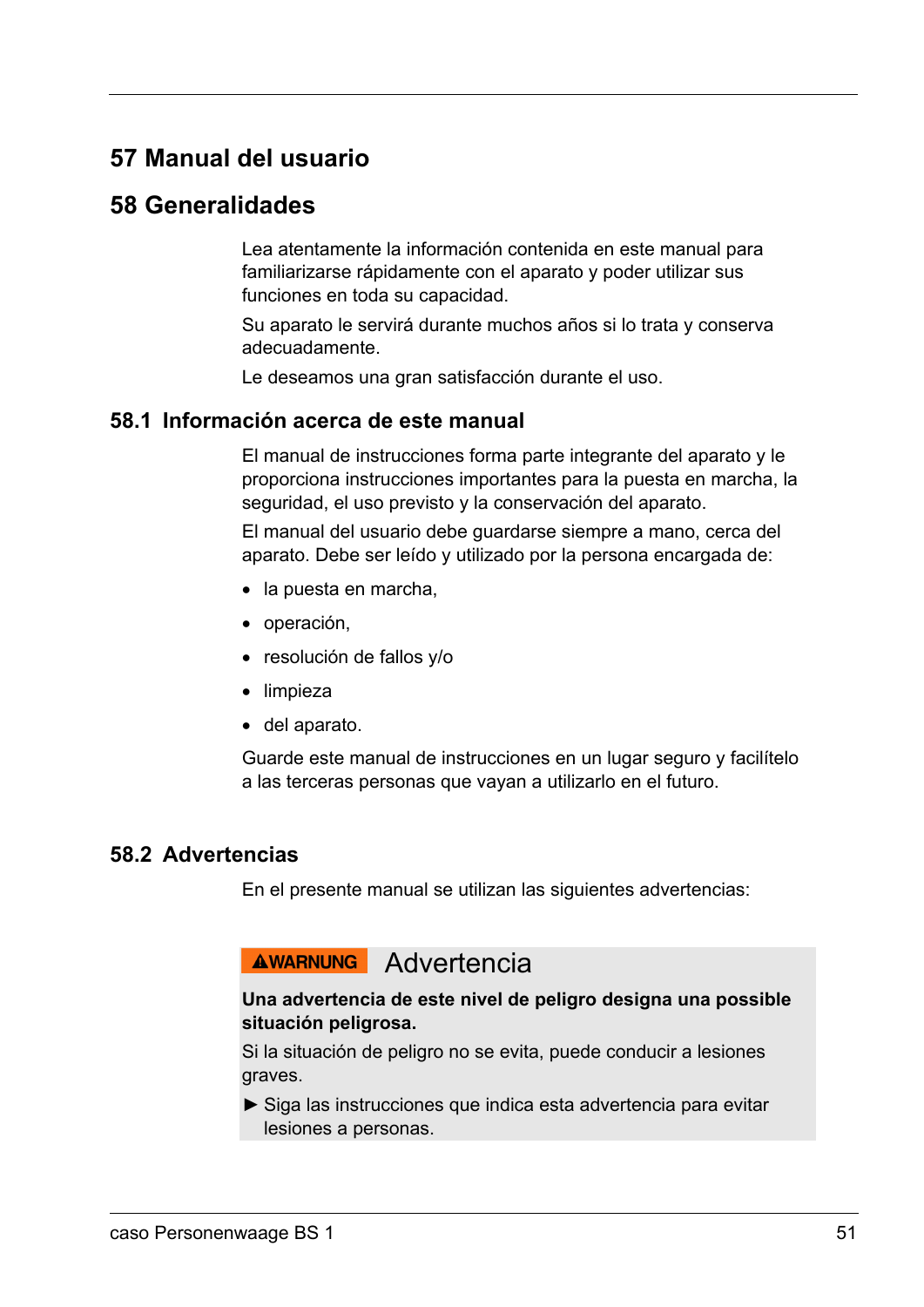# AVORSICHT Precaución

#### **Una advertencia de este nivel de peligro designa una posible situación peligrosa.**

Si la situación de peligro no se evita, puede conducir a lesiones de gravedad moderada a leve.

► Siga las instrucciones que indica esta advertencia para evitar lesiones a personas.

#### **HINWEIS** Nota

Esta indicación designa información adicional que facilitará el manejo de la máquina.

#### **58.3 Limitación de responsabilidad**

La información técnica contenida, datos e indicaciones contenidos en el presente manual para la instalación, operación y conservación se corresponden con los últimos avances técnicos en el momento de la impresión y se publican teniendo en cuenta nuestra experiencia y conocimientos hasta ese momento.

Por este motivo no nos hacemos responsables de las indicaciones, ilustraciones o descripciones contenidas en el presente manual del usuario.

El fabricante no se hace responsable de los daños causados por:

- desobedecimiento de las instrucciones
- uso indebido
- reparaciones indebidas
- modificaciones técnicas
- uso de piezas de repuesto no autorizadas

Las traducciones se realizan a nuestro buen saber y entender. No nos hacemos responsables de ningún error de traducción, incluso si la traducción hubiera sido realizada por nosotros o por orden nuestra. Por tanto, sólo el texto original en alemán tendrá carácter vinculante.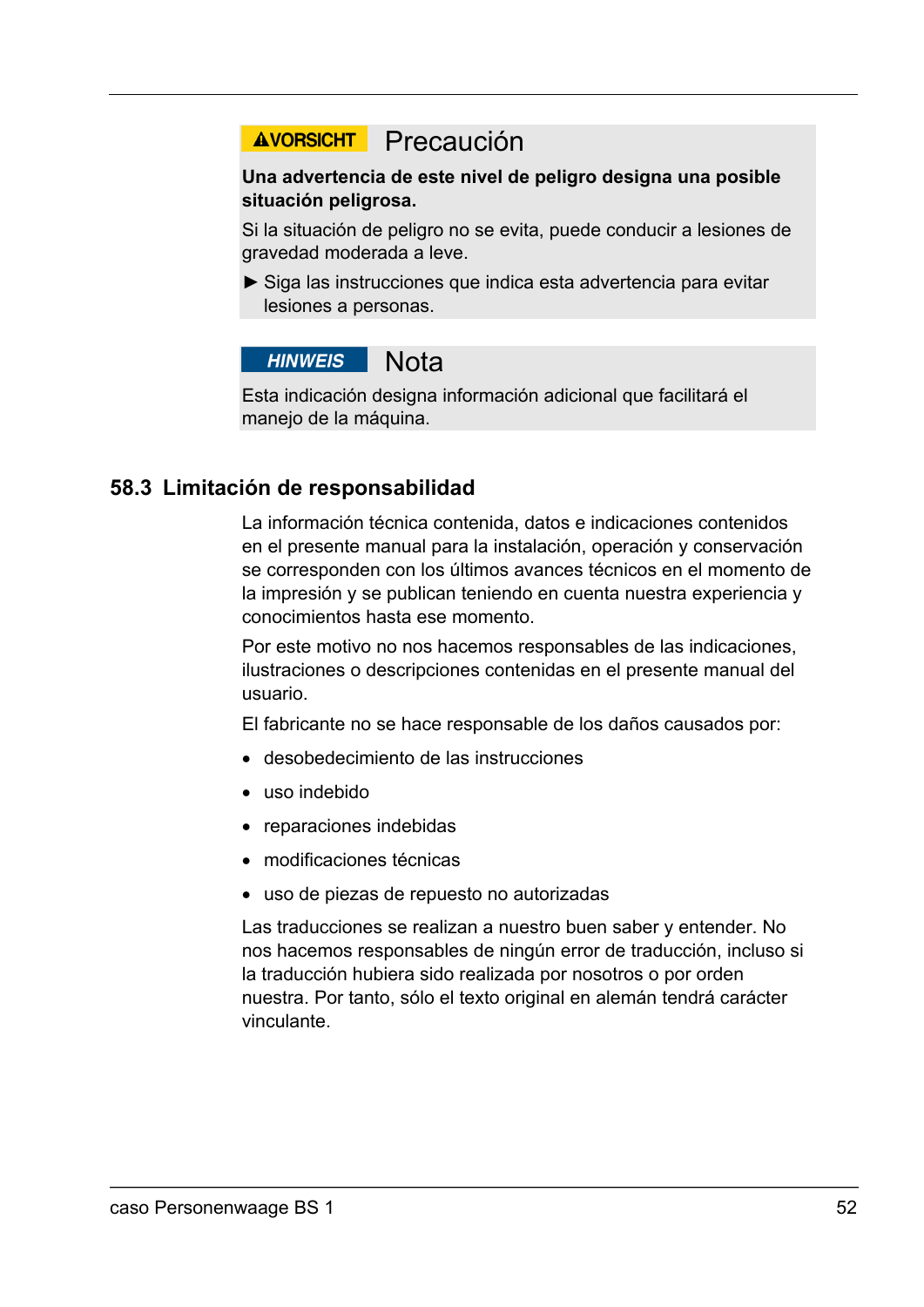#### **58.4 Derechos de autor (copyright)**

Esta documentación está protegida por los derechos de autor.

Braukmann GmbH se reserva todos los derechos, incluida la reproducción fotomecánica, la publicación y distribución mediante procedimientos especiales (p.ej. procesamiento de datos, soporte de datos y redes de datos), ya sea en su totalidad o en parte.

Válido salvo errores de contenido y modificaciones técnicas

# **59Seguridad**

En este capítulo obtendrá importantes instrucciones de seguridad sobre la manipulación del aparato.

Este aparato cumple la normativa de seguridad vigente. No obstante, el uso indebido puede causar lesiones a personas y daños materiales.

#### **59.1 Uso previsto**

Este aparato está previsto únicamente para el uso doméstico en habitaciones cerradas, para

• Pesaje

Cualquier otro uso distinto al aquí previsto se considera un uso indebido de la máquina.

# AWARNUNG Advertencia

#### **Peligro ante el uso no conforme a lo previsto.**

El uso indebido del aparato o cualquier uso distinto al uso previsto puede entrañar peligro.

- ► Utilice el aparato exclusivamente para su uso previsto
- ► Los procedimientos descritos en el manual de instrucciones deben obedecerse.

Queda excluida cualquier reclamación de garantía debido a daños derivados del uso no conforme a lo previsto.

La responsabilidad recae exclusivamente en el usuario.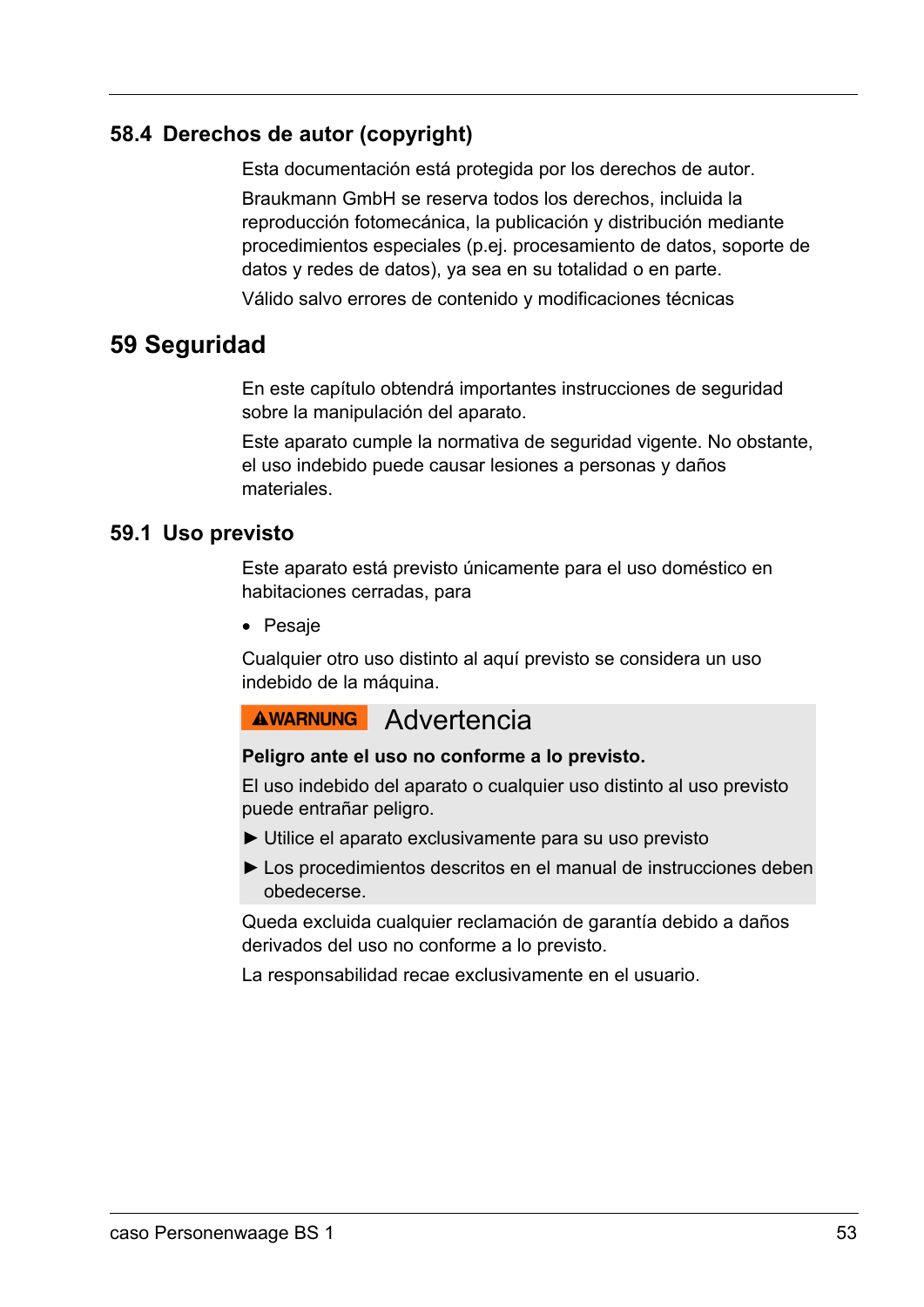#### **59.2 Instrucciones generales de seguridad**

**HINWEIS** Nota

#### **Para una manipulación segura del aparato, observe las siguientes instrucciones generales de seguridad:**

- ► Antes de utilizar el aparato debe revisarlo para detectar posibles daños. Si el aparato presenta daños, no lo ponga en marcha.
- ► Los niños deben ser vigilados para asegurarse de que no juegan con el aparato.
- ► La reparación del aparato durante el período de garantía sólo debe ser realizada por el servicio técnico autorizado por el fabricante. De lo contrario, la garantía quedará anulada en caso de sufrir daños.
- ► Los componentes defectuosos solo deben ser sustituidos por piezas de repuesto originales. Sólo en este tipo de componentes se asegura el cumplimiento de los requisitos de seguridad.
- ► La instalación sólo debe ser realizada por personal técnico autorizado.
- ► No deje el aparato sin vigilancia durante el funcionamiento.
- ► Sólo una presión uniforme es efectiva, no deje caer la báscula y no la golpee para evitar daños en la misma.
- ► Al pesarse no se mueva y mantenga el equilibrio.
- ► Para prolongar la vida útil de la báscula es importante no exponerla a condiciones extremadamente calientes o húmedas.
- ► La báscula no es apta para uso comercial/industrial.
- ► La sobrecarga de la báscula puede dañar el sensor.
- ► No coloque cargas pesadas sobre la báscula cuando no esté en uso.
- ► No guarde la báscula en posición vertical.
- ► Extraiga las pilas durante el transporte o cuando la balanza no se utilice durante largos periodos.
- ► Si la báscula no responde cuando al encenderla, compruebe la polaridad de las baterías y que las pilas no están agotadas.
- ► Esta báscula para personas es un instrumento de precisión, por lo que no se debe saltar sobre ella o dejarla caer.
- ► Para evitar caídas, no utilice la báscula sobre pisos mojados o resbaladizos, y no se coloque sobre el borde.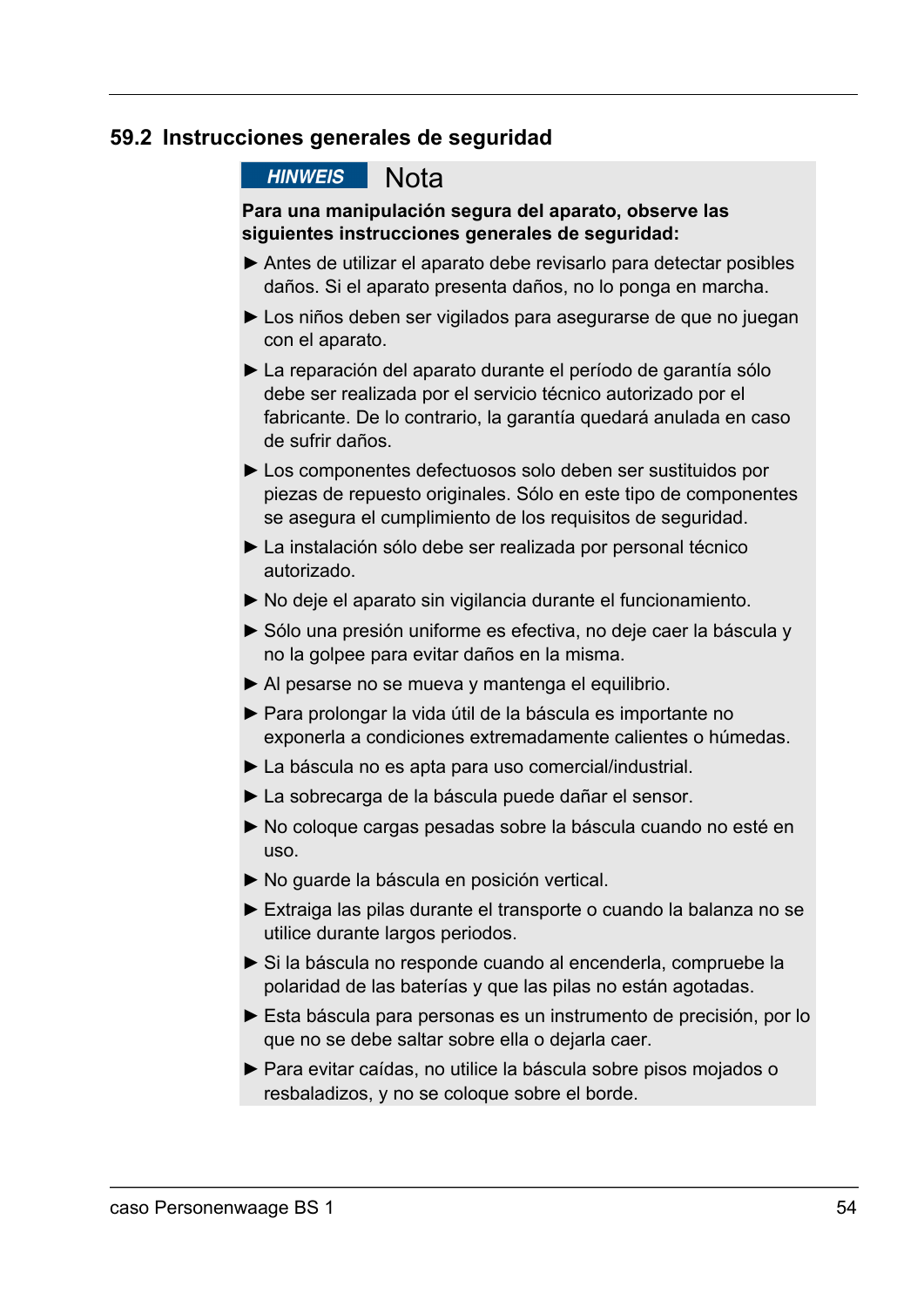# **60 Preguntas frecuentes (FAQ)**

La báscula se apaga después de algunos segundos.

Compruebe las pilas y asegúrese de que son nuevas y se han colocado observando la polaridad correcta. .

#### **61 Puesta en marcha**

Este capítulo incluye algunos consejos importantes acerca de la puesta en marcha del aparato. Observe dichos consejos para evitar peligros y daños.

#### **61.1 Instrucciones de seguridad**

# **AWARNUNG** Advertencia

#### **Al poner en marcha el aparato pueden producirse lesiones a personas o daños materiales**

Tener en cuenta las precauciones indicadas, a fin de evitar peligros:

► Los materiales de embalaje no deben utilizarse como juguetes. Peligro de asfixia.

#### **HINWEIS** Nota

► Coloque la báscula antes de su uso en una superficie sólida, limpia, plana y lisa. Así, el peso se puede medir con precisión.

#### **61.2 Ámbito de suministro e inspección de transporte**

El aparato para fuentes de asado incluye los siguientes componentes de fábrica:

- Báscula para personas BS 1
- 4 Patas para alfombras
- Manual del usuario

#### **HINWEIS Nota**

- ► Verifique la integridad del suministro y revíselo para detectar daños visibles.
- ► Si detectara cualquier falta o daños en el suministro debidos a un embalaje defectuoso o al transporte debe informar de inmediato al transportista, a la aseguradora y al proveedor.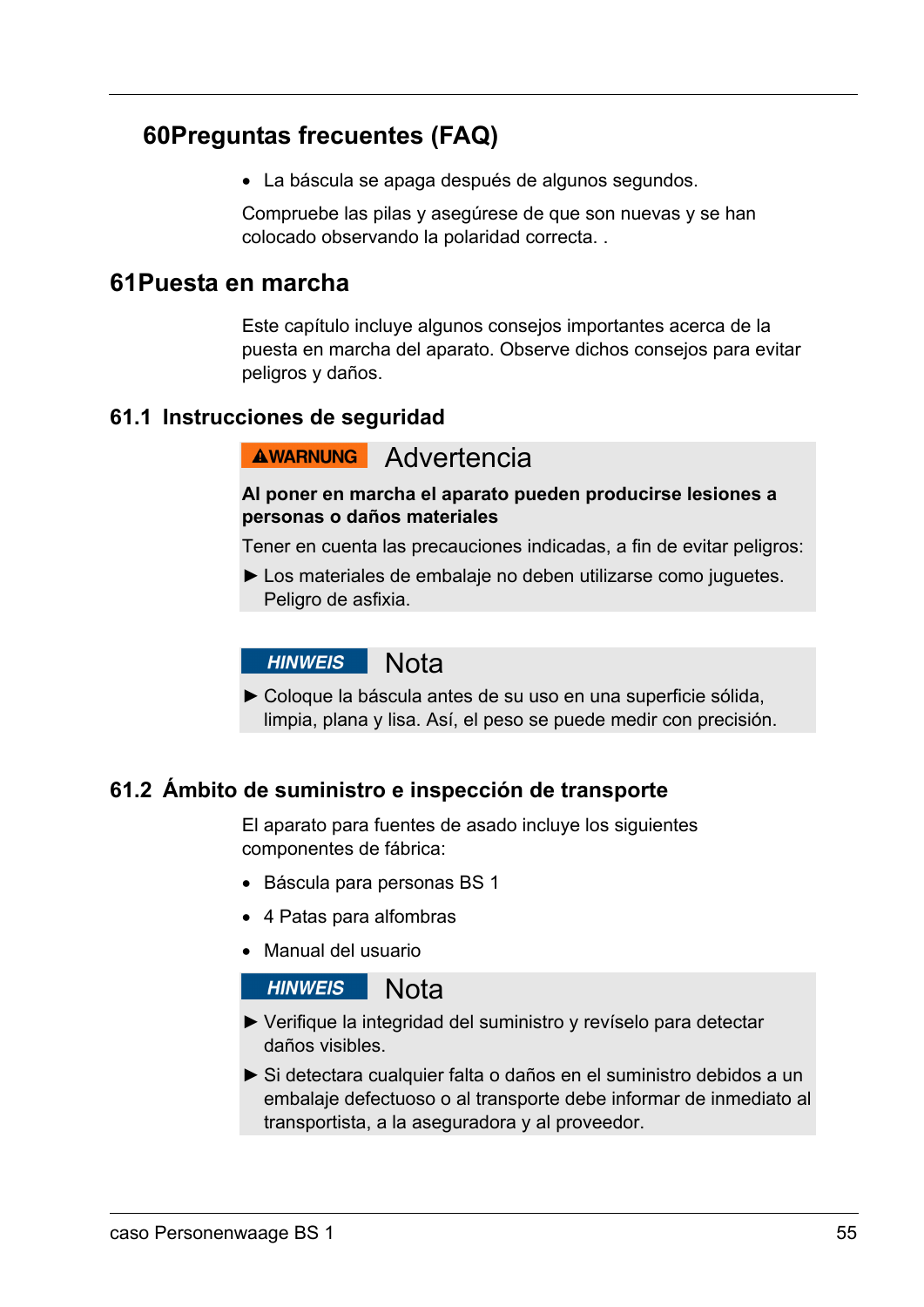### **61.3 Desembalaje**

Para desembalar el aparato, sáquelo de la caja y retire el material de embalaje.

### **61.4 Eliminación del embalaje**

El embalaje protege al aparato frente a daños ocasionados por el transporte. Los materiales de embalaje han sido seleccionados con una filosofía respetuosa con el medio ambiente e idónea a efectos de una correcta eliminación y, por tanto, son reciclables.



La devolución del embalaje al ciclo de material ahorra materia prima y reduce la generación de residuos. Por tanto, deposite los materiales de embalaje que no necesite en los puntos de recogida "punto verde".

#### **HINWEIS Nota**

► Si fuera posible, conserve el embalaje original durante el periodo de garantía para poder embalar el aparato adecuadamente en caso de que requiera hacer uso de la garantía.

### **61.5 Montaje de las patas para alfombras**



Si desea utilizar la balanza sobre una alfombra, coloque primero las 4 patas para aumentar la precisión de la medición.

## **61.6 Alimentación de energía**

El compartimento de la batería se encuentra en la parte inferior de la báscula.



#### **Colocación de las pilas**

Tire de la tapa del compartimento de la batería en la dirección de la flecha.

Coloque las 4 pilas de 1,5 V AA como se muestra.

Después de instalar las baterías, deslice la tapa de la batería cerrándola por completo.

Para reemplazar las baterías, tire de la del centro por el extremo negativo.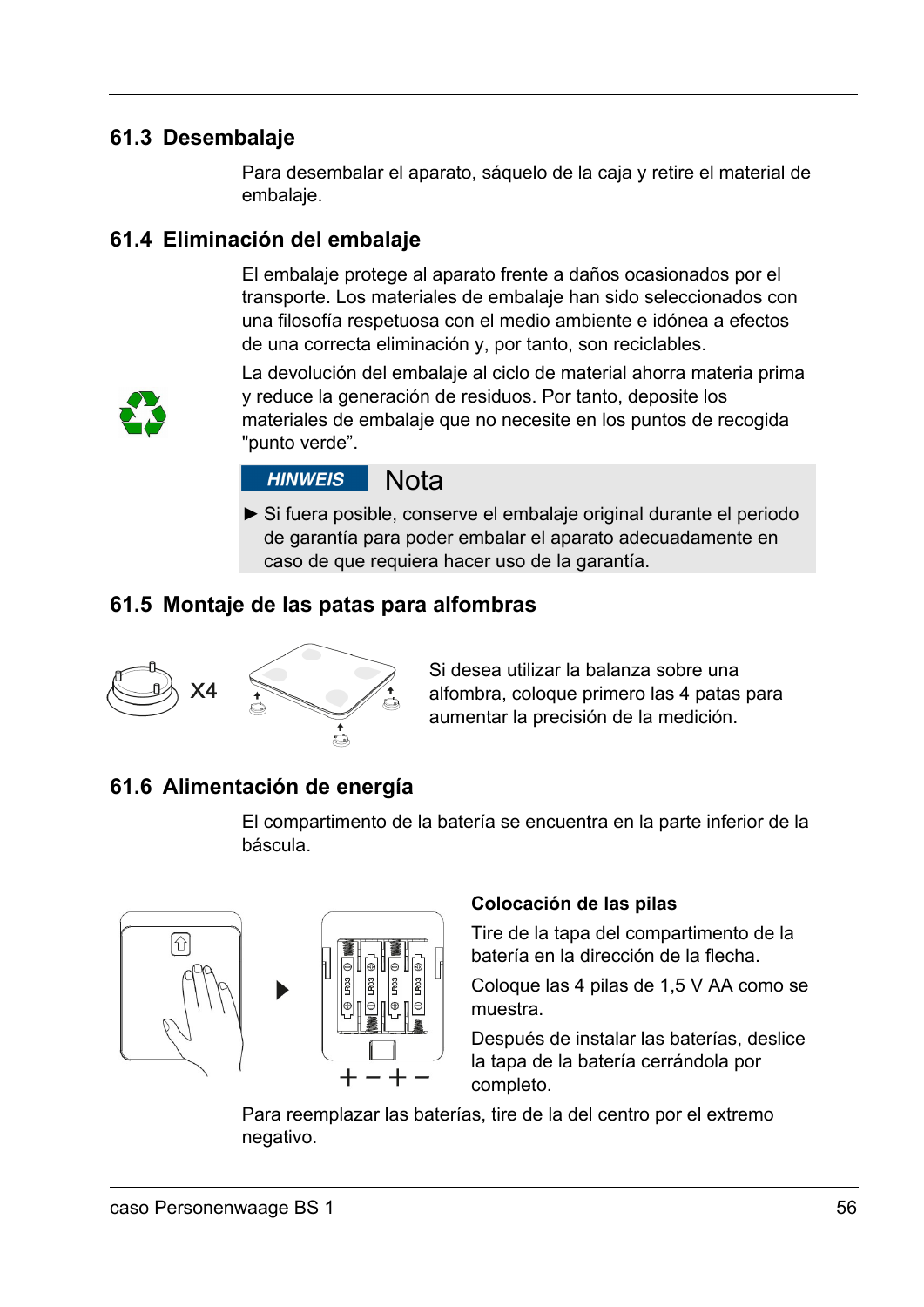# HINWEIS Nota

► Asegúrese de que las pilas están insertadas correctamente, ya que una polaridad incorrecta puede causar daños permanentes en los componentes electrónicos de la báscula.

# **62Placa de especificaciones**

La placa de especificaciones con los datos de conexión y de potencia se encuentra en la parte trasera del aparato.

# **63Operación y funcionamiento**

Este capítulo incluye algunos consejos importantes acerca de la operación y el funcionamiento del aparato. Observe dichos consejos para evitar peligros y daños.

#### **63.1 Colocación de la báscula**

Coloque el aparato sobre una superficie llana, resistente y estable y siempre en el mismo sitio para evitar desviaciones de medición debido a un cambio en la base.

#### **63.2 Selección de las unidades de peso**

Abra la tapa del compartimento de la batería y presione el botón pequeño para cambiar entre unidades de peso (**kg** y **lb)**.



#### HINWEIS Nota

► Seleccione antes del proceso de pesado la unidad correspondiente. Cambiar de unidades ya iniciado el proceso de pesado no es posible.

#### **63.3 Encendido**

Súbase a la báscula y la pantalla se encenderá.

#### **63.4 Apagado**

La báscula se apagará automáticamente después de aprox. 8 segundos.

#### **63.5 Pesar**

Coloque la báscula sobre suelos duros y planos.

Colóquese uniformemente sobre la báscula hasta que aparezca el peso.

La báscula se apagará automáticamente después de aprox. 8 segundos.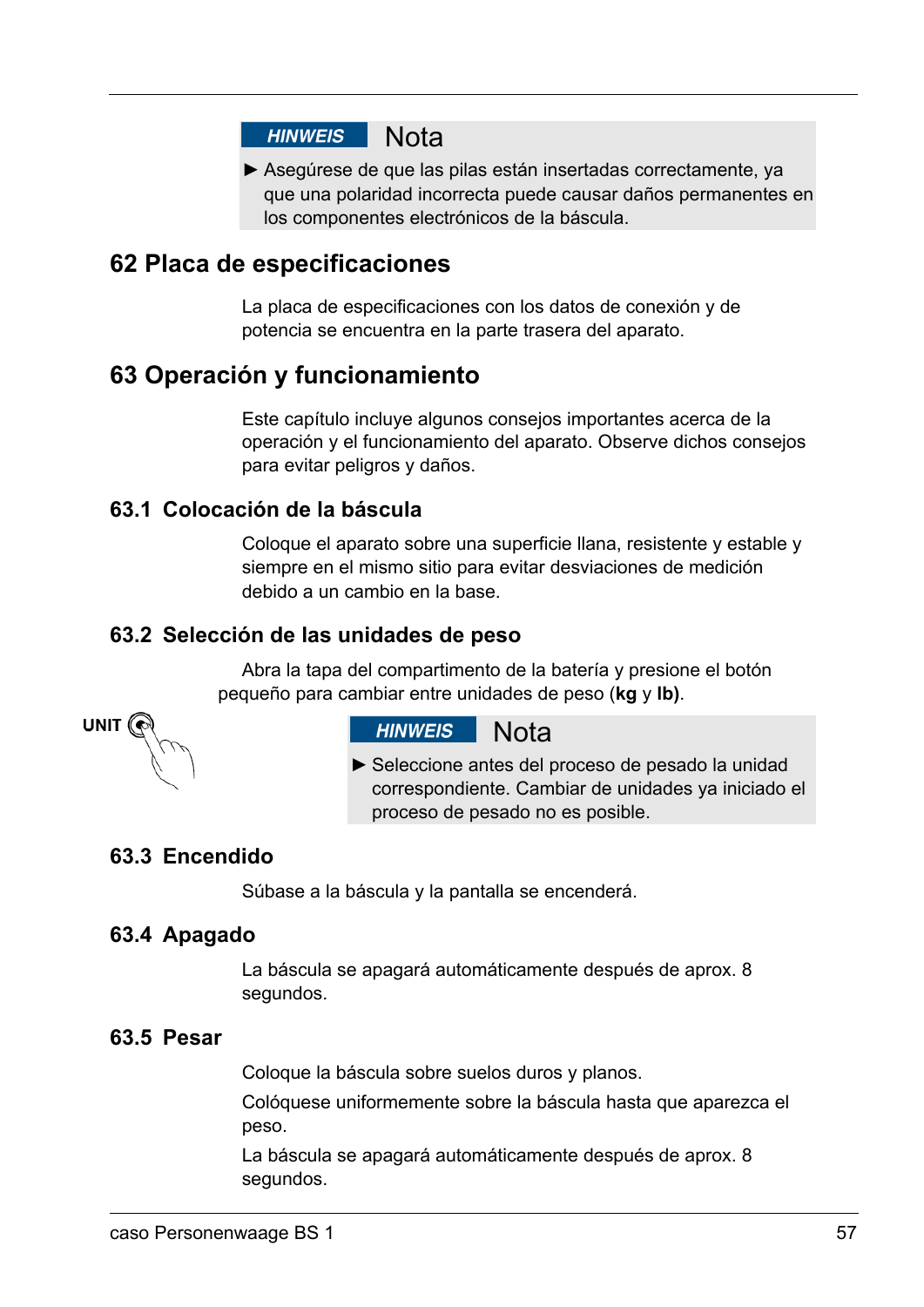### **63.6 Mensajes de error**



#### **Indicador de sobrecarga**

Si se produce una sobrecarga (más de 200 kg), aparecerá **Err** en la pantalla.

#### **Indicador de batería baja**

Si aparece "Lo" en la pantalla, la báscula se apagará automáticamente después de aprox. 2 segundos.

Abra el compartimento de las pilas e inserte pilas nuevas con la polaridad correcta.

# **64 Limpieza y conservación**

Este capítulo incluye algunos consejos importantes acerca de la limpieza y la conservación del aparato. Tenga presentes las instrucciones y daños por limpieza incorrecta del aparato y asegúrese de que el aparato funciona sin errores.

#### **64.1 Limpieza**

- No utilice limpiadores químicos.
- Utilice un trapo húmedo para limpiar la superficie de la balanza.

#### **HINWEIS Nota**

- ► Limpie la báscula con un paño húmedo. No permita que la humedad penetre en el equipo.
- ► No limpie la báscula con detergentes agresivos.

# **65Eliminación del aparato usado**

Los productos eléctricos y electrónicos usados contienen materiales reutilizables. No obstante, también contienen materiales nocivos, necesarios para su funcionamiento y seguridad.

En la basura doméstica, o ante la manipulación indebida, puede ponerse en peligro la salud humana y el medio ambiente. Por tanto, no debe depositar su aparato usado en ningún caso junto con la basura doméstica



#### **HINWEIS** Nota

► Utilice el puesto de recogida más cercano para devolver y reciclar los aparatos electrónicos usados. Infórmese, si fuera preciso, en su ayuntamiento, en el servicio de recogida de basura o en su distribuidor.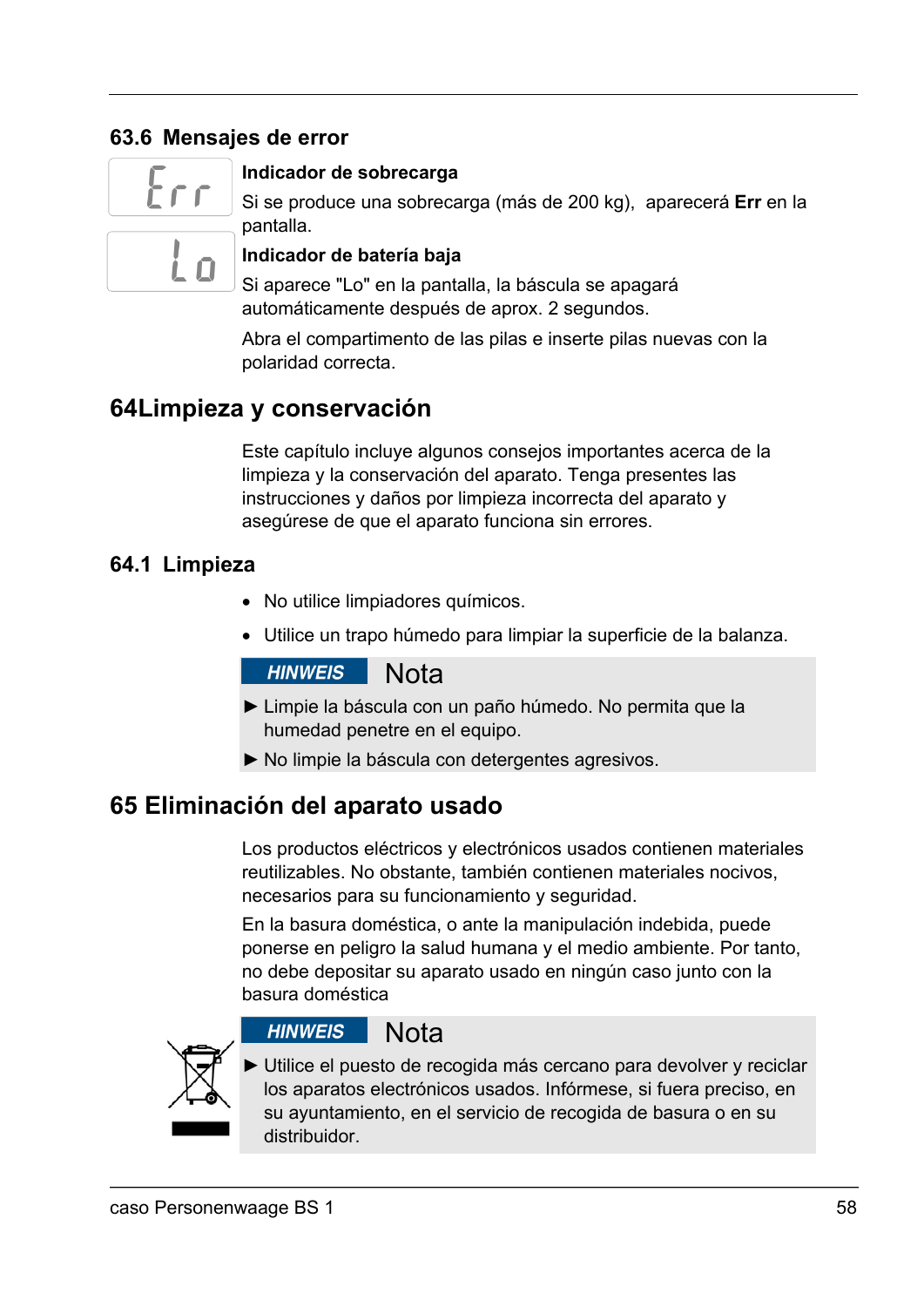

► Guarde su aparato usado, protegido frente al acceso de los niños, para su eliminación

# **66 Garantía (Europa)**

Para este producto, ofrecemos a partir de la fecha de compra una garantía de 24 meses por defectos atribuibles a errores de fabricación o materiales. Nuestra garantía tiene validez en Alemania, Austria y los Países Bajos. Para todos los demás países, por favor contáctenos.

Sus derechos de garantía legales según el art. 437 ss. CC no se verán afectados. La reclamación de sus derechos legales por defectos no entraña costes para usted. La garantía no incluye daños causados por manejo o uso inadecuado del dispositivo, o defectos que solo afecten levemente la función o el valor del mismo. Además, quedan excluidos de la garantía las piezas de desgaste, los daños de transporte, en la medida en que no seamos responsables de ellos, así como los daños causados por reparaciones no realizadas por nosotros.

En términos de rendimiento, este dispositivo está diseñado y concebido para uso no profesional (uso doméstico). Cualquier uso profesional solo está cubierto por la garantía en la medida en que sea equiparable a un uso no profesional. No está destinado a un uso profesional más amplio.

En el caso de reclamaciones justificadas, a nuestra discreción, repararemos el dispositivo defectuoso o lo cambiaremos por uno nuevo. Los defectos evidentes deben comunicarse dentro de los 14 días posteriores a la entrega. Queda excluido cualquier otro tipo de reclamación.

Para hacer uso de su derecho de garantía, le rogamos que nos contacte antes de devolver el dispositivo (¡siempre con el comprobante de compra!).

| (garantes) Braukmann GmbH           | Raiffeisenstraße 9                 | D-59757 Arnsberg |
|-------------------------------------|------------------------------------|------------------|
| Service-Hotline International:      |                                    |                  |
| Tel.: $+49(0)$ 29 32 / 80 55 4 - 99 | Fax: $+49(0)$ 29 32 / 80 55 4 - 77 |                  |

eMail: kundenservice@caso-design.de Internet: www.caso-design.de

# **67Garantía (USA)**

Para este producto, ofrecemos a partir de la fecha de compra una garantía de 12 meses por defectos atribuibles a errores de fabricación o materiales. Nuestra garantía tiene validez en Alemania, Austria y los Países Bajos. Para todos los demás países, por favor contáctenos.

Sus derechos de garantía legales según el art. 437 ss. CC no se verán afectados. La reclamación de sus derechos legales por defectos no entraña costes para usted. La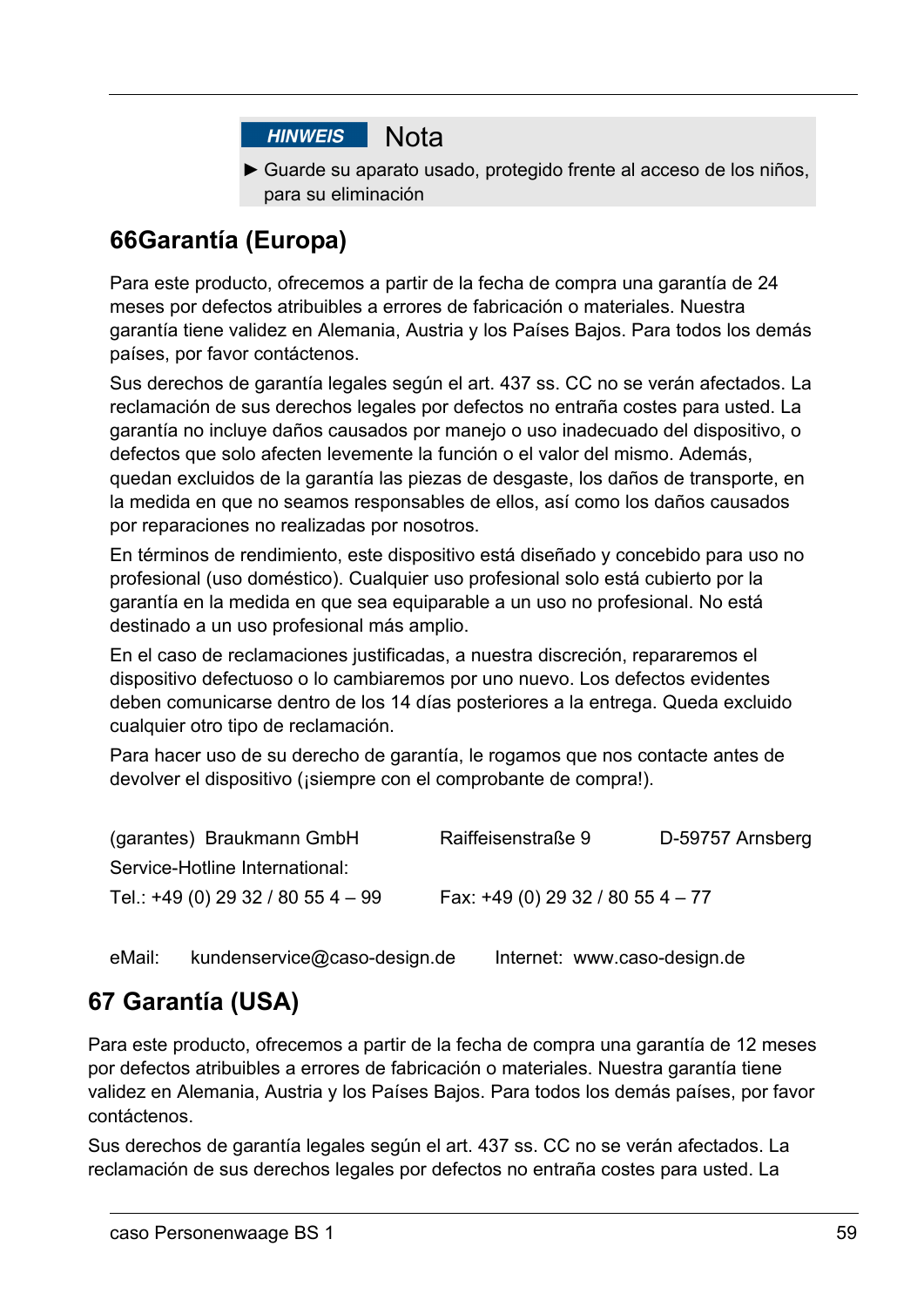garantía no incluye daños causados por manejo o uso inadecuado del dispositivo, o defectos que solo afecten levemente la función o el valor del mismo. Además, quedan excluidos de la garantía las piezas de desgaste, los daños de transporte, en la medida en que no seamos responsables de ellos, así como los daños causados por reparaciones no realizadas por nosotros.

En términos de rendimiento, este dispositivo está diseñado y concebido para uso no profesional (uso doméstico). Cualquier uso profesional solo está cubierto por la garantía en la medida en que sea equiparable a un uso no profesional. No está destinado a un uso profesional más amplio.

En el caso de reclamaciones justificadas, a nuestra discreción, repararemos el dispositivo defectuoso o lo cambiaremos por uno nuevo. Los defectos evidentes deben comunicarse dentro de los 14 días posteriores a la entrega. Queda excluido cualquier otro tipo de reclamación.

Para hacer uso de su derecho de garantía, le rogamos que nos contacte antes de devolver el dispositivo (¡siempre con el comprobante de compra!).

Info@CasoDesignUSA.com